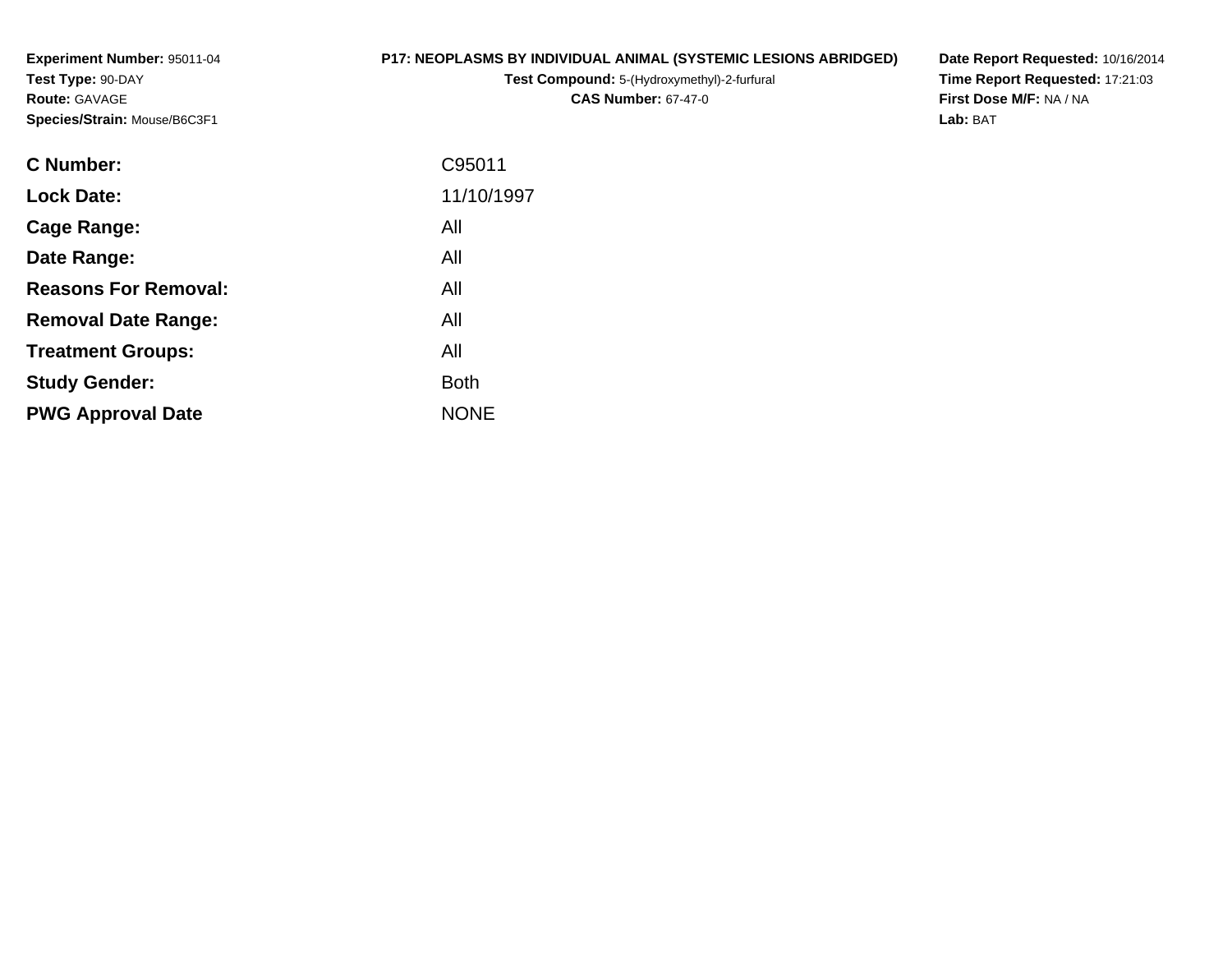# **Test Type:** 90-DAY

**Route:** GAVAGE

**Species/Strain:** Mouse/B6C3F1

#### **P17: NEOPLASMS BY INDIVIDUAL ANIMAL (SYSTEMIC LESIONS ABRIDGED)**

**Test Compound:** 5-(Hydroxymethyl)-2-furfural

**CAS Number:** 67-47-0

**Date Report Requested:** 10/16/2014**Time Report Requested:** 17:21:03**First Dose M/F:** NA / NA**Lab:** BAT

| <b>B6C3F1 Mouse Male</b><br>0 MG/KG | DAY ON TEST<br><b>ANIMAL ID</b> | 0<br>0<br>9<br>$\boldsymbol{4}$<br>$\mathbf 0$<br>0<br>$\overline{c}$<br>4 | $\boldsymbol{\theta}$<br>$\boldsymbol{\theta}$<br>9<br>$\boldsymbol{4}$<br>$\mathbf 0$<br>$\mathbf 0$<br>$\overline{c}$<br>4<br>$\overline{2}$ | $\boldsymbol{\theta}$<br>$\boldsymbol{\theta}$<br>9<br>$\boldsymbol{4}$<br>$\mathbf 0$<br>0<br>$\overline{c}$<br>$\overline{4}$<br>3 | $\boldsymbol{\theta}$<br>$\boldsymbol{\theta}$<br>9<br>$\boldsymbol{4}$<br>$\Omega$<br>$\pmb{0}$<br>$\overline{2}$<br>4<br>4 | 0<br>$\boldsymbol{\theta}$<br>9<br>$\boldsymbol{4}$<br>$\mathbf 0$<br>$\mathbf 0$<br>$\overline{c}$<br>$\overline{4}$<br>5 | 0<br>$\boldsymbol{\theta}$<br>9<br>$\boldsymbol{4}$<br>$\Omega$<br>$\mathbf 0$<br>$\overline{2}$<br>4<br>6 | 0<br>0<br>9<br>$\boldsymbol{4}$<br>0<br>0<br>$\overline{c}$<br>4<br>$\overline{7}$ | 0<br>0<br>9<br>$\boldsymbol{4}$<br>$\Omega$<br>$\mathbf 0$<br>$\overline{2}$<br>4<br>8 | $\boldsymbol{\theta}$<br>$\boldsymbol{\theta}$<br>9<br>$\boldsymbol{4}$<br>$\mathbf 0$<br>$\pmb{0}$<br>$\overline{2}$<br>$\overline{4}$<br>9 | 0<br>0<br>9<br>$\boldsymbol{4}$<br>$\mathbf 0$<br>0<br>$\overline{2}$<br>5<br>$\Omega$ | <i><b>*TOTALS</b></i> |
|-------------------------------------|---------------------------------|----------------------------------------------------------------------------|------------------------------------------------------------------------------------------------------------------------------------------------|--------------------------------------------------------------------------------------------------------------------------------------|------------------------------------------------------------------------------------------------------------------------------|----------------------------------------------------------------------------------------------------------------------------|------------------------------------------------------------------------------------------------------------|------------------------------------------------------------------------------------|----------------------------------------------------------------------------------------|----------------------------------------------------------------------------------------------------------------------------------------------|----------------------------------------------------------------------------------------|-----------------------|
| <b>Alimentary System</b>            |                                 |                                                                            |                                                                                                                                                |                                                                                                                                      |                                                                                                                              |                                                                                                                            |                                                                                                            |                                                                                    |                                                                                        |                                                                                                                                              |                                                                                        |                       |
| Esophagus                           |                                 | +                                                                          | +                                                                                                                                              | +                                                                                                                                    |                                                                                                                              | +                                                                                                                          | +                                                                                                          | +                                                                                  | +                                                                                      | +                                                                                                                                            | +                                                                                      | 10                    |
| Gallbladder                         |                                 | +                                                                          | $\ddot{}$                                                                                                                                      | $\ddot{}$                                                                                                                            | $\ddot{}$                                                                                                                    | $\ddot{}$                                                                                                                  | $\ddot{}$                                                                                                  | $\ddot{}$                                                                          | +                                                                                      | $\ddot{}$                                                                                                                                    | $\ddot{}$                                                                              | 10                    |
| Intestine Large, Cecum              |                                 | +                                                                          | +                                                                                                                                              | +                                                                                                                                    | +                                                                                                                            | +                                                                                                                          | $\pm$                                                                                                      | +                                                                                  | $\ddot{}$                                                                              | $\ddot{}$                                                                                                                                    | +                                                                                      | 10                    |
| Intestine Large, Colon              |                                 | +                                                                          | $\ddot{}$                                                                                                                                      | $\ddot{}$                                                                                                                            | $\ddot{}$                                                                                                                    | $\ddot{}$                                                                                                                  | +                                                                                                          | $\ddot{}$                                                                          | $\ddot{}$                                                                              | $\ddot{}$                                                                                                                                    | $\ddot{}$                                                                              | 10                    |
| Intestine Large, Rectum             |                                 | $\ddot{}$                                                                  | $\ddot{}$                                                                                                                                      | +                                                                                                                                    | $\ddot{}$                                                                                                                    | $\ddot{}$                                                                                                                  | $\ddot{}$                                                                                                  | $\ddot{}$                                                                          | $\ddot{}$                                                                              | $\ddot{}$                                                                                                                                    | $\ddot{}$                                                                              | 10                    |
| Intestine Small, Duodenum           |                                 | $\ddot{}$                                                                  | $\ddot{}$                                                                                                                                      | +                                                                                                                                    | $\ddot{}$                                                                                                                    | $\ddot{}$                                                                                                                  | $\ddot{}$                                                                                                  | $\ddot{}$                                                                          | $\ddot{}$                                                                              | $\ddot{}$                                                                                                                                    | $\ddot{}$                                                                              | 10                    |
| Intestine Small, Ileum              |                                 | +                                                                          | +                                                                                                                                              | +                                                                                                                                    | $\ddot{}$                                                                                                                    | $\ddot{}$                                                                                                                  | +                                                                                                          | +                                                                                  | $\ddot{}$                                                                              | +                                                                                                                                            | $\pm$                                                                                  | 10                    |
| Intestine Small, Jejunum            |                                 | +                                                                          | $\ddot{}$                                                                                                                                      | $\ddot{}$                                                                                                                            | $\ddot{}$                                                                                                                    | $\ddot{}$                                                                                                                  | $\ddot{}$                                                                                                  | $\ddot{}$                                                                          | $\ddot{}$                                                                              | $\ddot{}$                                                                                                                                    | $\ddot{}$                                                                              | 10                    |
| Liver                               |                                 | +                                                                          | +                                                                                                                                              | $\ddot{}$                                                                                                                            | +                                                                                                                            | +                                                                                                                          | +                                                                                                          | +                                                                                  | +                                                                                      | $\ddot{}$                                                                                                                                    | $\ddot{}$                                                                              | 10                    |
| Pancreas                            |                                 | $\ddot{}$                                                                  | $\ddot{}$                                                                                                                                      | $\ddot{}$                                                                                                                            | $\ddot{}$                                                                                                                    | $\ddot{}$                                                                                                                  | $\ddot{}$                                                                                                  | $\ddot{}$                                                                          | $\ddot{}$                                                                              | $\ddot{}$                                                                                                                                    | $\ddot{}$                                                                              | 10                    |
| Salivary Glands                     |                                 | +                                                                          | $\ddot{}$                                                                                                                                      | $\ddot{}$                                                                                                                            | $\ddot{}$                                                                                                                    | $\ddot{}$                                                                                                                  | $\ddot{}$                                                                                                  | +                                                                                  | $\ddot{}$                                                                              | $\ddot{}$                                                                                                                                    | $\ddot{}$                                                                              | 10                    |
| Stomach, Forestomach                |                                 | $\ddot{}$                                                                  | $\ddot{}$                                                                                                                                      | $\ddot{}$                                                                                                                            | $\ddot{}$                                                                                                                    | $\ddot{}$                                                                                                                  | $\ddot{}$                                                                                                  | $\ddot{}$                                                                          | $\ddot{}$                                                                              | $\ddot{}$                                                                                                                                    | $\ddot{}$                                                                              | 10                    |
| Stomach, Glandular                  |                                 | $\ddot{}$                                                                  | $\ddot{}$                                                                                                                                      | $\ddot{}$                                                                                                                            | $\ddot{}$                                                                                                                    | $\ddot{}$                                                                                                                  | $\ddot{}$                                                                                                  | $\ddot{}$                                                                          | $\ddot{}$                                                                              | $\ddot{}$                                                                                                                                    | $\ddot{}$                                                                              | 10                    |
| <b>Cardiovascular System</b>        |                                 |                                                                            |                                                                                                                                                |                                                                                                                                      |                                                                                                                              |                                                                                                                            |                                                                                                            |                                                                                    |                                                                                        |                                                                                                                                              |                                                                                        |                       |
| <b>Blood Vessel</b>                 |                                 | +                                                                          |                                                                                                                                                |                                                                                                                                      |                                                                                                                              |                                                                                                                            |                                                                                                            | +                                                                                  | +                                                                                      | +                                                                                                                                            | +                                                                                      | 10                    |
| Heart                               |                                 | $\ddot{}$                                                                  |                                                                                                                                                | $\ddot{}$                                                                                                                            |                                                                                                                              |                                                                                                                            |                                                                                                            | $\ddot{}$                                                                          | $\ddot{}$                                                                              | +                                                                                                                                            | $\ddot{}$                                                                              | 10                    |
| <b>Endocrine System</b>             |                                 |                                                                            |                                                                                                                                                |                                                                                                                                      |                                                                                                                              |                                                                                                                            |                                                                                                            |                                                                                    |                                                                                        |                                                                                                                                              |                                                                                        |                       |
| <b>Adrenal Cortex</b>               |                                 | +                                                                          | +                                                                                                                                              | +                                                                                                                                    |                                                                                                                              | +                                                                                                                          | +                                                                                                          | +                                                                                  | ٠                                                                                      | +                                                                                                                                            | ٠                                                                                      | 10                    |
| Adrenal Medulla                     |                                 | +                                                                          |                                                                                                                                                | +                                                                                                                                    |                                                                                                                              | $\ddot{}$                                                                                                                  | $\ddot{}$                                                                                                  | $\ddot{}$                                                                          | $+$                                                                                    | M                                                                                                                                            | $\ddot{}$                                                                              | 9                     |
| Islets, Pancreatic                  |                                 | +                                                                          | +                                                                                                                                              | +                                                                                                                                    |                                                                                                                              | $\ddot{}$                                                                                                                  | $\ddot{}$                                                                                                  | $\ddot{}$                                                                          | $\ddot{}$                                                                              | +                                                                                                                                            | $\ddot{}$                                                                              | 10                    |

\* ..Total animals with tissue examined microscopically; Total animals with tumor **M** . Missing tissue M ..Missing tissue

+ ..Tissue examined microscopically

X ..Lesion present BLANK ..Not examined microscopically

I ..Insufficient tissue

A ..Autolysis precludes evaluation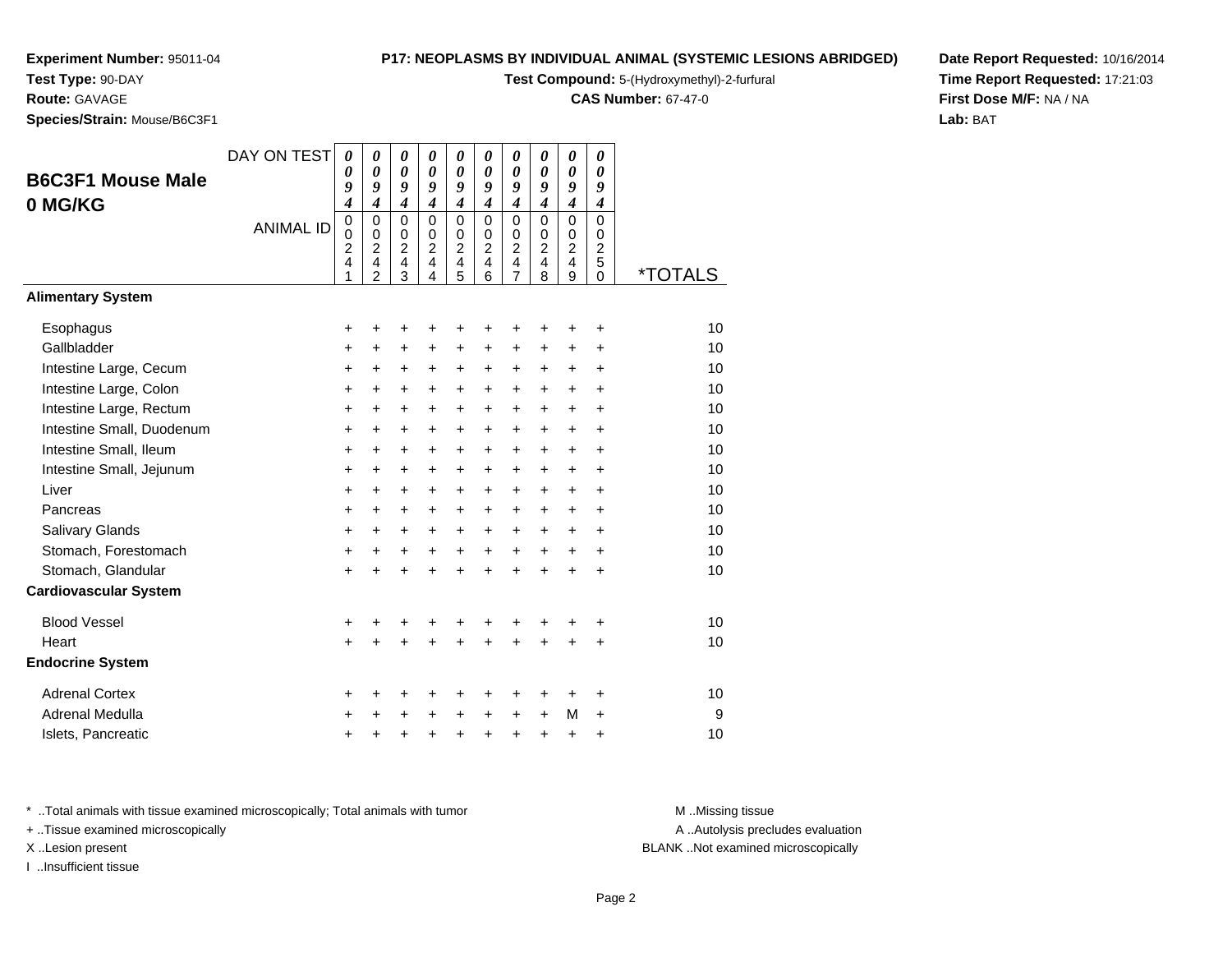**Test Type:** 90-DAY

#### **Route:** GAVAGE

**Species/Strain:** Mouse/B6C3F1

#### **P17: NEOPLASMS BY INDIVIDUAL ANIMAL (SYSTEMIC LESIONS ABRIDGED)**

**Test Compound:** 5-(Hydroxymethyl)-2-furfural

**CAS Number:** 67-47-0

**Date Report Requested:** 10/16/2014**Time Report Requested:** 17:21:03**First Dose M/F:** NA / NA**Lab:** BAT

| <b>B6C3F1 Mouse Male</b>    | DAY ON TEST      | 0<br>$\boldsymbol{\theta}$                                                            | 0<br>$\boldsymbol{\theta}$                            | 0<br>$\boldsymbol{\theta}$                                                              | 0<br>$\boldsymbol{\theta}$                                                      | 0<br>$\boldsymbol{\theta}$                                                   | 0<br>0                                                                      | 0<br>$\boldsymbol{\theta}$                                                       | 0<br>0                                                          | 0<br>$\boldsymbol{\theta}$                                                                         | 0<br>0                                                       |                       |
|-----------------------------|------------------|---------------------------------------------------------------------------------------|-------------------------------------------------------|-----------------------------------------------------------------------------------------|---------------------------------------------------------------------------------|------------------------------------------------------------------------------|-----------------------------------------------------------------------------|----------------------------------------------------------------------------------|-----------------------------------------------------------------|----------------------------------------------------------------------------------------------------|--------------------------------------------------------------|-----------------------|
|                             |                  | 9<br>4                                                                                | 9<br>$\boldsymbol{4}$                                 | 9<br>$\boldsymbol{4}$                                                                   | 9<br>$\boldsymbol{4}$                                                           | 9<br>$\boldsymbol{4}$                                                        | 9<br>4                                                                      | 9<br>$\boldsymbol{4}$                                                            | 9<br>4                                                          | 9<br>4                                                                                             | 9<br>$\boldsymbol{4}$                                        |                       |
| 0 MG/KG                     | <b>ANIMAL ID</b> | $\mathbf 0$<br>$\mathbf 0$<br>$\overline{\mathbf{c}}$<br>$\overline{\mathbf{4}}$<br>1 | 0<br>$\mathbf 0$<br>$\overline{\mathbf{c}}$<br>4<br>2 | $\mathbf 0$<br>$\pmb{0}$<br>$\boldsymbol{2}$<br>$\overline{\mathbf{4}}$<br>$\mathbf{3}$ | 0<br>$\mathbf 0$<br>$\overline{c}$<br>$\overline{\mathbf{4}}$<br>$\overline{4}$ | $\mathbf 0$<br>$\pmb{0}$<br>$\boldsymbol{2}$<br>$\overline{\mathbf{4}}$<br>5 | 0<br>$\mathbf 0$<br>$\overline{\mathbf{c}}$<br>$\overline{\mathbf{4}}$<br>6 | $\mathbf 0$<br>$\pmb{0}$<br>$\boldsymbol{2}$<br>$\overline{4}$<br>$\overline{7}$ | $\Omega$<br>0<br>$\overline{c}$<br>$\overline{\mathbf{4}}$<br>8 | $\mathbf 0$<br>$\pmb{0}$<br>$\overline{\mathbf{c}}$<br>$\overline{\mathbf{4}}$<br>$\boldsymbol{9}$ | $\Omega$<br>0<br>$\overline{\mathbf{c}}$<br>5<br>$\mathbf 0$ | <i><b>*TOTALS</b></i> |
| Parathyroid Gland           |                  | $\ddot{}$                                                                             | $\ddot{}$                                             | $\ddot{}$                                                                               | $\ddot{}$                                                                       | M                                                                            | +                                                                           | $\ddot{}$                                                                        | $\ddot{}$                                                       | M                                                                                                  | $\ddot{}$                                                    | 8                     |
| <b>Pituitary Gland</b>      |                  | +                                                                                     | +                                                     | +                                                                                       | $\ddot{}$                                                                       | +                                                                            | +                                                                           | +                                                                                | +                                                               | M                                                                                                  | $\ddot{}$                                                    | 9                     |
| <b>Thyroid Gland</b>        |                  | $\ddot{}$                                                                             | $\ddot{}$                                             | $\ddot{}$                                                                               | $\ddot{}$                                                                       | $\ddot{}$                                                                    | $\ddot{}$                                                                   | $\ddot{}$                                                                        | $\ddot{}$                                                       | +                                                                                                  | $\ddot{}$                                                    | 10                    |
| <b>General Body System</b>  |                  |                                                                                       |                                                       |                                                                                         |                                                                                 |                                                                              |                                                                             |                                                                                  |                                                                 |                                                                                                    |                                                              |                       |
| <b>NONE</b>                 |                  |                                                                                       |                                                       |                                                                                         |                                                                                 |                                                                              |                                                                             |                                                                                  |                                                                 |                                                                                                    |                                                              |                       |
| <b>Genital System</b>       |                  |                                                                                       |                                                       |                                                                                         |                                                                                 |                                                                              |                                                                             |                                                                                  |                                                                 |                                                                                                    |                                                              |                       |
| Epididymis                  |                  | +                                                                                     | +                                                     | +                                                                                       | +                                                                               | +                                                                            | +                                                                           | +                                                                                | +                                                               | +                                                                                                  | +                                                            | 10                    |
| <b>Preputial Gland</b>      |                  | $\ddot{}$                                                                             | +                                                     | $\ddot{}$                                                                               | +                                                                               | $\ddot{}$                                                                    | +                                                                           | +                                                                                | +                                                               | +                                                                                                  | +                                                            | 10                    |
| Prostate                    |                  | $\ddot{}$                                                                             | $\ddot{}$                                             | $\ddot{}$                                                                               | $\ddot{}$                                                                       | $\ddot{}$                                                                    | $\ddot{}$                                                                   | $\ddot{}$                                                                        | $\ddot{}$                                                       | +                                                                                                  | +                                                            | 10                    |
| <b>Seminal Vesicle</b>      |                  | +                                                                                     | +                                                     | +                                                                                       | $\ddot{}$                                                                       | $\ddot{}$                                                                    | $\ddot{}$                                                                   | $\ddot{}$                                                                        | $\ddot{}$                                                       | $\ddot{}$                                                                                          | $\ddot{}$                                                    | 10                    |
| <b>Testes</b>               |                  | $\ddot{}$                                                                             | $\ddot{}$                                             | $\ddot{}$                                                                               | $\ddot{}$                                                                       | $\ddot{}$                                                                    | $\ddot{}$                                                                   | $\ddot{}$                                                                        | $\ddot{}$                                                       | $\ddot{}$                                                                                          | $\ddot{}$                                                    | 10                    |
| <b>Hematopoietic System</b> |                  |                                                                                       |                                                       |                                                                                         |                                                                                 |                                                                              |                                                                             |                                                                                  |                                                                 |                                                                                                    |                                                              |                       |
| <b>Bone Marrow</b>          |                  | +                                                                                     | +                                                     | +                                                                                       |                                                                                 | +                                                                            | +                                                                           | +                                                                                | +                                                               | +                                                                                                  | +                                                            | 10                    |
| Lymph Node, Mandibular      |                  | +                                                                                     | +                                                     | +                                                                                       | +                                                                               | $\ddot{}$                                                                    | +                                                                           | +                                                                                | +                                                               | +                                                                                                  | +                                                            | 10                    |
| Lymph Node, Mesenteric      |                  | +                                                                                     | +                                                     | +                                                                                       | +                                                                               | $\ddot{}$                                                                    | +                                                                           | $\ddot{}$                                                                        | +                                                               | +                                                                                                  | $\ddot{}$                                                    | 10                    |
| Spleen                      |                  | $\ddot{}$                                                                             | +                                                     | +                                                                                       | +                                                                               | +                                                                            | $\ddot{}$                                                                   | +                                                                                | $\ddot{}$                                                       | +                                                                                                  | $\ddot{}$                                                    | 10                    |
| Thymus                      |                  | $\ddot{}$                                                                             |                                                       |                                                                                         |                                                                                 | +                                                                            | +                                                                           | $\ddot{}$                                                                        | $\ddot{}$                                                       | $\ddot{}$                                                                                          | $\ddot{}$                                                    | 10                    |
| <b>Integumentary System</b> |                  |                                                                                       |                                                       |                                                                                         |                                                                                 |                                                                              |                                                                             |                                                                                  |                                                                 |                                                                                                    |                                                              |                       |
| <b>Mammary Gland</b>        |                  | M                                                                                     | М                                                     | M                                                                                       | M                                                                               | м                                                                            | М                                                                           | M                                                                                | M                                                               | M                                                                                                  | M                                                            | $\mathbf 0$           |
| Skin                        |                  | +                                                                                     | +                                                     | +                                                                                       | +                                                                               | +                                                                            | +                                                                           | +                                                                                | +                                                               | +                                                                                                  | +                                                            | 10                    |

\* ..Total animals with tissue examined microscopically; Total animals with tumor **M** . Missing tissue M ..Missing tissue

+ ..Tissue examined microscopically

I ..Insufficient tissue

A ..Autolysis precludes evaluation

X ..Lesion present BLANK ..Not examined microscopically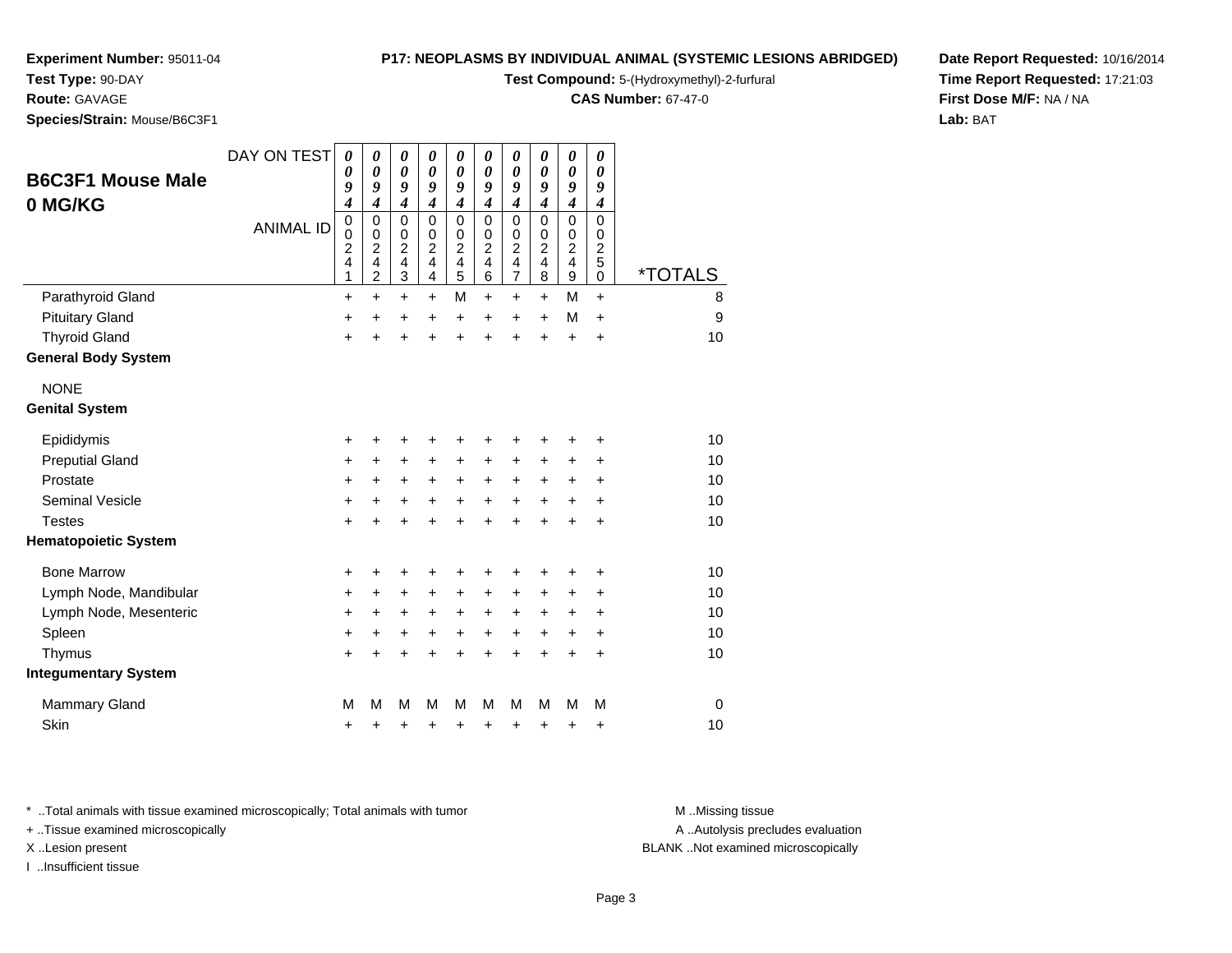**Test Type:** 90-DAY

**Route:** GAVAGE

**Species/Strain:** Mouse/B6C3F1

#### **P17: NEOPLASMS BY INDIVIDUAL ANIMAL (SYSTEMIC LESIONS ABRIDGED)**

**Test Compound:** 5-(Hydroxymethyl)-2-furfural

**CAS Number:** 67-47-0

**Date Report Requested:** 10/16/2014**Time Report Requested:** 17:21:04**First Dose M/F:** NA / NA**Lab:** BAT

|                                                   | DAY ON TEST      |                                                        |                                                                                 |                                        |                                                                      |                                        |                                                          |                                             |                                                                    |                                                  |                                                     |                       |
|---------------------------------------------------|------------------|--------------------------------------------------------|---------------------------------------------------------------------------------|----------------------------------------|----------------------------------------------------------------------|----------------------------------------|----------------------------------------------------------|---------------------------------------------|--------------------------------------------------------------------|--------------------------------------------------|-----------------------------------------------------|-----------------------|
| <b>B6C3F1 Mouse Male</b>                          |                  | 0<br>0                                                 | 0<br>0                                                                          | 0<br>0                                 | 0<br>$\boldsymbol{\theta}$                                           | 0<br>0                                 | 0<br>0                                                   | 0<br>0                                      | 0<br>0                                                             | 0<br>$\boldsymbol{\theta}$                       | 0<br>0                                              |                       |
| 0 MG/KG                                           |                  | 9<br>$\boldsymbol{4}$                                  | 9<br>4                                                                          | 9<br>$\boldsymbol{4}$                  | 9<br>$\boldsymbol{4}$                                                | 9<br>$\boldsymbol{4}$                  | 9<br>$\boldsymbol{4}$                                    | 9<br>$\overline{\mathbf{4}}$                | 9<br>$\overline{\boldsymbol{4}}$                                   | 9<br>$\overline{\boldsymbol{4}}$                 | 9<br>4                                              |                       |
|                                                   | <b>ANIMAL ID</b> | $\mathbf 0$<br>$\mathbf 0$<br>$\overline{c}$<br>4<br>1 | 0<br>$\pmb{0}$<br>$\boldsymbol{2}$<br>$\overline{\mathbf{4}}$<br>$\overline{2}$ | $\mathbf 0$<br>0<br>$\frac{2}{4}$<br>3 | $\mathbf 0$<br>0<br>$\boldsymbol{2}$<br>$\overline{\mathbf{4}}$<br>4 | $\mathbf 0$<br>0<br>$\frac{2}{4}$<br>5 | 0<br>0<br>$\overline{c}$<br>$\overline{\mathbf{4}}$<br>6 | 0<br>$\boldsymbol{0}$<br>$\frac{2}{4}$<br>7 | $\mathbf 0$<br>0<br>$\overline{c}$<br>$\overline{\mathbf{4}}$<br>8 | $\mathbf 0$<br>$\mathbf 0$<br>$\frac{2}{4}$<br>9 | $\mathbf 0$<br>0<br>$\overline{c}$<br>5<br>$\Omega$ | <i><b>*TOTALS</b></i> |
| <b>Musculoskeletal System</b>                     |                  |                                                        |                                                                                 |                                        |                                                                      |                                        |                                                          |                                             |                                                                    |                                                  |                                                     |                       |
| Bone                                              |                  | $\ddot{}$                                              |                                                                                 |                                        |                                                                      |                                        |                                                          |                                             |                                                                    |                                                  | $\ddot{}$                                           | 10                    |
| <b>Nervous System</b>                             |                  |                                                        |                                                                                 |                                        |                                                                      |                                        |                                                          |                                             |                                                                    |                                                  |                                                     |                       |
| <b>Brain</b>                                      |                  | +                                                      |                                                                                 | ٠                                      |                                                                      |                                        |                                                          |                                             |                                                                    |                                                  | ÷                                                   | 10                    |
| <b>Respiratory System</b>                         |                  |                                                        |                                                                                 |                                        |                                                                      |                                        |                                                          |                                             |                                                                    |                                                  |                                                     |                       |
| Lung                                              |                  | +                                                      | +                                                                               | +                                      | +                                                                    | +                                      |                                                          | +                                           |                                                                    |                                                  | +                                                   | 10                    |
| <b>Nose</b>                                       |                  | $\ddot{}$                                              | +                                                                               | $\ddot{}$                              | $\ddot{}$                                                            | $\ddot{}$                              | $\ddot{}$                                                | $\ddot{}$                                   | $\ddot{}$                                                          | +                                                | +                                                   | 10                    |
| Trachea                                           |                  | $+$                                                    | $\ddot{}$                                                                       | $\ddot{}$                              | $\ddot{}$                                                            | $\ddot{}$                              | $+$                                                      | $\ddot{}$                                   | $\ddot{}$                                                          | +                                                | $\ddot{}$                                           | 10                    |
| <b>Special Senses System</b>                      |                  |                                                        |                                                                                 |                                        |                                                                      |                                        |                                                          |                                             |                                                                    |                                                  |                                                     |                       |
| <b>NONE</b>                                       |                  |                                                        |                                                                                 |                                        |                                                                      |                                        |                                                          |                                             |                                                                    |                                                  |                                                     |                       |
| <b>Urinary System</b>                             |                  |                                                        |                                                                                 |                                        |                                                                      |                                        |                                                          |                                             |                                                                    |                                                  |                                                     |                       |
| Kidney                                            |                  | +                                                      |                                                                                 |                                        |                                                                      |                                        |                                                          |                                             |                                                                    |                                                  | +                                                   | 10                    |
| <b>Urinary Bladder</b><br><b>SYSTEMIC LESIONS</b> |                  | $\ddot{}$                                              |                                                                                 | +                                      | ÷                                                                    | +                                      | +                                                        | +                                           | +                                                                  | ÷                                                | +                                                   | 10                    |
| Multiple Organ                                    |                  |                                                        |                                                                                 |                                        |                                                                      |                                        |                                                          |                                             |                                                                    |                                                  | +                                                   | 10                    |

\* ..Total animals with tissue examined microscopically; Total animals with tumor **M** . Missing tissue M ..Missing tissue

+ ..Tissue examined microscopically

I ..Insufficient tissue

A ..Autolysis precludes evaluation

X ..Lesion present BLANK ..Not examined microscopically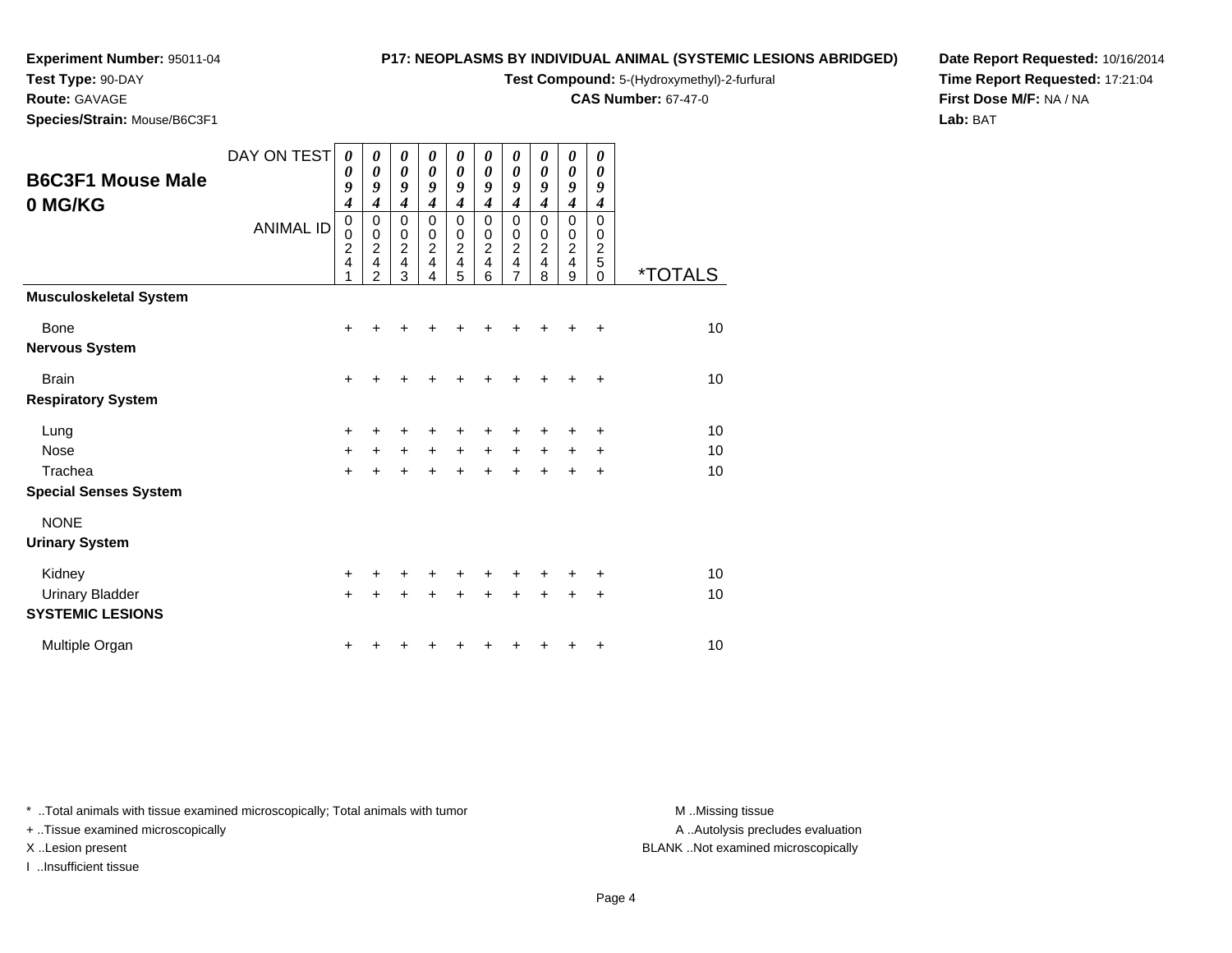#### **Test Type:** 90-DAY**Route:** GAVAGE

**Species/Strain:** Mouse/B6C3F1

#### **P17: NEOPLASMS BY INDIVIDUAL ANIMAL (SYSTEMIC LESIONS ABRIDGED)**

**Test Compound:** 5-(Hydroxymethyl)-2-furfural

**CAS Number:** 67-47-0

**Date Report Requested:** 10/16/2014**Time Report Requested:** 17:21:04**First Dose M/F:** NA / NA**Lab:** BAT

| <b>B6C3F1 Mouse Male</b><br>47 MG/KG | DAY ON TEST      | 0<br>0      | $\boldsymbol{\theta}$<br>0 | $\boldsymbol{\theta}$<br>0<br>q | $\boldsymbol{\theta}$<br>0 | $\boldsymbol{\theta}$<br>$\theta$<br>Q | $\boldsymbol{\theta}$<br>$\boldsymbol{\theta}$<br>u | $\boldsymbol{\theta}$<br>$\boldsymbol{\theta}$<br>9 | U<br>$\boldsymbol{\mathit{u}}$<br>ч | $\boldsymbol{\theta}$<br>0<br>q | $\boldsymbol{\theta}$<br>0<br>у |    |
|--------------------------------------|------------------|-------------|----------------------------|---------------------------------|----------------------------|----------------------------------------|-----------------------------------------------------|-----------------------------------------------------|-------------------------------------|---------------------------------|---------------------------------|----|
|                                      | <b>ANIMAL ID</b> | 0<br>0<br>5 | 0<br>0<br>ີ<br>5           | O<br>0<br>◠<br>5<br>ົ           | ◠<br>5                     | 0<br>0<br>ົ<br>5<br>:5                 | 0<br>ົ<br>5<br>ี                                    | 0<br>0<br>ົ<br>{<br>5                               | 0<br>0<br>ົ<br>5<br>я               | 0<br>0<br>ົ<br>∼<br>5<br>9      | 0<br>0<br>◠<br>6                | ∗⊤ |

#### **Alimentary System**

NONE

#### **Cardiovascular System**

NONE

#### **Endocrine System**

NONE

#### **General Body System**

NONE

#### **Genital System**

NONE

#### **Hematopoietic System**

NONE

#### **Integumentary System**

NONE

#### **Musculoskeletal System**

NONE

#### **Nervous System**

NONE

\* ..Total animals with tissue examined microscopically; Total animals with tumor **M** ..Missing tissue M ..Missing tissue

+ ..Tissue examined microscopically

I ..Insufficient tissue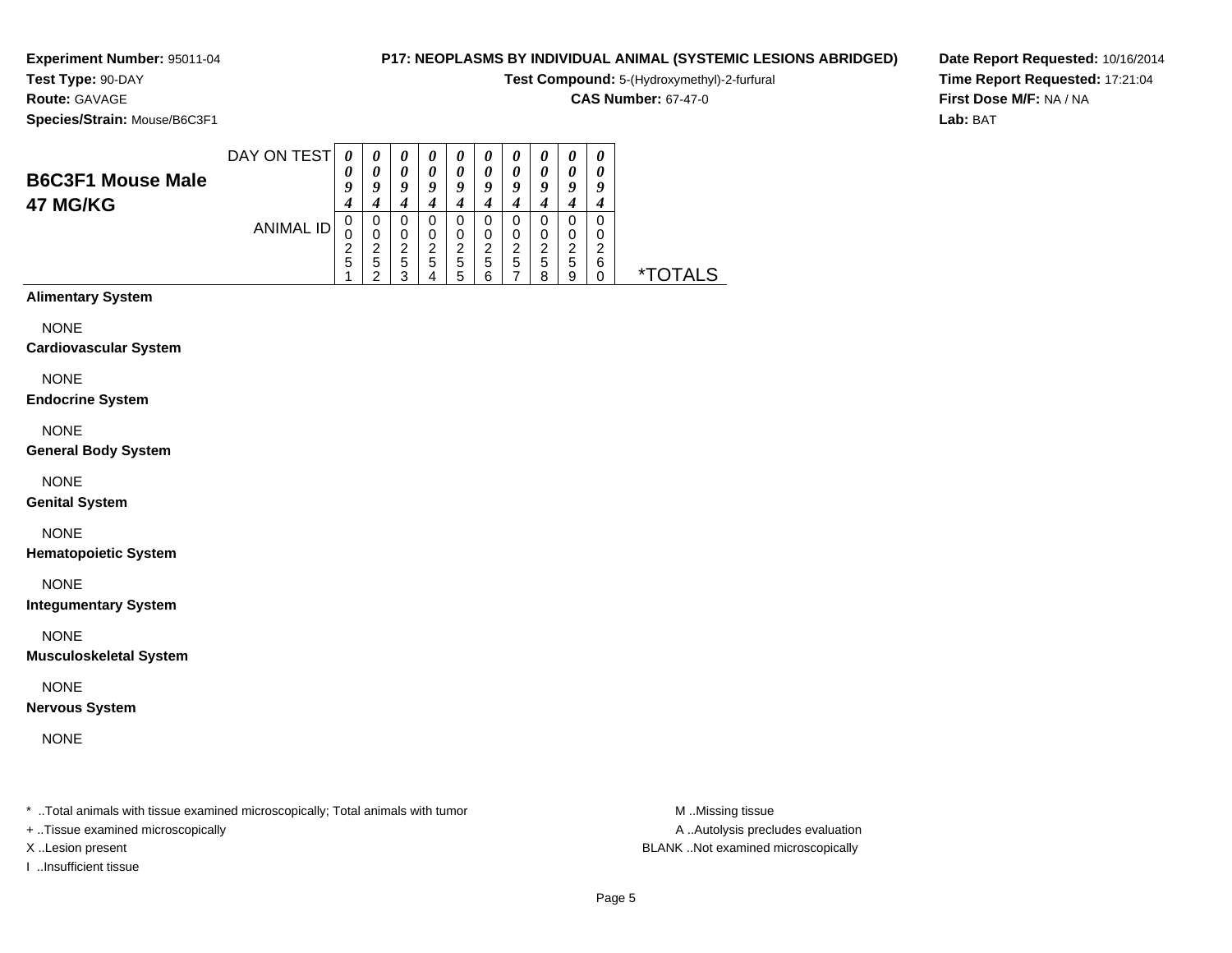# **Test Type:** 90-DAY

**Route:** GAVAGE

**Species/Strain:** Mouse/B6C3F1

#### **P17: NEOPLASMS BY INDIVIDUAL ANIMAL (SYSTEMIC LESIONS ABRIDGED)**

**Test Compound:** 5-(Hydroxymethyl)-2-furfural

**CAS Number:** 67-47-0

**Date Report Requested:** 10/16/2014**Time Report Requested:** 17:21:04**First Dose M/F:** NA / NA**Lab:** BAT

| <b>B6C3F1 Mouse Male</b><br>47 MG/KG        | DAY ON TEST<br><b>ANIMAL ID</b> | $\boldsymbol{\theta}$<br>0<br>9<br>4<br>0<br>0<br>$\frac{2}{5}$ | $\boldsymbol{\theta}$<br>0<br>9<br>4<br>0<br>$\mathbf 0$<br>$\frac{2}{5}$<br>2 | $\boldsymbol{\theta}$<br>$\boldsymbol{\theta}$<br>9<br>4<br>0<br>$\pmb{0}$<br>$\frac{2}{5}$<br>3 | 0<br>$\boldsymbol{\theta}$<br>9<br>4<br>0<br>0<br>$\frac{2}{5}$<br>4 | $\boldsymbol{\theta}$<br>$\boldsymbol{\theta}$<br>$\boldsymbol{g}$<br>4<br>0<br>$\mathbf 0$<br>$\frac{2}{5}$<br>5 | 0<br>0<br>9<br>4<br>0<br>0<br>$\frac{2}{5}$<br>6 | 0<br>$\boldsymbol{\theta}$<br>9<br>4<br>0<br>0<br>$\frac{2}{5}$<br>$\overline{7}$ | 0<br>0<br>9<br>4<br>0<br>0<br>$\frac{2}{5}$<br>8 | 0<br>0<br>9<br>4<br>0<br>$\begin{array}{c} 0 \\ 2 \\ 5 \end{array}$<br>9 | 0<br>0<br>9<br>4<br>$\Omega$<br>0<br>$\overline{c}$<br>6<br>$\Omega$ | <i><b>*TOTALS</b></i> |
|---------------------------------------------|---------------------------------|-----------------------------------------------------------------|--------------------------------------------------------------------------------|--------------------------------------------------------------------------------------------------|----------------------------------------------------------------------|-------------------------------------------------------------------------------------------------------------------|--------------------------------------------------|-----------------------------------------------------------------------------------|--------------------------------------------------|--------------------------------------------------------------------------|----------------------------------------------------------------------|-----------------------|
| <b>Respiratory System</b>                   |                                 |                                                                 |                                                                                |                                                                                                  |                                                                      |                                                                                                                   |                                                  |                                                                                   |                                                  |                                                                          |                                                                      |                       |
| <b>NONE</b><br><b>Special Senses System</b> |                                 |                                                                 |                                                                                |                                                                                                  |                                                                      |                                                                                                                   |                                                  |                                                                                   |                                                  |                                                                          |                                                                      |                       |
| <b>NONE</b><br><b>Urinary System</b>        |                                 |                                                                 |                                                                                |                                                                                                  |                                                                      |                                                                                                                   |                                                  |                                                                                   |                                                  |                                                                          |                                                                      |                       |
| Kidney<br><b>SYSTEMIC LESIONS</b>           |                                 | $\ddot{}$                                                       |                                                                                | $\ddot{}$                                                                                        |                                                                      | ÷                                                                                                                 | $\ddot{}$                                        |                                                                                   |                                                  |                                                                          | $\ddot{}$                                                            | 10                    |
| Multiple Organ                              |                                 | ┿                                                               |                                                                                |                                                                                                  |                                                                      |                                                                                                                   |                                                  |                                                                                   |                                                  |                                                                          | ÷                                                                    | 10                    |

\* ..Total animals with tissue examined microscopically; Total animals with tumor **M** . Missing tissue M ..Missing tissue

+ ..Tissue examined microscopically

I ..Insufficient tissue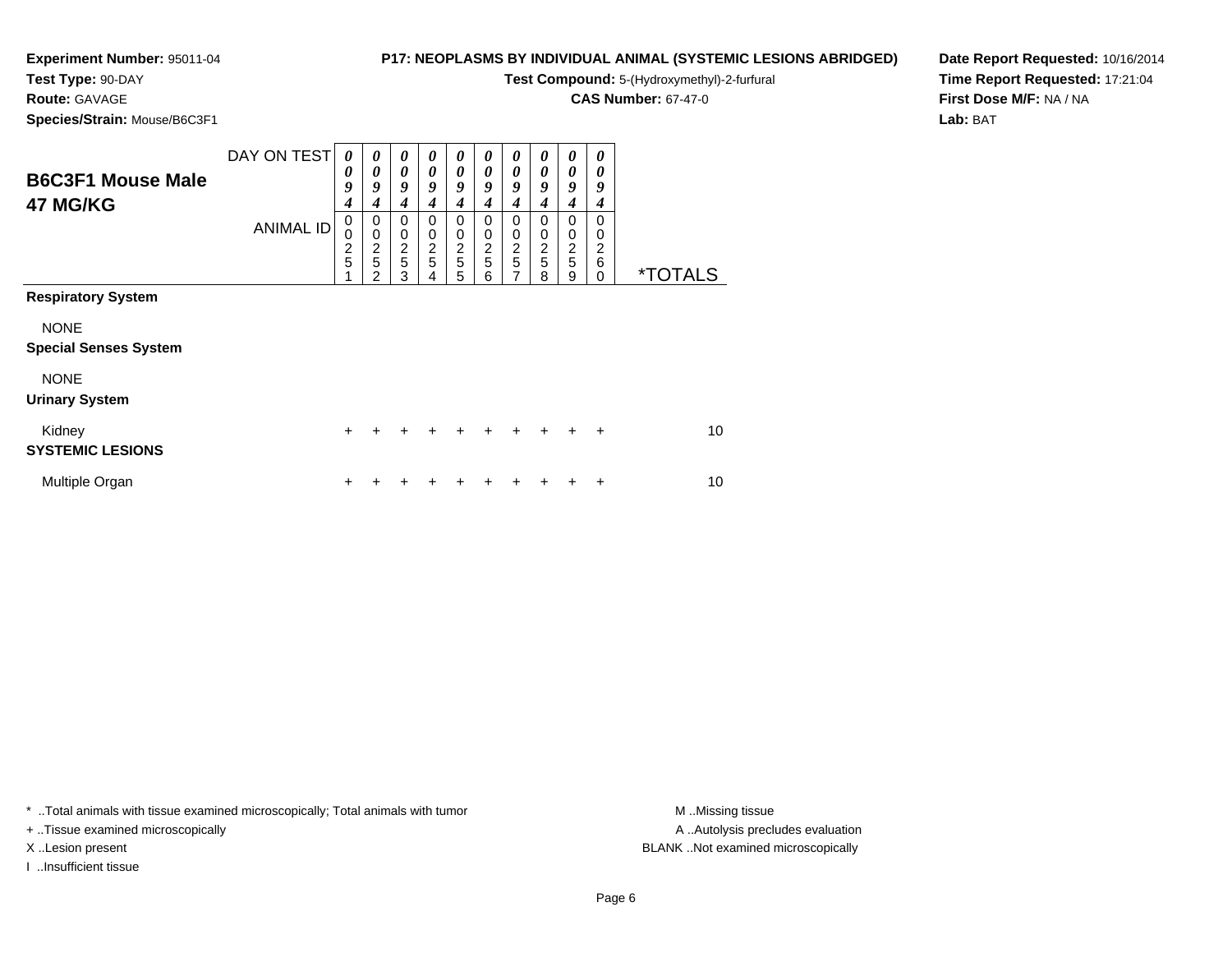**Experiment Number:** 95011-04**Test Type:** 90-DAY

# **Route:** GAVAGE

**Species/Strain:** Mouse/B6C3F1

#### **P17: NEOPLASMS BY INDIVIDUAL ANIMAL (SYSTEMIC LESIONS ABRIDGED)**

**Test Compound:** 5-(Hydroxymethyl)-2-furfural

**CAS Number:** 67-47-0

**Date Report Requested:** 10/16/2014**Time Report Requested:** 17:21:04**First Dose M/F:** NA / NA**Lab:** BAT

| <b>B6C3F1 Mouse Male</b><br><b>94 MG/KG</b> | DAY ON TEST | 0<br>U<br>u | $\boldsymbol{\theta}$<br>a | $\boldsymbol{\theta}$<br>Q | u           | O                     |        | Q                |        | $\boldsymbol{\theta}$<br>0<br>9 | U |    |
|---------------------------------------------|-------------|-------------|----------------------------|----------------------------|-------------|-----------------------|--------|------------------|--------|---------------------------------|---|----|
|                                             | ANIMAL ID   | υ<br>6      | 0<br>0<br>◠<br>6<br>◠      | 0<br>0<br>າ<br>∠<br>6<br>っ | 0<br>ົ<br>6 | 0<br>ົ<br>∠<br>6<br>5 | 6<br>ี | 0<br>າ<br>∠<br>6 | ◠<br>6 | 0<br>2<br>6<br>9                |   | ∗⊤ |

#### **Alimentary System**

NONE

#### **Cardiovascular System**

NONE

#### **Endocrine System**

NONE

#### **General Body System**

NONE

#### **Genital System**

NONE

#### **Hematopoietic System**

NONE

#### **Integumentary System**

NONE

#### **Musculoskeletal System**

NONE

#### **Nervous System**

NONE

\* ..Total animals with tissue examined microscopically; Total animals with tumor **M** ..Missing tissue M ..Missing tissue

+ ..Tissue examined microscopically

I ..Insufficient tissue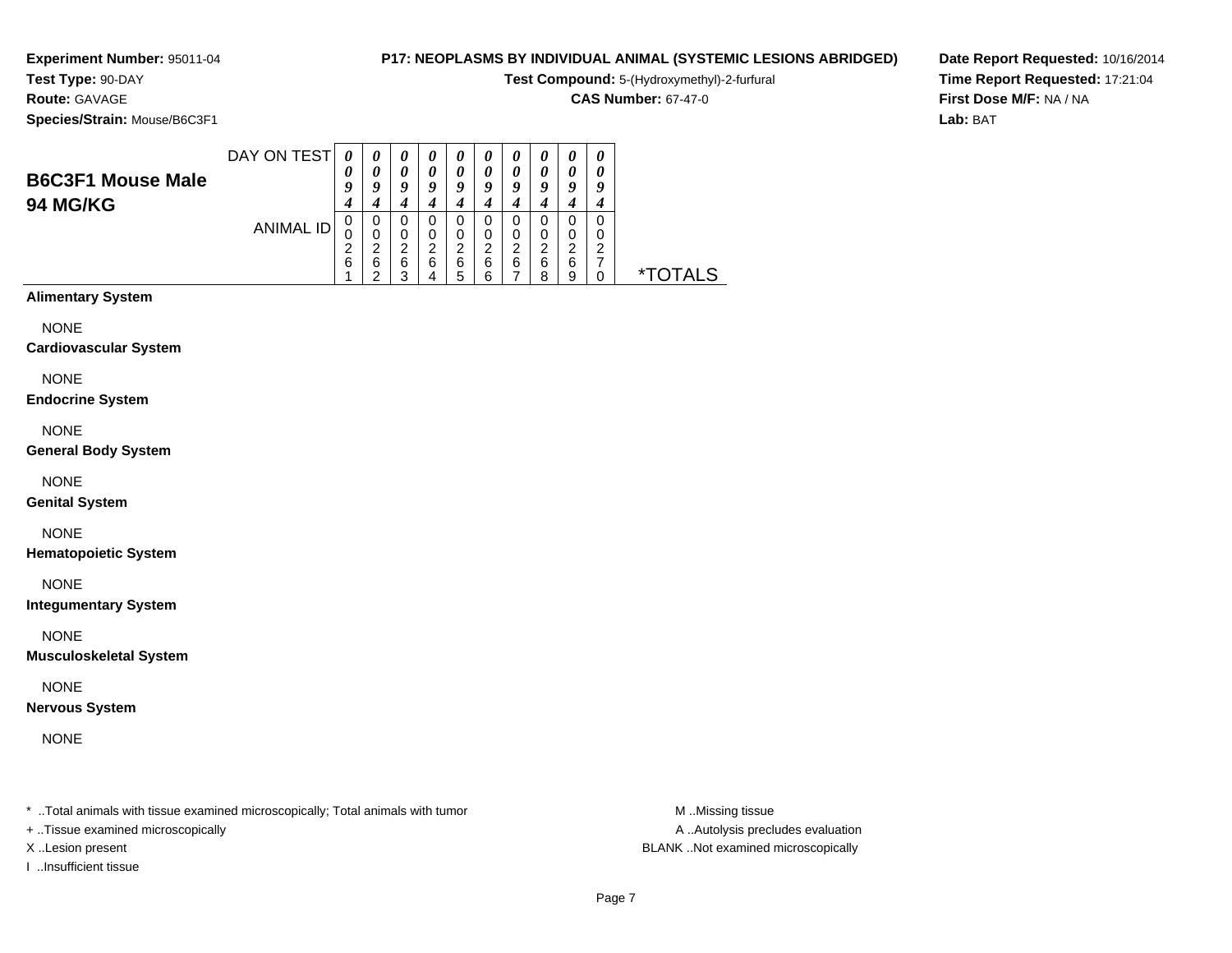# **Test Type:** 90-DAY

**Route:** GAVAGE

**Species/Strain:** Mouse/B6C3F1

#### **P17: NEOPLASMS BY INDIVIDUAL ANIMAL (SYSTEMIC LESIONS ABRIDGED)**

**Test Compound:** 5-(Hydroxymethyl)-2-furfural

**CAS Number:** 67-47-0

**Date Report Requested:** 10/16/2014**Time Report Requested:** 17:21:04**First Dose M/F:** NA / NA**Lab:** BAT

| <b>B6C3F1 Mouse Male</b><br>94 MG/KG                                                    | DAY ON TEST<br><b>ANIMAL ID</b> | 0<br>$\boldsymbol{\theta}$<br>9<br>4<br>0<br>$\mathbf 0$<br>$\frac{2}{6}$ | 0<br>$\boldsymbol{\theta}$<br>9<br>4<br>0<br>$\mathbf 0$<br>$\overline{\mathbf{c}}$<br>$\,6$<br>2 | 0<br>0<br>9<br>4<br>0<br>$\pmb{0}$<br>$\boldsymbol{2}$<br>$\,6$<br>3 | 0<br>0<br>9<br>4<br>0<br>0<br>$\overline{c}$<br>6<br>4 | 0<br>0<br>9<br>4<br>0<br>0<br>$\overline{\mathbf{c}}$<br>6<br>5 | 0<br>0<br>9<br>4<br>0<br>0<br>2<br>6<br>6 | 0<br>0<br>9<br>4<br>0<br>$\boldsymbol{0}$<br>$\frac{2}{6}$<br>7 | 0<br>0<br>9<br>4<br>0<br>0<br>$\overline{\mathbf{c}}$<br>6<br>8 | 0<br>0<br>9<br>4<br>0<br>0<br>$\frac{2}{6}$<br>9 | 0<br>0<br>9<br>4<br>$\Omega$<br>0<br>2<br>7<br>$\Omega$ | <i><b>*TOTALS</b></i> |
|-----------------------------------------------------------------------------------------|---------------------------------|---------------------------------------------------------------------------|---------------------------------------------------------------------------------------------------|----------------------------------------------------------------------|--------------------------------------------------------|-----------------------------------------------------------------|-------------------------------------------|-----------------------------------------------------------------|-----------------------------------------------------------------|--------------------------------------------------|---------------------------------------------------------|-----------------------|
| <b>Respiratory System</b><br><b>NONE</b><br><b>Special Senses System</b><br><b>NONE</b> |                                 |                                                                           |                                                                                                   |                                                                      |                                                        |                                                                 |                                           |                                                                 |                                                                 |                                                  |                                                         |                       |
| <b>Urinary System</b><br>Kidney<br><b>SYSTEMIC LESIONS</b>                              |                                 | $\ddot{}$                                                                 |                                                                                                   |                                                                      |                                                        | +                                                               | +                                         |                                                                 |                                                                 |                                                  | $\ddot{}$                                               | 10                    |
| Multiple Organ                                                                          |                                 | ٠                                                                         |                                                                                                   |                                                                      |                                                        |                                                                 |                                           |                                                                 |                                                                 |                                                  | ٠                                                       | 10                    |

\* ..Total animals with tissue examined microscopically; Total animals with tumor **M** . Missing tissue M ..Missing tissue

+ ..Tissue examined microscopically

I ..Insufficient tissue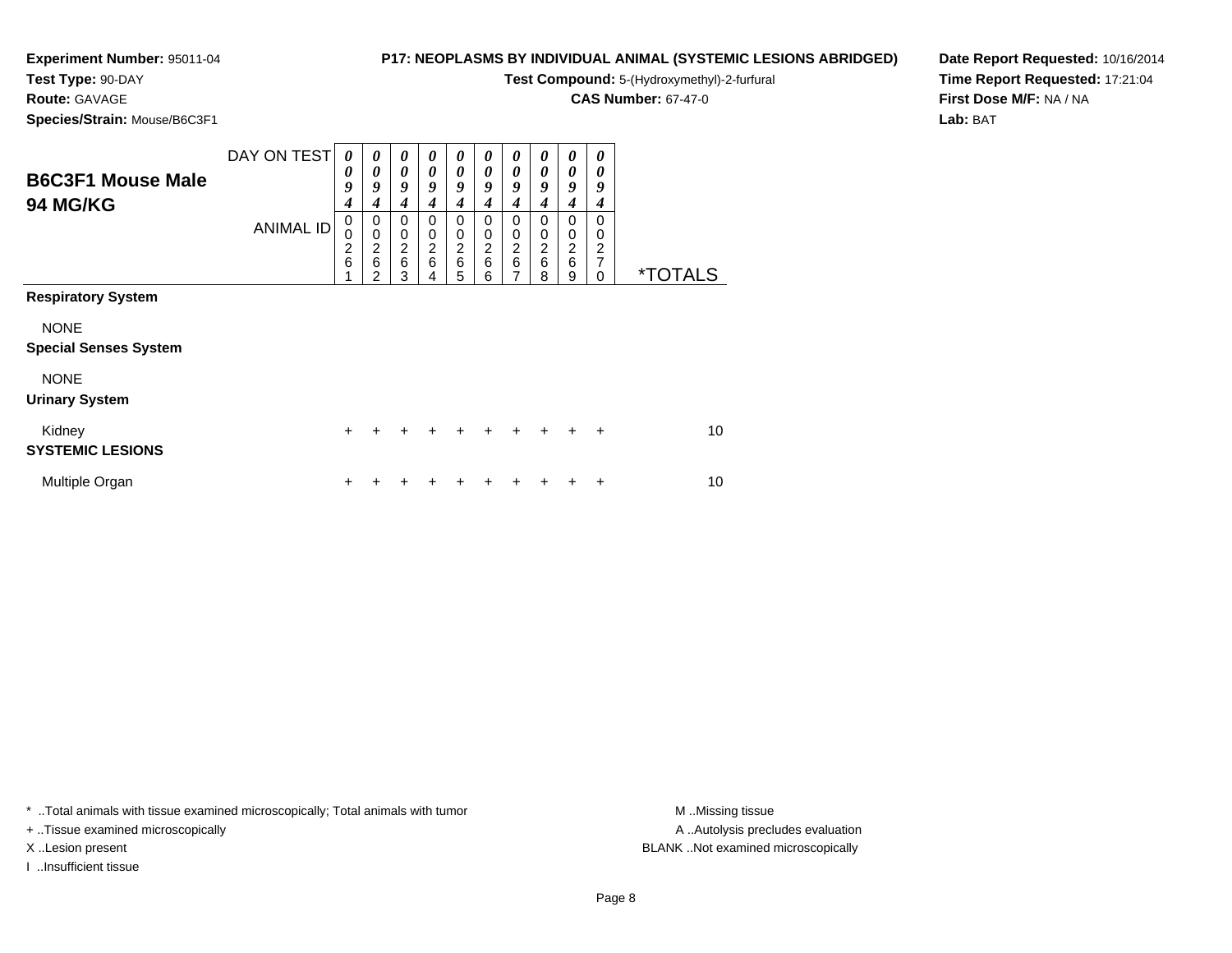**Experiment Number:** 95011-04**Test Type:** 90-DAY

# **Route:** GAVAGE

**Species/Strain:** Mouse/B6C3F1

#### **P17: NEOPLASMS BY INDIVIDUAL ANIMAL (SYSTEMIC LESIONS ABRIDGED)**

**Test Compound:** 5-(Hydroxymethyl)-2-furfural

**CAS Number:** 67-47-0

**Date Report Requested:** 10/16/2014**Time Report Requested:** 17:21:04**First Dose M/F:** NA / NA**Lab:** BAT

| <b>B6C3F1 Mouse Male</b><br><b>MG/KG</b><br>188 | DAY ON TEST      | 0<br>0 | $\boldsymbol{\theta}$<br>0<br>a | $\boldsymbol{\theta}$<br>0<br>q | U<br>0 | $\boldsymbol{\theta}$<br>0<br>Q | $\boldsymbol{\theta}$<br>$\boldsymbol{\theta}$<br>а | $\boldsymbol{\theta}$<br>0<br>9 | $\boldsymbol{v}$<br>U<br>ч | $\boldsymbol{\theta}$<br>0<br>9 | $\boldsymbol{\theta}$<br>0<br>g |               |
|-------------------------------------------------|------------------|--------|---------------------------------|---------------------------------|--------|---------------------------------|-----------------------------------------------------|---------------------------------|----------------------------|---------------------------------|---------------------------------|---------------|
|                                                 | <b>ANIMAL ID</b> | O<br>0 | 0<br>O<br>ີ<br>ີ                | O<br>0<br>റ<br>っ                | O<br>◠ | 0<br>0<br>ົ<br>–<br>5           | O<br>0<br>◠<br>6                                    | 0<br>0<br>2                     | O<br>0<br>റ<br>8           | 0<br>0<br>ົ<br>-<br>9           | 0<br>0<br>ົ<br>8                | TOTAL S<br>∗т |

#### **Alimentary System**

NONE

#### **Cardiovascular System**

NONE

#### **Endocrine System**

NONE

#### **General Body System**

NONE

#### **Genital System**

NONE

#### **Hematopoietic System**

NONE

#### **Integumentary System**

NONE

#### **Musculoskeletal System**

NONE

#### **Nervous System**

NONE

\* ..Total animals with tissue examined microscopically; Total animals with tumor **M** ..Missing tissue M ..Missing tissue

+ ..Tissue examined microscopically

I ..Insufficient tissue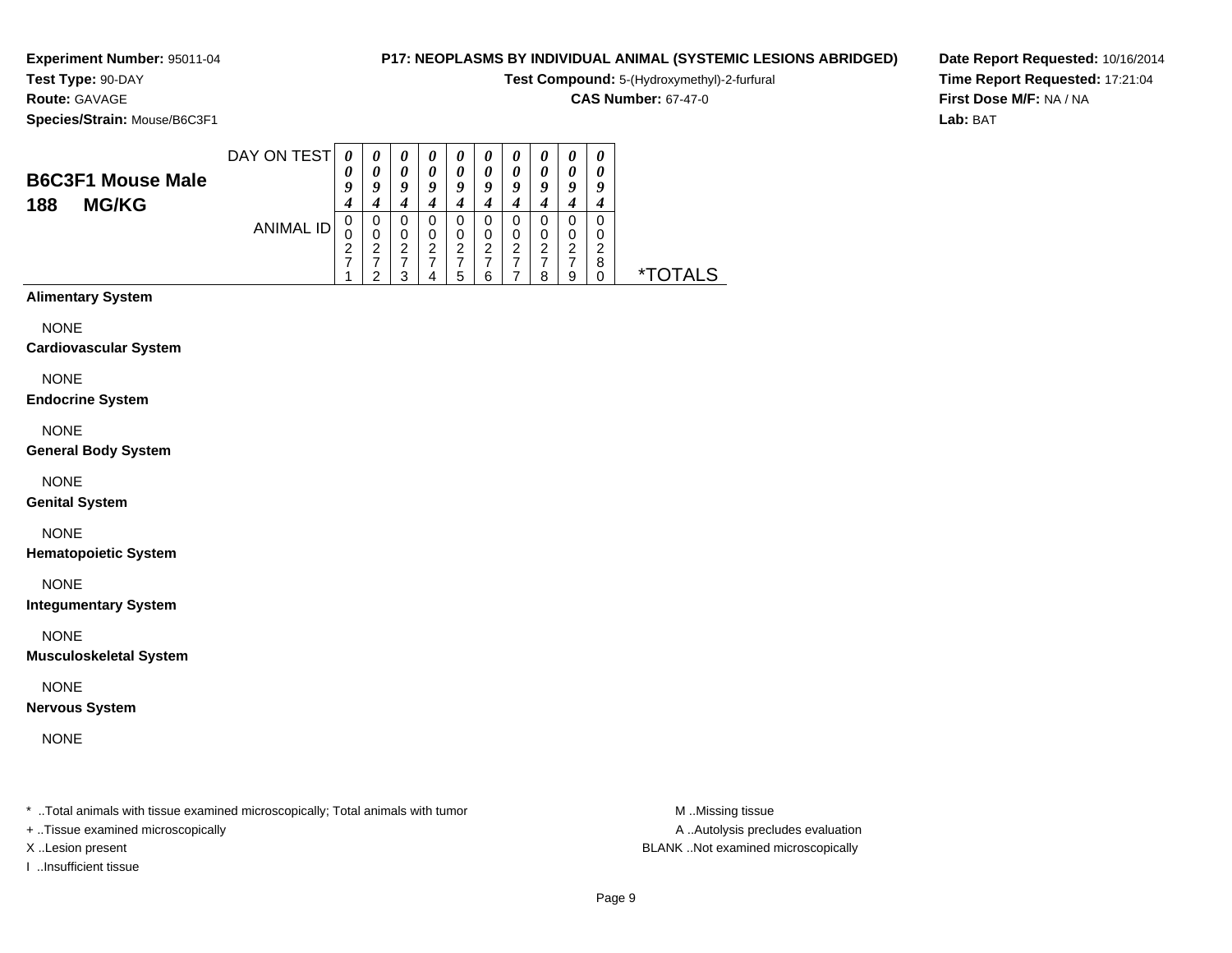# **Test Type:** 90-DAY

**Route:** GAVAGE

**Species/Strain:** Mouse/B6C3F1

#### **P17: NEOPLASMS BY INDIVIDUAL ANIMAL (SYSTEMIC LESIONS ABRIDGED)**

**Test Compound:** 5-(Hydroxymethyl)-2-furfural

**CAS Number:** 67-47-0

**Date Report Requested:** 10/16/2014**Time Report Requested:** 17:21:04**First Dose M/F:** NA / NA**Lab:** BAT

| <b>B6C3F1 Mouse Male</b><br><b>MG/KG</b><br>188                                                                  | DAY ON TEST<br><b>ANIMAL ID</b> | 0<br>0<br>9<br>$\boldsymbol{4}$<br>0<br>$\mathbf 0$<br>$\overline{c}$<br>$\overline{7}$ | 0<br>0<br>9<br>4<br>0<br>$\overline{0}$<br>$\overline{c}$<br>$\overline{7}$<br>2 | 0<br>$\boldsymbol{\theta}$<br>9<br>4<br>0<br>$\pmb{0}$<br>$\boldsymbol{2}$<br>$\overline{7}$<br>3 | 0<br>0<br>$\boldsymbol{q}$<br>4<br>0<br>$\mathbf 0$<br>$\overline{c}$<br>$\overline{7}$<br>4 | 0<br>0<br>9<br>4<br>0<br>$\boldsymbol{0}$<br>$\boldsymbol{2}$<br>$\overline{7}$<br>5 | 0<br>0<br>9<br>4<br>0<br>0<br>$\overline{c}$<br>$\overline{7}$<br>6 | 0<br>0<br>9<br>4<br>0<br>$\pmb{0}$<br>$\frac{2}{7}$<br>7 | 0<br>0<br>9<br>$\boldsymbol{4}$<br>0<br>0<br>$\boldsymbol{2}$<br>$\overline{7}$<br>8 | 0<br>0<br>9<br>4<br>0<br>$\pmb{0}$<br>$\frac{2}{7}$<br>9 | 0<br>0<br>9<br>4<br>0<br>0<br>2<br>8<br>0 | <i><b>*TOTALS</b></i> |
|------------------------------------------------------------------------------------------------------------------|---------------------------------|-----------------------------------------------------------------------------------------|----------------------------------------------------------------------------------|---------------------------------------------------------------------------------------------------|----------------------------------------------------------------------------------------------|--------------------------------------------------------------------------------------|---------------------------------------------------------------------|----------------------------------------------------------|--------------------------------------------------------------------------------------|----------------------------------------------------------|-------------------------------------------|-----------------------|
| <b>Respiratory System</b><br><b>NONE</b><br><b>Special Senses System</b><br><b>NONE</b><br><b>Urinary System</b> |                                 |                                                                                         |                                                                                  |                                                                                                   |                                                                                              |                                                                                      |                                                                     |                                                          |                                                                                      |                                                          |                                           |                       |
| Kidney<br><b>SYSTEMIC LESIONS</b>                                                                                |                                 | $\ddot{}$                                                                               |                                                                                  |                                                                                                   |                                                                                              | +                                                                                    |                                                                     |                                                          |                                                                                      |                                                          | $\div$                                    | 10                    |
| Multiple Organ                                                                                                   |                                 | +                                                                                       |                                                                                  |                                                                                                   |                                                                                              |                                                                                      |                                                                     |                                                          |                                                                                      |                                                          | ٠                                         | 10                    |

\* ..Total animals with tissue examined microscopically; Total animals with tumor **M** . Missing tissue M ..Missing tissue

+ ..Tissue examined microscopically

I ..Insufficient tissue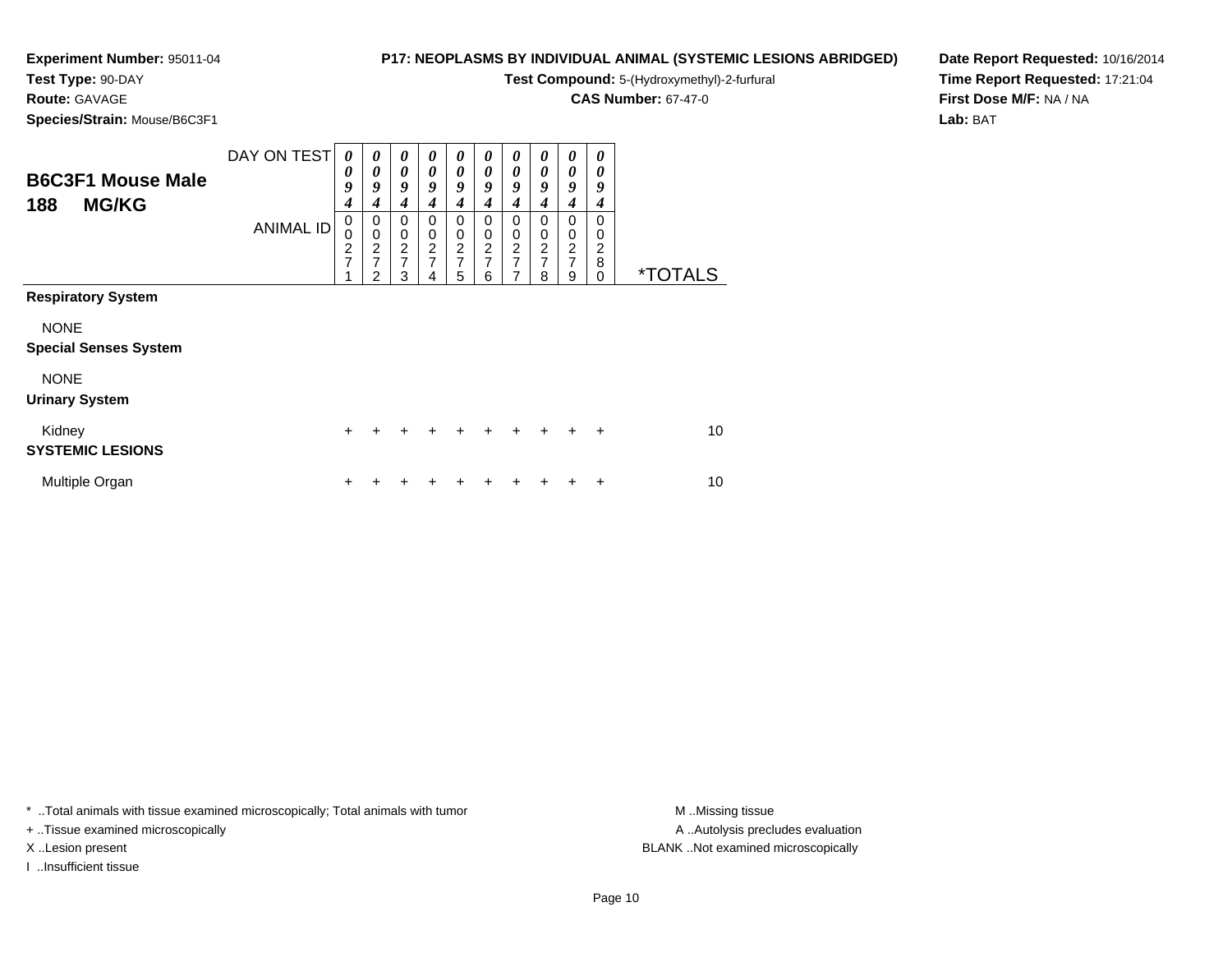#### **Test Type:** 90-DAY**Route:** GAVAGE

**Species/Strain:** Mouse/B6C3F1

#### **P17: NEOPLASMS BY INDIVIDUAL ANIMAL (SYSTEMIC LESIONS ABRIDGED)**

**Test Compound:** 5-(Hydroxymethyl)-2-furfural

**CAS Number:** 67-47-0

**Date Report Requested:** 10/16/2014**Time Report Requested:** 17:21:04**First Dose M/F:** NA / NA**Lab:** BAT

| <b>B6C3F1 Mouse Male</b><br><b>MG/KG</b><br>375 | DAY ON TEST      | 0<br>$\boldsymbol{\theta}$<br>O | $\theta$<br>o | $\boldsymbol{\theta}$<br>$\boldsymbol{\theta}$<br>q | $\boldsymbol{\theta}$<br>o | $\boldsymbol{\theta}$<br>a | $\boldsymbol{\theta}$<br>o | $\boldsymbol{\theta}$<br>0<br>q | 0<br>o      | 0<br>0<br>q      | 0<br>0<br>9      |  |
|-------------------------------------------------|------------------|---------------------------------|---------------|-----------------------------------------------------|----------------------------|----------------------------|----------------------------|---------------------------------|-------------|------------------|------------------|--|
|                                                 | <b>ANIMAL ID</b> | U<br>J<br>8                     | ◠<br>8        | ີ<br>8<br>◠                                         | ◠<br>8<br>4                | ີ<br>8<br>5                | ີ<br>8                     | ◠<br>8                          | ີ<br>8<br>o | 0<br>റ<br>8<br>9 | 0<br>O<br>റ<br>9 |  |

#### **Alimentary System**

NONE

#### **Cardiovascular System**

NONE

#### **Endocrine System**

NONE

#### **General Body System**

NONE

#### **Genital System**

NONE

#### **Hematopoietic System**

NONE

#### **Integumentary System**

NONE

#### **Musculoskeletal System**

NONE

#### **Nervous System**

NONE

\* ..Total animals with tissue examined microscopically; Total animals with tumor **M** ..Missing tissue M ..Missing tissue

+ ..Tissue examined microscopically

I ..Insufficient tissue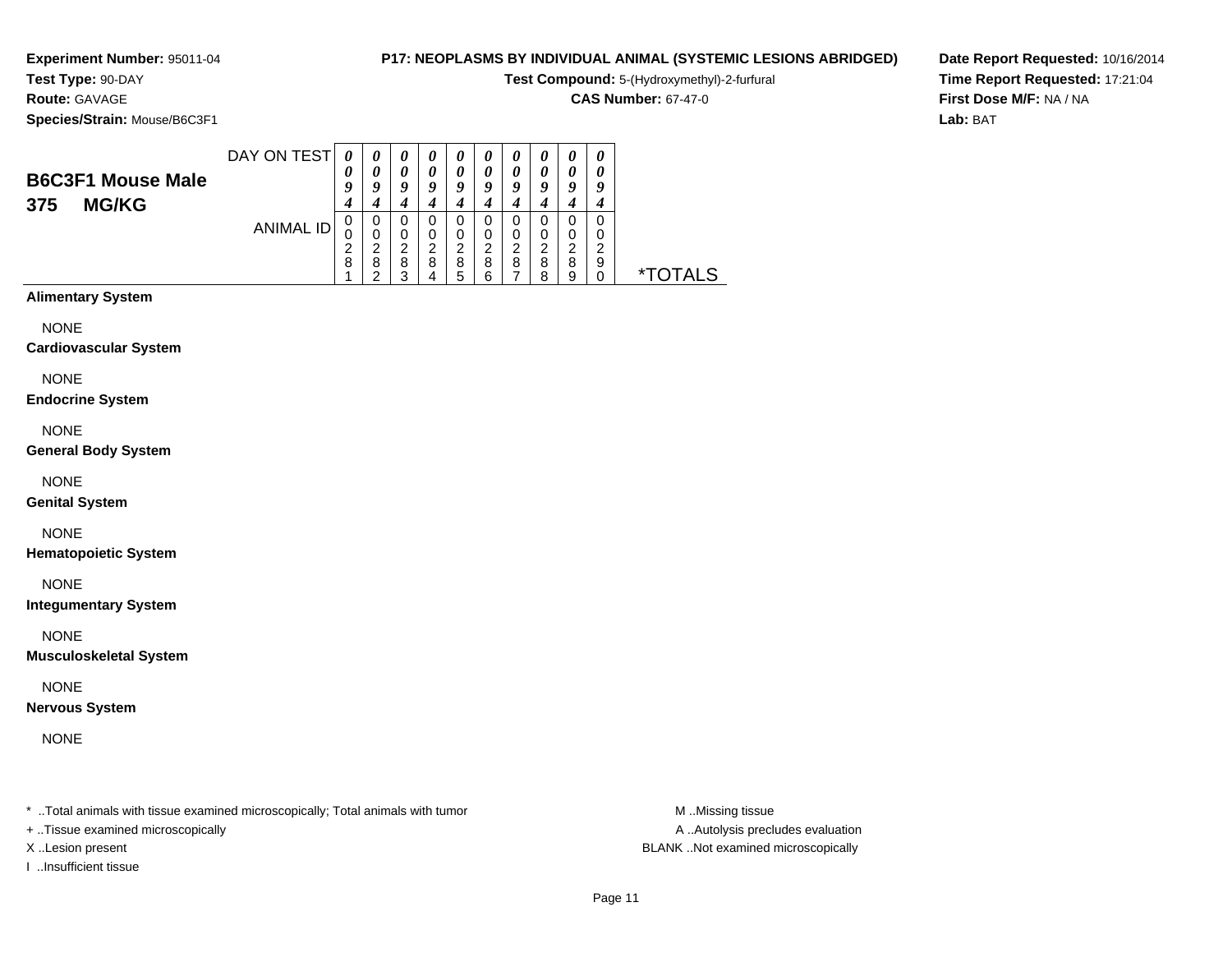#### **Experiment Number:** 95011-04**Test Type:** 90-DAY

# **P17: NEOPLASMS BY INDIVIDUAL ANIMAL (SYSTEMIC LESIONS ABRIDGED)**

**Test Compound:** 5-(Hydroxymethyl)-2-furfural

**CAS Number:** 67-47-0

**Date Report Requested:** 10/16/2014**Time Report Requested:** 17:21:04**First Dose M/F:** NA / NA**Lab:** BAT

**Species/Strain:** Mouse/B6C3F1

**Route:** GAVAGE

| <b>B6C3F1 Mouse Male</b><br><b>MG/KG</b><br>375 | DAY ON TEST      | $\boldsymbol{\theta}$<br>0<br>9<br>$\boldsymbol{4}$ | $\boldsymbol{\theta}$<br>$\boldsymbol{\theta}$<br>9<br>4 | $\boldsymbol{\theta}$<br>$\boldsymbol{\theta}$<br>9<br>4 | 0<br>0<br>9<br>4      | $\boldsymbol{\theta}$<br>$\boldsymbol{\theta}$<br>9<br>4 | 0<br>0<br>9<br>4      | 0<br>0<br>9<br>4             | 0<br>$\boldsymbol{\theta}$<br>9<br>4 | 0<br>$\boldsymbol{\theta}$<br>9<br>4                     | 0<br>0<br>9<br>4                   |                       |
|-------------------------------------------------|------------------|-----------------------------------------------------|----------------------------------------------------------|----------------------------------------------------------|-----------------------|----------------------------------------------------------|-----------------------|------------------------------|--------------------------------------|----------------------------------------------------------|------------------------------------|-----------------------|
|                                                 | <b>ANIMAL ID</b> | $\mathbf 0$<br>0<br>$\frac{2}{8}$                   | 0<br>$\mathbf 0$<br>$\frac{2}{8}$<br>2                   | $\mathbf 0$<br>$\pmb{0}$<br>$\frac{2}{8}$<br>3           | 0<br>0<br>2<br>8<br>4 | 0<br>0<br>$\frac{2}{8}$<br>5                             | 0<br>0<br>2<br>8<br>6 | 0<br>0<br>$\frac{2}{8}$<br>7 | $\Omega$<br>0<br>2<br>8<br>8         | 0<br>0<br>$\overline{\mathbf{c}}$<br>$\overline{8}$<br>9 | 0<br>0<br>$\overline{c}$<br>9<br>0 | <i><b>*TOTALS</b></i> |
| <b>Respiratory System</b>                       |                  |                                                     |                                                          |                                                          |                       |                                                          |                       |                              |                                      |                                                          |                                    |                       |
| <b>NONE</b><br><b>Special Senses System</b>     |                  |                                                     |                                                          |                                                          |                       |                                                          |                       |                              |                                      |                                                          |                                    |                       |
| <b>NONE</b><br><b>Urinary System</b>            |                  |                                                     |                                                          |                                                          |                       |                                                          |                       |                              |                                      |                                                          |                                    |                       |
| Kidney<br><b>SYSTEMIC LESIONS</b>               |                  | $\ddot{}$                                           |                                                          |                                                          |                       |                                                          |                       |                              | ÷                                    | $\pm$                                                    | $\ddot{}$                          | 10 <sup>1</sup>       |
| Multiple Organ                                  |                  | +                                                   |                                                          |                                                          |                       |                                                          |                       |                              |                                      |                                                          | +                                  | 10                    |

\* ..Total animals with tissue examined microscopically; Total animals with tumor **M** . Missing tissue M ..Missing tissue

+ ..Tissue examined microscopically

I ..Insufficient tissue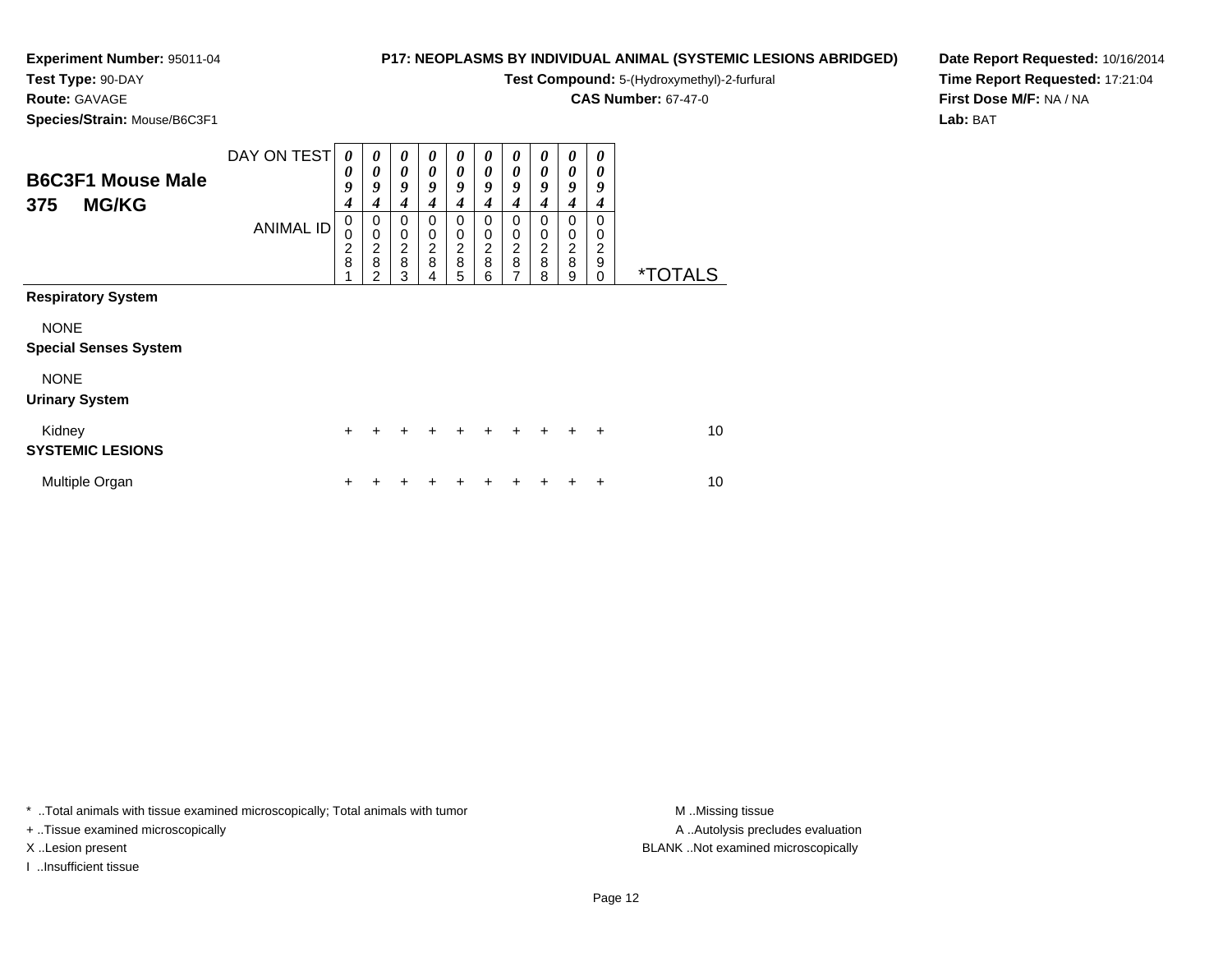# **Test Type:** 90-DAY

**Route:** GAVAGE

**Species/Strain:** Mouse/B6C3F1

#### **P17: NEOPLASMS BY INDIVIDUAL ANIMAL (SYSTEMIC LESIONS ABRIDGED)**

**Test Compound:** 5-(Hydroxymethyl)-2-furfural

**CAS Number:** 67-47-0

**Date Report Requested:** 10/16/2014**Time Report Requested:** 17:21:04**First Dose M/F:** NA / NA**Lab:** BAT

| <b>B6C3F1 Mouse Male</b><br><b>MG/KG</b><br>750 | DAY ON TEST<br><b>ANIMAL ID</b> | $\theta$<br>0<br>9<br>$\overline{\mathbf{3}}$<br>0<br>0<br>$\overline{c}$<br>9 | 0<br>$\boldsymbol{\theta}$<br>9<br>$\boldsymbol{4}$<br>$\mathbf 0$<br>$\mathbf 0$<br>2<br>9 | 0<br>$\boldsymbol{\theta}$<br>9<br>$\boldsymbol{4}$<br>$\Omega$<br>$\mathbf 0$<br>2<br>9 | 0<br>0<br>9<br>$\boldsymbol{4}$<br>$\Omega$<br>$\Omega$<br>$\boldsymbol{2}$<br>$\boldsymbol{9}$ | 0<br>$\boldsymbol{\theta}$<br>9<br>$\boldsymbol{4}$<br>$\mathbf 0$<br>$\mathbf 0$<br>$\overline{c}$<br>$\boldsymbol{9}$ | 0<br>0<br>9<br>$\boldsymbol{4}$<br>$\Omega$<br>$\mathbf 0$<br>$\overline{c}$<br>$\boldsymbol{9}$ | 0<br>0<br>9<br>$\boldsymbol{4}$<br>$\mathbf 0$<br>0<br>$\overline{c}$<br>9 | 0<br>0<br>9<br>$\boldsymbol{4}$<br>$\Omega$<br>$\Omega$<br>$\overline{c}$<br>$\boldsymbol{9}$ | 0<br>$\boldsymbol{\theta}$<br>9<br>$\boldsymbol{4}$<br>$\mathbf 0$<br>0<br>$\overline{c}$<br>9 | 0<br>0<br>9<br>$\boldsymbol{4}$<br>$\mathbf 0$<br>0<br>3<br>0 |                       |
|-------------------------------------------------|---------------------------------|--------------------------------------------------------------------------------|---------------------------------------------------------------------------------------------|------------------------------------------------------------------------------------------|-------------------------------------------------------------------------------------------------|-------------------------------------------------------------------------------------------------------------------------|--------------------------------------------------------------------------------------------------|----------------------------------------------------------------------------|-----------------------------------------------------------------------------------------------|------------------------------------------------------------------------------------------------|---------------------------------------------------------------|-----------------------|
|                                                 |                                 | $\overline{2}$                                                                 | 1                                                                                           | 3                                                                                        | 4                                                                                               | $\overline{5}$                                                                                                          | 6                                                                                                | $\overline{7}$                                                             | 8                                                                                             | 9                                                                                              | $\mathbf 0$                                                   | <i><b>*TOTALS</b></i> |
| <b>Alimentary System</b>                        |                                 |                                                                                |                                                                                             |                                                                                          |                                                                                                 |                                                                                                                         |                                                                                                  |                                                                            |                                                                                               |                                                                                                |                                                               |                       |
| Esophagus                                       |                                 | +                                                                              | +                                                                                           | +                                                                                        |                                                                                                 | +                                                                                                                       | +                                                                                                | +                                                                          | +                                                                                             | +                                                                                              | $\ddot{}$                                                     | 10                    |
| Gallbladder                                     |                                 | +                                                                              | $\ddot{}$                                                                                   | +                                                                                        | $\ddot{}$                                                                                       | $\ddot{}$                                                                                                               | $\ddot{}$                                                                                        | M                                                                          | $\ddot{}$                                                                                     | $\ddot{}$                                                                                      | $\ddot{}$                                                     | 9                     |
| Intestine Large, Cecum                          |                                 | +                                                                              | $\ddot{}$                                                                                   | +                                                                                        | +                                                                                               | +                                                                                                                       | +                                                                                                | +                                                                          | +                                                                                             | +                                                                                              | $\ddot{}$                                                     | 10                    |
| Intestine Large, Colon                          |                                 | $\ddot{}$                                                                      | +                                                                                           | $\ddot{}$                                                                                | $\ddot{}$                                                                                       | $\ddot{}$                                                                                                               | $\ddot{}$                                                                                        | $\ddot{}$                                                                  | $\ddot{}$                                                                                     | $\ddot{}$                                                                                      | $+$                                                           | 10                    |
| Intestine Large, Rectum                         |                                 | +                                                                              | $\ddot{}$                                                                                   | $\ddot{}$                                                                                | $\ddot{}$                                                                                       | $\ddot{}$                                                                                                               | +                                                                                                | $\ddot{}$                                                                  | $\ddot{}$                                                                                     | $\ddot{}$                                                                                      | $\ddot{}$                                                     | 10                    |
| Intestine Small, Duodenum                       |                                 | $\ddot{}$                                                                      | $\ddot{}$                                                                                   | +                                                                                        | $\ddot{}$                                                                                       | $\ddot{}$                                                                                                               | +                                                                                                | $\ddot{}$                                                                  | $\ddot{}$                                                                                     | $\ddot{}$                                                                                      | $\ddot{}$                                                     | 10                    |
| Intestine Small, Ileum                          |                                 | +                                                                              | $\ddot{}$                                                                                   | $\ddot{}$                                                                                | $\ddot{}$                                                                                       | $\ddot{}$                                                                                                               | +                                                                                                | $\ddot{}$                                                                  | +                                                                                             | $\ddot{}$                                                                                      | $+$                                                           | 10                    |
| Intestine Small, Jejunum                        |                                 | +                                                                              | $\ddot{}$                                                                                   | $\ddot{}$                                                                                | $\ddot{}$                                                                                       | $\ddot{}$                                                                                                               | $\ddot{}$                                                                                        | $\ddot{}$                                                                  | $\ddot{}$                                                                                     | $\ddot{}$                                                                                      | $\ddot{}$                                                     | 10                    |
| Liver                                           |                                 | $\ddot{}$                                                                      | $\ddot{}$                                                                                   | $\ddot{}$                                                                                | $\ddot{}$                                                                                       | $\ddot{}$                                                                                                               | $\ddot{}$                                                                                        | $\ddot{}$                                                                  | $\ddot{}$                                                                                     | $+$                                                                                            | $+$                                                           | 10                    |
| Pancreas                                        |                                 | $\ddot{}$                                                                      | $\ddot{}$                                                                                   | +                                                                                        | $\ddot{}$                                                                                       | $\ddot{}$                                                                                                               | +                                                                                                | $\ddot{}$                                                                  | +                                                                                             | $\ddot{}$                                                                                      | $\ddot{}$                                                     | 10                    |
| Salivary Glands                                 |                                 | $\ddot{}$                                                                      | +                                                                                           | $\ddot{}$                                                                                | $\ddot{}$                                                                                       | $\ddot{}$                                                                                                               | +                                                                                                | $\ddot{}$                                                                  | $\ddot{}$                                                                                     | $\ddot{}$                                                                                      | $\ddot{}$                                                     | 10                    |
| Stomach, Forestomach                            |                                 | $\ddot{}$                                                                      | $\ddot{}$                                                                                   | $\ddot{}$                                                                                | $\ddot{}$                                                                                       | $\ddot{}$                                                                                                               | $+$                                                                                              | $+$                                                                        | $\ddot{}$                                                                                     | $\ddot{}$                                                                                      | $\ddot{}$                                                     | 10                    |
| Stomach, Glandular                              |                                 | $\ddot{}$                                                                      | $\ddot{}$                                                                                   | $\ddot{}$                                                                                |                                                                                                 | $\ddot{}$                                                                                                               | $\ddot{}$                                                                                        | $\ddot{}$                                                                  | $\ddot{}$                                                                                     | $\ddot{}$                                                                                      | $\ddot{}$                                                     | 10                    |
| <b>Cardiovascular System</b>                    |                                 |                                                                                |                                                                                             |                                                                                          |                                                                                                 |                                                                                                                         |                                                                                                  |                                                                            |                                                                                               |                                                                                                |                                                               |                       |
| <b>Blood Vessel</b>                             |                                 | +                                                                              | +                                                                                           | +                                                                                        | +                                                                                               | +                                                                                                                       | +                                                                                                | +                                                                          | +                                                                                             | +                                                                                              | +                                                             | 10                    |
| Heart                                           |                                 | $\ddot{}$                                                                      |                                                                                             | $\ddot{}$                                                                                |                                                                                                 | Ŧ.                                                                                                                      |                                                                                                  | $\ddot{}$                                                                  | Ŧ.                                                                                            | +                                                                                              | $\ddot{}$                                                     | 10                    |
| <b>Endocrine System</b>                         |                                 |                                                                                |                                                                                             |                                                                                          |                                                                                                 |                                                                                                                         |                                                                                                  |                                                                            |                                                                                               |                                                                                                |                                                               |                       |
| <b>Adrenal Cortex</b>                           |                                 | +                                                                              | +                                                                                           | +                                                                                        |                                                                                                 | +                                                                                                                       | +                                                                                                | +                                                                          | +                                                                                             | +                                                                                              | +                                                             | 10                    |
| Adrenal Medulla                                 |                                 | +                                                                              |                                                                                             | $\ddot{}$                                                                                |                                                                                                 | $\ddot{}$                                                                                                               | $\ddot{}$                                                                                        | $\ddot{}$                                                                  | $\ddot{}$                                                                                     | $\ddot{}$                                                                                      | $\ddot{}$                                                     | 10                    |
| Islets, Pancreatic                              |                                 | +                                                                              | +                                                                                           | +                                                                                        | +                                                                                               | $\ddot{}$                                                                                                               | $\ddot{}$                                                                                        | $\ddot{}$                                                                  | $\ddot{}$                                                                                     | $\pmb{+}$                                                                                      | $\ddot{}$                                                     | 10                    |

\* ..Total animals with tissue examined microscopically; Total animals with tumor **M** . Missing tissue M ..Missing tissue

+ ..Tissue examined microscopically

I ..Insufficient tissue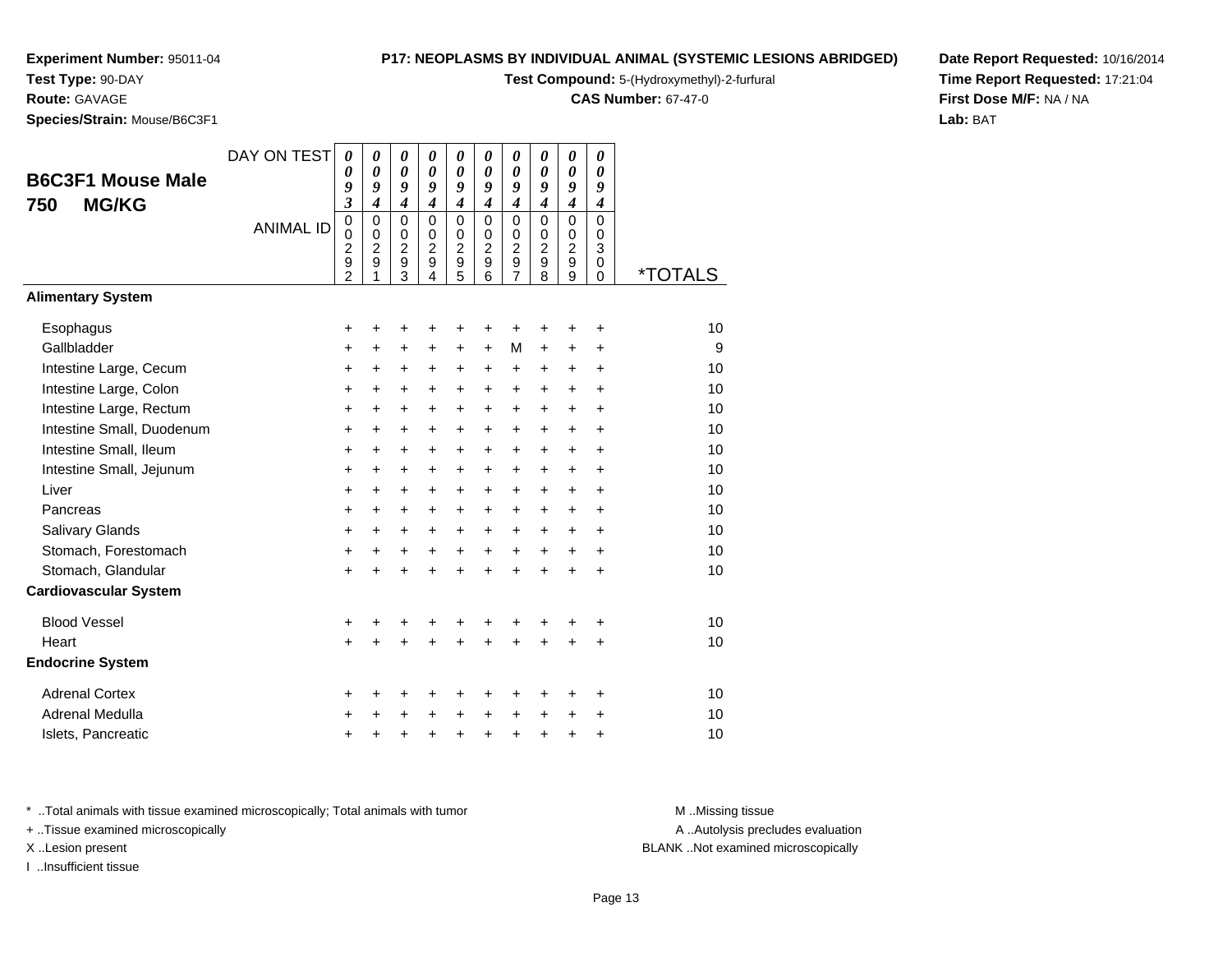#### **Test Type:** 90-DAY

**Route:** GAVAGE

**Species/Strain:** Mouse/B6C3F1

#### **P17: NEOPLASMS BY INDIVIDUAL ANIMAL (SYSTEMIC LESIONS ABRIDGED)**

**Test Compound:** 5-(Hydroxymethyl)-2-furfural

**CAS Number:** 67-47-0

**Date Report Requested:** 10/16/2014**Time Report Requested:** 17:21:04**First Dose M/F:** NA / NA**Lab:** BAT

| <b>B6C3F1 Mouse Male</b><br><b>MG/KG</b><br>750 | DAY ON TEST<br><b>ANIMAL ID</b> | 0<br>0<br>9<br>$\mathfrak{z}$<br>$\pmb{0}$<br>$\mathbf 0$<br>$\overline{\mathbf{c}}$<br>$\boldsymbol{9}$<br>$\overline{2}$ | 0<br>0<br>9<br>$\boldsymbol{4}$<br>$\mathbf 0$<br>$\mathbf 0$<br>$\overline{c}$<br>9<br>1 | 0<br>$\boldsymbol{\theta}$<br>9<br>$\boldsymbol{4}$<br>$\pmb{0}$<br>$\pmb{0}$<br>$\boldsymbol{2}$<br>$\mathsf g$<br>$\overline{3}$ | 0<br>0<br>9<br>$\boldsymbol{4}$<br>$\mathbf 0$<br>$\mathbf 0$<br>$\overline{c}$<br>9<br>$\overline{\mathbf{4}}$ | $\boldsymbol{\theta}$<br>$\boldsymbol{\theta}$<br>9<br>$\boldsymbol{4}$<br>$\mathbf 0$<br>$\pmb{0}$<br>$\boldsymbol{2}$<br>$\mathsf g$<br>$\overline{5}$ | 0<br>0<br>9<br>$\boldsymbol{4}$<br>$\Omega$<br>$\Omega$<br>$\overline{c}$<br>9<br>6 | $\boldsymbol{\theta}$<br>$\boldsymbol{\theta}$<br>9<br>$\boldsymbol{4}$<br>$\mathbf 0$<br>$\pmb{0}$<br>$\overline{\mathbf{c}}$<br>$\boldsymbol{9}$<br>$\overline{7}$ | 0<br>0<br>9<br>$\boldsymbol{4}$<br>$\Omega$<br>$\mathbf 0$<br>$\overline{c}$<br>9<br>8 | $\boldsymbol{\theta}$<br>$\boldsymbol{\theta}$<br>9<br>$\boldsymbol{4}$<br>$\pmb{0}$<br>$\,0\,$<br>$\begin{array}{c} 2 \\ 9 \end{array}$ | 0<br>0<br>9<br>$\boldsymbol{4}$<br>$\mathbf 0$<br>0<br>3<br>0<br>0 | <i><b>*TOTALS</b></i> |
|-------------------------------------------------|---------------------------------|----------------------------------------------------------------------------------------------------------------------------|-------------------------------------------------------------------------------------------|------------------------------------------------------------------------------------------------------------------------------------|-----------------------------------------------------------------------------------------------------------------|----------------------------------------------------------------------------------------------------------------------------------------------------------|-------------------------------------------------------------------------------------|----------------------------------------------------------------------------------------------------------------------------------------------------------------------|----------------------------------------------------------------------------------------|------------------------------------------------------------------------------------------------------------------------------------------|--------------------------------------------------------------------|-----------------------|
| Parathyroid Gland                               |                                 | $\ddot{}$                                                                                                                  | $\ddot{}$                                                                                 | $\ddot{}$                                                                                                                          | $\ddot{}$                                                                                                       | $\ddot{}$                                                                                                                                                | $\ddot{}$                                                                           | M                                                                                                                                                                    | M                                                                                      | $\ddot{}$                                                                                                                                | $\ddot{}$                                                          | 8                     |
| <b>Pituitary Gland</b>                          |                                 | +                                                                                                                          | $\ddot{}$                                                                                 | +                                                                                                                                  | $\ddot{}$                                                                                                       | +                                                                                                                                                        | $\ddot{}$                                                                           | $\ddot{}$                                                                                                                                                            | $\ddot{}$                                                                              | M                                                                                                                                        | $\ddot{}$                                                          | 9                     |
| <b>Thyroid Gland</b>                            |                                 | $\ddot{}$                                                                                                                  | $\ddot{}$                                                                                 | $\ddot{}$                                                                                                                          | $\ddot{}$                                                                                                       | $\ddot{}$                                                                                                                                                | $\ddot{}$                                                                           | $\ddot{}$                                                                                                                                                            | $\ddot{}$                                                                              | $\ddot{}$                                                                                                                                | $\ddot{}$                                                          | 10                    |
| <b>General Body System</b>                      |                                 |                                                                                                                            |                                                                                           |                                                                                                                                    |                                                                                                                 |                                                                                                                                                          |                                                                                     |                                                                                                                                                                      |                                                                                        |                                                                                                                                          |                                                                    |                       |
| <b>NONE</b>                                     |                                 |                                                                                                                            |                                                                                           |                                                                                                                                    |                                                                                                                 |                                                                                                                                                          |                                                                                     |                                                                                                                                                                      |                                                                                        |                                                                                                                                          |                                                                    |                       |
| <b>Genital System</b>                           |                                 |                                                                                                                            |                                                                                           |                                                                                                                                    |                                                                                                                 |                                                                                                                                                          |                                                                                     |                                                                                                                                                                      |                                                                                        |                                                                                                                                          |                                                                    |                       |
| Epididymis                                      |                                 | +                                                                                                                          | ٠                                                                                         | +                                                                                                                                  | +                                                                                                               | +                                                                                                                                                        | +                                                                                   | +                                                                                                                                                                    | +                                                                                      | +                                                                                                                                        | ٠                                                                  | 10                    |
| <b>Preputial Gland</b>                          |                                 | $\ddot{}$                                                                                                                  | +                                                                                         | +                                                                                                                                  | $\ddot{}$                                                                                                       | +                                                                                                                                                        | $\ddot{}$                                                                           | +                                                                                                                                                                    | $\ddot{}$                                                                              | $\ddot{}$                                                                                                                                | +                                                                  | 10                    |
| Prostate                                        |                                 | $\ddot{}$                                                                                                                  | +                                                                                         | +                                                                                                                                  | $\ddot{}$                                                                                                       | $\ddot{}$                                                                                                                                                | $\ddot{}$                                                                           | $\ddot{}$                                                                                                                                                            | $\ddot{}$                                                                              | $\ddot{}$                                                                                                                                | +                                                                  | 10                    |
| <b>Seminal Vesicle</b>                          |                                 | +                                                                                                                          | +                                                                                         | +                                                                                                                                  | +                                                                                                               | +                                                                                                                                                        | +                                                                                   | +                                                                                                                                                                    | $\ddot{}$                                                                              | +                                                                                                                                        | +                                                                  | 10                    |
| <b>Testes</b>                                   |                                 | $\ddot{}$                                                                                                                  |                                                                                           | $\ddot{}$                                                                                                                          | $\ddot{}$                                                                                                       | $\ddot{}$                                                                                                                                                | $\ddot{}$                                                                           | $\ddot{}$                                                                                                                                                            | $\ddot{}$                                                                              | $\ddot{}$                                                                                                                                | +                                                                  | 10                    |
| <b>Hematopoietic System</b>                     |                                 |                                                                                                                            |                                                                                           |                                                                                                                                    |                                                                                                                 |                                                                                                                                                          |                                                                                     |                                                                                                                                                                      |                                                                                        |                                                                                                                                          |                                                                    |                       |
| <b>Bone Marrow</b>                              |                                 | +                                                                                                                          |                                                                                           | +                                                                                                                                  | +                                                                                                               | +                                                                                                                                                        | +                                                                                   | +                                                                                                                                                                    | +                                                                                      | +                                                                                                                                        | +                                                                  | 10                    |
| Lymph Node, Mandibular                          |                                 | +                                                                                                                          | +                                                                                         | +                                                                                                                                  | $\ddot{}$                                                                                                       | +                                                                                                                                                        | +                                                                                   | +                                                                                                                                                                    | +                                                                                      | +                                                                                                                                        | +                                                                  | 10                    |
| Lymph Node, Mesenteric                          |                                 | +                                                                                                                          | +                                                                                         | +                                                                                                                                  | +                                                                                                               | +                                                                                                                                                        | +                                                                                   | +                                                                                                                                                                    | $\ddot{}$                                                                              | $\ddot{}$                                                                                                                                | +                                                                  | 10                    |
| Spleen                                          |                                 | +                                                                                                                          | +                                                                                         | +                                                                                                                                  | +                                                                                                               | +                                                                                                                                                        | +                                                                                   | +                                                                                                                                                                    | $\ddot{}$                                                                              | $\ddot{}$                                                                                                                                | $\ddot{}$                                                          | 10                    |
| Thymus                                          |                                 | +                                                                                                                          | +                                                                                         | +                                                                                                                                  | +                                                                                                               | $\ddot{}$                                                                                                                                                | $\ddot{}$                                                                           | $\ddot{}$                                                                                                                                                            | $\ddot{}$                                                                              | $\ddot{}$                                                                                                                                | $\ddot{}$                                                          | 10                    |
| <b>Integumentary System</b>                     |                                 |                                                                                                                            |                                                                                           |                                                                                                                                    |                                                                                                                 |                                                                                                                                                          |                                                                                     |                                                                                                                                                                      |                                                                                        |                                                                                                                                          |                                                                    |                       |
| <b>Mammary Gland</b>                            |                                 | M                                                                                                                          | М                                                                                         | M                                                                                                                                  | M                                                                                                               | M                                                                                                                                                        | М                                                                                   | M                                                                                                                                                                    | М                                                                                      | м                                                                                                                                        | M                                                                  | $\mathbf 0$           |
| Skin                                            |                                 | +                                                                                                                          | +                                                                                         | +                                                                                                                                  | +                                                                                                               | +                                                                                                                                                        | +                                                                                   | +                                                                                                                                                                    | +                                                                                      | +                                                                                                                                        | +                                                                  | 10                    |

\* ..Total animals with tissue examined microscopically; Total animals with tumor **M** . Missing tissue M ..Missing tissue

+ ..Tissue examined microscopically

I ..Insufficient tissue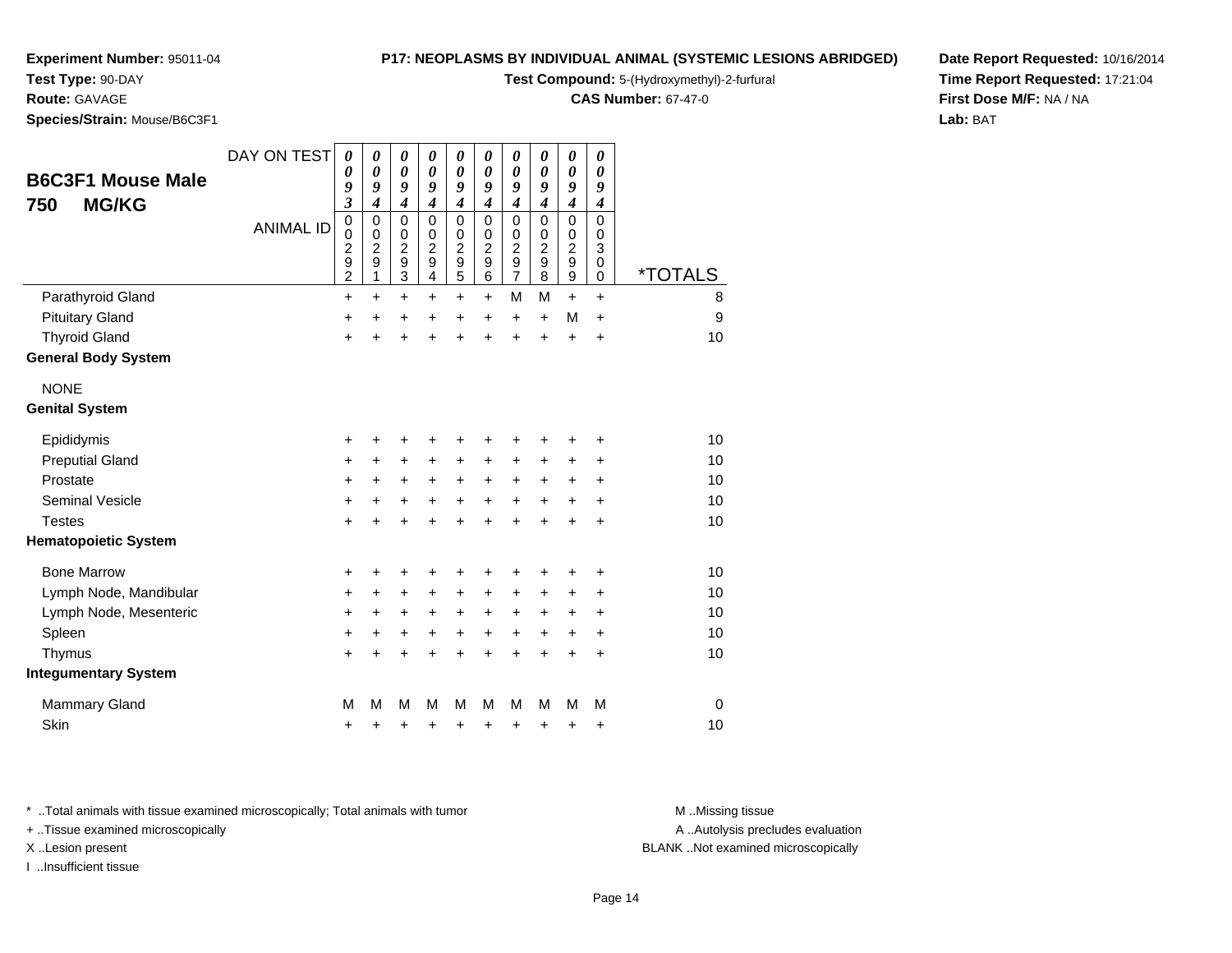**Test Type:** 90-DAY

#### **Route:** GAVAGE

**Species/Strain:** Mouse/B6C3F1

#### **P17: NEOPLASMS BY INDIVIDUAL ANIMAL (SYSTEMIC LESIONS ABRIDGED)**

**Test Compound:** 5-(Hydroxymethyl)-2-furfural

**CAS Number:** 67-47-0

**Date Report Requested:** 10/16/2014**Time Report Requested:** 17:21:04**First Dose M/F:** NA / NA**Lab:** BAT

| <b>B6C3F1 Mouse Male</b><br><b>MG/KG</b><br>750   | DAY ON TEST<br><b>ANIMAL ID</b> | 0<br>0<br>9<br>$\overline{\mathbf{3}}$<br>$\mathbf 0$<br>$\mathbf 0$ | 0<br>0<br>9<br>$\overline{\boldsymbol{4}}$<br>$\mathbf 0$<br>$\mathbf 0$ | 0<br>0<br>9<br>$\boldsymbol{4}$<br>$\mathbf 0$<br>$\mathbf 0$ | 0<br>$\boldsymbol{\theta}$<br>9<br>$\boldsymbol{4}$<br>$\mathbf 0$<br>$\pmb{0}$ | 0<br>0<br>9<br>$\boldsymbol{4}$<br>$\mathbf 0$                        | 0<br>0<br>9<br>$\boldsymbol{4}$<br>$\mathbf 0$<br>0 | 0<br>0<br>9<br>$\overline{\boldsymbol{4}}$<br>$\mathbf 0$<br>0 | 0<br>$\boldsymbol{\theta}$<br>9<br>$\boldsymbol{4}$<br>$\mathbf 0$<br>$\pmb{0}$ | 0<br>0<br>9<br>$\boldsymbol{4}$<br>$\mathbf 0$<br>$\mathbf 0$ | 0<br>0<br>9<br>4<br>$\mathbf 0$<br>$\pmb{0}$ |                                   |
|---------------------------------------------------|---------------------------------|----------------------------------------------------------------------|--------------------------------------------------------------------------|---------------------------------------------------------------|---------------------------------------------------------------------------------|-----------------------------------------------------------------------|-----------------------------------------------------|----------------------------------------------------------------|---------------------------------------------------------------------------------|---------------------------------------------------------------|----------------------------------------------|-----------------------------------|
|                                                   |                                 | $\frac{2}{9}$<br>$\mathfrak{p}$                                      | $\boldsymbol{2}$<br>9                                                    | $\boldsymbol{2}$<br>9<br>3                                    | $\boldsymbol{2}$<br>9<br>4                                                      | $\begin{smallmatrix} 0 \\ 2 \end{smallmatrix}$<br>$\overline{9}$<br>5 | $\boldsymbol{2}$<br>9<br>6                          | $\overline{c}$<br>9<br>7                                       | $\overline{c}$<br>9<br>8                                                        | $\overline{2}$<br>9<br>9                                      | $\mathbf{3}$<br>$\pmb{0}$<br>0               | <i><b>*TOTALS</b></i>             |
| <b>Musculoskeletal System</b>                     |                                 |                                                                      |                                                                          |                                                               |                                                                                 |                                                                       |                                                     |                                                                |                                                                                 |                                                               |                                              |                                   |
| Bone<br><b>Nervous System</b>                     |                                 | +                                                                    |                                                                          |                                                               |                                                                                 |                                                                       |                                                     |                                                                |                                                                                 |                                                               | ÷                                            | 10                                |
| <b>Brain</b><br><b>Respiratory System</b>         |                                 | $\ddot{}$                                                            |                                                                          |                                                               |                                                                                 |                                                                       |                                                     |                                                                |                                                                                 |                                                               | $\ddot{}$                                    | 10                                |
| Lung                                              |                                 | +                                                                    |                                                                          |                                                               |                                                                                 |                                                                       |                                                     |                                                                |                                                                                 |                                                               | ÷                                            | 10                                |
| <b>Nose</b><br>Trachea                            |                                 | $\ddot{}$<br>$\ddot{}$                                               | $\ddot{}$<br>$\ddot{}$                                                   | $\ddot{}$<br>$\ddot{}$                                        | $+$<br>$+$                                                                      | $+$<br>$+$                                                            | $\ddot{}$<br>$\ddot{}$                              | +<br>$\ddot{}$                                                 | $+$<br>$\ddot{}$                                                                | $+$<br>$\ddot{}$                                              | $\ddot{}$<br>$\ddot{}$                       | 10<br>10                          |
| <b>Special Senses System</b>                      |                                 |                                                                      |                                                                          |                                                               |                                                                                 |                                                                       |                                                     |                                                                |                                                                                 |                                                               |                                              |                                   |
| <b>NONE</b><br><b>Urinary System</b>              |                                 |                                                                      |                                                                          |                                                               |                                                                                 |                                                                       |                                                     |                                                                |                                                                                 |                                                               |                                              |                                   |
| Kidney                                            |                                 | +                                                                    | +                                                                        | +                                                             |                                                                                 | +                                                                     |                                                     |                                                                |                                                                                 |                                                               | +                                            | 10                                |
| <b>Urinary Bladder</b><br><b>SYSTEMIC LESIONS</b> |                                 | $\ddot{}$                                                            | +                                                                        | +                                                             |                                                                                 | +                                                                     |                                                     | +                                                              |                                                                                 |                                                               | +                                            | 10                                |
| Multiple Organ                                    |                                 | ٠                                                                    | +                                                                        | +                                                             | ٠                                                                               | ÷                                                                     | ٠                                                   | +                                                              |                                                                                 |                                                               |                                              | 10<br>***<br>*** END OF MALE DATA |

\* ..Total animals with tissue examined microscopically; Total animals with tumor **M** . Missing tissue M ..Missing tissue

+ ..Tissue examined microscopically

I ..Insufficient tissue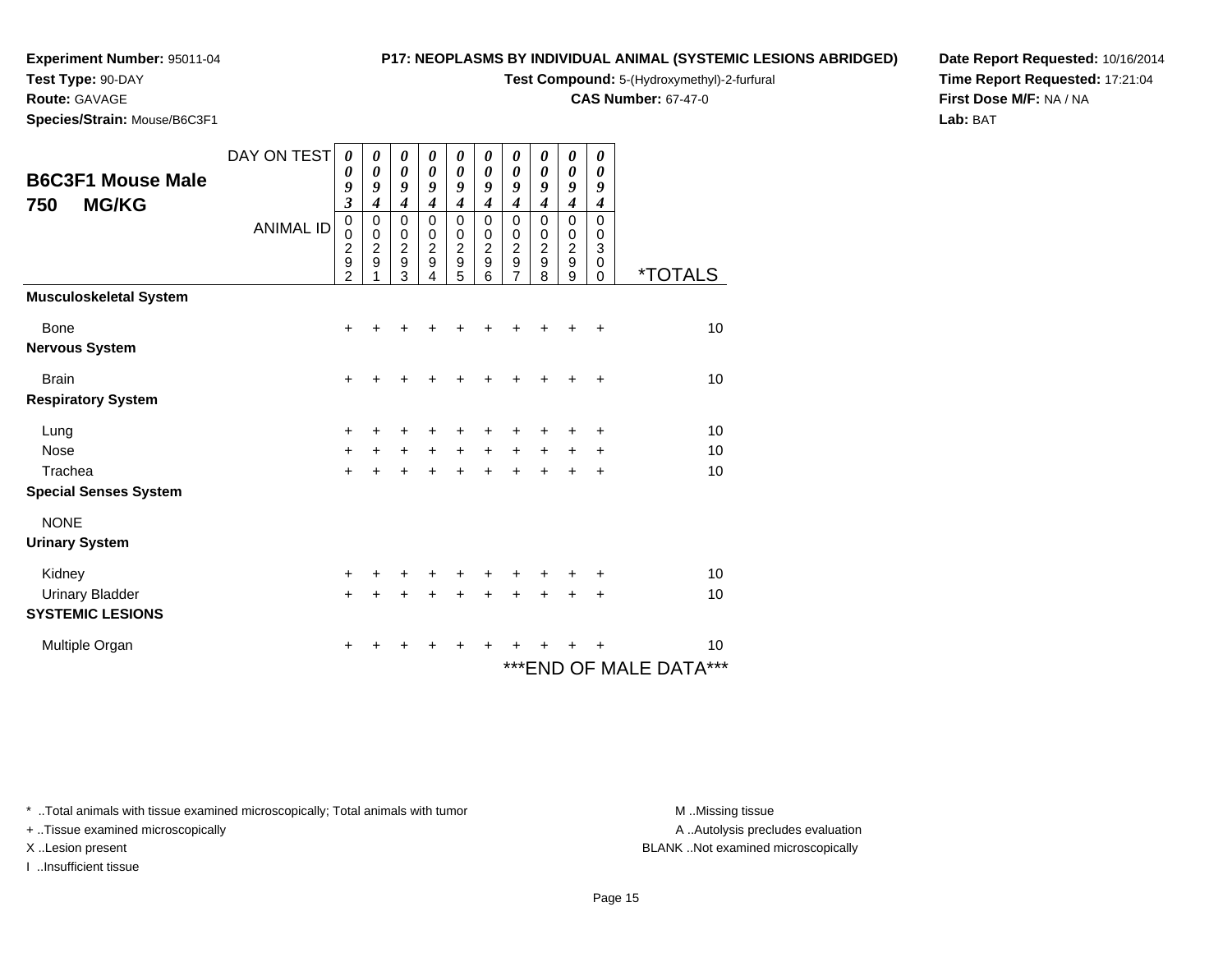# **Test Type:** 90-DAY

**Route:** GAVAGE

**Species/Strain:** Mouse/B6C3F1

#### **P17: NEOPLASMS BY INDIVIDUAL ANIMAL (SYSTEMIC LESIONS ABRIDGED)**

**Test Compound:** 5-(Hydroxymethyl)-2-furfural

**CAS Number:** 67-47-0

**Date Report Requested:** 10/16/2014**Time Report Requested:** 17:21:04**First Dose M/F:** NA / NA**Lab:** BAT

| <b>B6C3F1 Mouse Female</b><br>0 MG/KG<br><b>Alimentary System</b> | DAY ON TEST<br><b>ANIMAL ID</b> | 0<br>0<br>9<br>$\boldsymbol{4}$<br>$\mathbf 0$<br>0<br>3<br>0 | $\boldsymbol{\theta}$<br>$\boldsymbol{\theta}$<br>9<br>$\overline{\boldsymbol{4}}$<br>$\mathbf 0$<br>$\mathbf 0$<br>3<br>0<br>$\overline{2}$ | $\boldsymbol{\theta}$<br>$\boldsymbol{\theta}$<br>9<br>$\boldsymbol{4}$<br>$\Omega$<br>0<br>$\overline{3}$<br>0<br>3 | 0<br>$\boldsymbol{\theta}$<br>9<br>$\boldsymbol{4}$<br>$\Omega$<br>$\mathbf 0$<br>$\overline{3}$<br>$\pmb{0}$<br>4 | 0<br>$\boldsymbol{\theta}$<br>9<br>$\boldsymbol{4}$<br>$\mathbf 0$<br>0<br>$\overline{3}$<br>$\mathbf 0$<br>5 | 0<br>0<br>9<br>$\boldsymbol{4}$<br>$\Omega$<br>$\mathbf 0$<br>3<br>$\mathsf 0$<br>6 | 0<br>0<br>9<br>$\boldsymbol{4}$<br>$\mathbf 0$<br>0<br>3<br>$\pmb{0}$<br>7 | 0<br>0<br>9<br>$\boldsymbol{4}$<br>$\Omega$<br>$\mathbf 0$<br>3<br>$\mathbf 0$<br>8 | 0<br>0<br>9<br>$\boldsymbol{4}$<br>$\mathbf 0$<br>0<br>$\overline{3}$<br>$\mathsf 0$<br>9 | 0<br>0<br>9<br>$\boldsymbol{4}$<br>$\Omega$<br>$\mathbf 0$<br>3<br>$\mathbf{1}$<br>$\Omega$ | <i><b>*TOTALS</b></i> |
|-------------------------------------------------------------------|---------------------------------|---------------------------------------------------------------|----------------------------------------------------------------------------------------------------------------------------------------------|----------------------------------------------------------------------------------------------------------------------|--------------------------------------------------------------------------------------------------------------------|---------------------------------------------------------------------------------------------------------------|-------------------------------------------------------------------------------------|----------------------------------------------------------------------------|-------------------------------------------------------------------------------------|-------------------------------------------------------------------------------------------|---------------------------------------------------------------------------------------------|-----------------------|
|                                                                   |                                 |                                                               |                                                                                                                                              |                                                                                                                      |                                                                                                                    |                                                                                                               |                                                                                     |                                                                            |                                                                                     |                                                                                           |                                                                                             |                       |
| Esophagus                                                         |                                 | +                                                             | +                                                                                                                                            | +                                                                                                                    |                                                                                                                    | +                                                                                                             | +                                                                                   | +                                                                          | +                                                                                   | +                                                                                         | $\ddot{}$                                                                                   | 10                    |
| Gallbladder                                                       |                                 | +                                                             | +                                                                                                                                            | +                                                                                                                    | +                                                                                                                  | +                                                                                                             | +                                                                                   | +                                                                          | +                                                                                   | +                                                                                         | $\ddot{}$                                                                                   | 10                    |
| Intestine Large, Cecum                                            |                                 | +                                                             | +                                                                                                                                            | +                                                                                                                    | +                                                                                                                  | +                                                                                                             | +                                                                                   | +                                                                          | +                                                                                   | +                                                                                         | +                                                                                           | 10                    |
| Intestine Large, Colon                                            |                                 | +                                                             | +                                                                                                                                            | +                                                                                                                    | +                                                                                                                  | +                                                                                                             | +                                                                                   | $\ddot{}$                                                                  | +                                                                                   | $\ddot{}$                                                                                 | $\ddot{}$                                                                                   | 10                    |
| Intestine Large, Rectum                                           |                                 | $\ddot{}$                                                     | $\ddot{}$                                                                                                                                    | +                                                                                                                    | $\ddot{}$                                                                                                          | $\ddot{}$                                                                                                     | +                                                                                   | $\ddot{}$                                                                  | $\ddot{}$                                                                           | $\ddot{}$                                                                                 | $\ddot{}$                                                                                   | 10                    |
| Intestine Small, Duodenum                                         |                                 | $\ddot{}$                                                     | $\ddot{}$                                                                                                                                    | $\ddot{}$                                                                                                            | $\ddot{}$                                                                                                          | $\ddot{}$                                                                                                     | +                                                                                   | $\ddot{}$                                                                  | $\ddot{}$                                                                           | $\ddot{}$                                                                                 | $\ddot{}$                                                                                   | 10                    |
| Intestine Small, Ileum                                            |                                 | $\ddot{}$                                                     | $\ddot{}$                                                                                                                                    | $\ddot{}$                                                                                                            | $\ddot{}$                                                                                                          | $\ddot{}$                                                                                                     | +                                                                                   | $\ddot{}$                                                                  | $\ddot{}$                                                                           | $\ddot{}$                                                                                 | $\ddot{}$                                                                                   | 10                    |
| Intestine Small, Jejunum                                          |                                 | $\ddot{}$                                                     | $\ddot{}$                                                                                                                                    | $\ddot{}$                                                                                                            | $\ddot{}$                                                                                                          | $\ddot{}$                                                                                                     | $\ddot{}$                                                                           | $\ddot{}$                                                                  | $\ddot{}$                                                                           | $\ddot{}$                                                                                 | $\ddot{}$                                                                                   | 10                    |
| Liver                                                             |                                 | $\ddot{}$                                                     | $\ddot{}$                                                                                                                                    | $\ddot{}$                                                                                                            | $\ddot{}$                                                                                                          | $\ddot{}$                                                                                                     | +                                                                                   | $\ddot{}$                                                                  | $\ddot{}$                                                                           | $\ddot{}$                                                                                 | $\ddot{}$                                                                                   | 10                    |
| Pancreas                                                          |                                 | $\ddot{}$                                                     | $\ddot{}$                                                                                                                                    | $\ddot{}$                                                                                                            | $\ddot{}$                                                                                                          | $\ddot{}$                                                                                                     | +                                                                                   | $\ddot{}$                                                                  | $\ddot{}$                                                                           | $\ddot{}$                                                                                 | $\ddot{}$                                                                                   | 10                    |
| Salivary Glands                                                   |                                 | +                                                             | +                                                                                                                                            | $\ddot{}$                                                                                                            | $\ddot{}$                                                                                                          | $\ddot{}$                                                                                                     | $\ddot{}$                                                                           | $\ddot{}$                                                                  | +                                                                                   | +                                                                                         | +                                                                                           | 10                    |
| Stomach, Forestomach                                              |                                 | $\ddot{}$                                                     | $\ddot{}$                                                                                                                                    | $\ddot{}$                                                                                                            | $\ddot{}$                                                                                                          | $\ddot{}$                                                                                                     | $\ddot{}$                                                                           | $\ddot{}$                                                                  | $\ddot{}$                                                                           | $\ddot{}$                                                                                 | $\ddot{}$                                                                                   | 10                    |
| Stomach, Glandular                                                |                                 | $\ddot{}$                                                     | $\ddot{}$                                                                                                                                    | $\ddot{}$                                                                                                            | $\ddot{}$                                                                                                          | $\ddot{}$                                                                                                     | $\ddot{}$                                                                           | $\ddot{}$                                                                  | $\ddot{}$                                                                           | $\ddot{}$                                                                                 | $\ddot{}$                                                                                   | 10                    |
| <b>Cardiovascular System</b>                                      |                                 |                                                               |                                                                                                                                              |                                                                                                                      |                                                                                                                    |                                                                                                               |                                                                                     |                                                                            |                                                                                     |                                                                                           |                                                                                             |                       |
| <b>Blood Vessel</b>                                               |                                 | +                                                             | +                                                                                                                                            | +                                                                                                                    |                                                                                                                    | +                                                                                                             | +                                                                                   | +                                                                          | +                                                                                   | +                                                                                         | $\ddot{}$                                                                                   | 10                    |
| Heart                                                             |                                 | +                                                             |                                                                                                                                              |                                                                                                                      |                                                                                                                    |                                                                                                               |                                                                                     | Ŧ.                                                                         | ÷                                                                                   | +                                                                                         | $\ddot{}$                                                                                   | 10                    |
| <b>Endocrine System</b>                                           |                                 |                                                               |                                                                                                                                              |                                                                                                                      |                                                                                                                    |                                                                                                               |                                                                                     |                                                                            |                                                                                     |                                                                                           |                                                                                             |                       |
| <b>Adrenal Cortex</b>                                             |                                 | +                                                             | +                                                                                                                                            | +                                                                                                                    | +                                                                                                                  | +                                                                                                             | +                                                                                   | +                                                                          | +                                                                                   | +                                                                                         | ٠                                                                                           | 10                    |
| <b>Adrenal Medulla</b>                                            |                                 | +                                                             |                                                                                                                                              | +                                                                                                                    |                                                                                                                    | $\ddot{}$                                                                                                     | $\ddot{}$                                                                           | +                                                                          | $\ddot{}$                                                                           | +                                                                                         | +                                                                                           | 10                    |
| Islets, Pancreatic                                                |                                 | +                                                             | +                                                                                                                                            | +                                                                                                                    |                                                                                                                    | $\ddot{}$                                                                                                     | $\ddot{}$                                                                           | $\ddot{}$                                                                  | $\ddot{}$                                                                           | $\ddot{}$                                                                                 | $\ddot{}$                                                                                   | 10                    |

\* ..Total animals with tissue examined microscopically; Total animals with tumor **M** . Missing tissue M ..Missing tissue

+ ..Tissue examined microscopically

I ..Insufficient tissue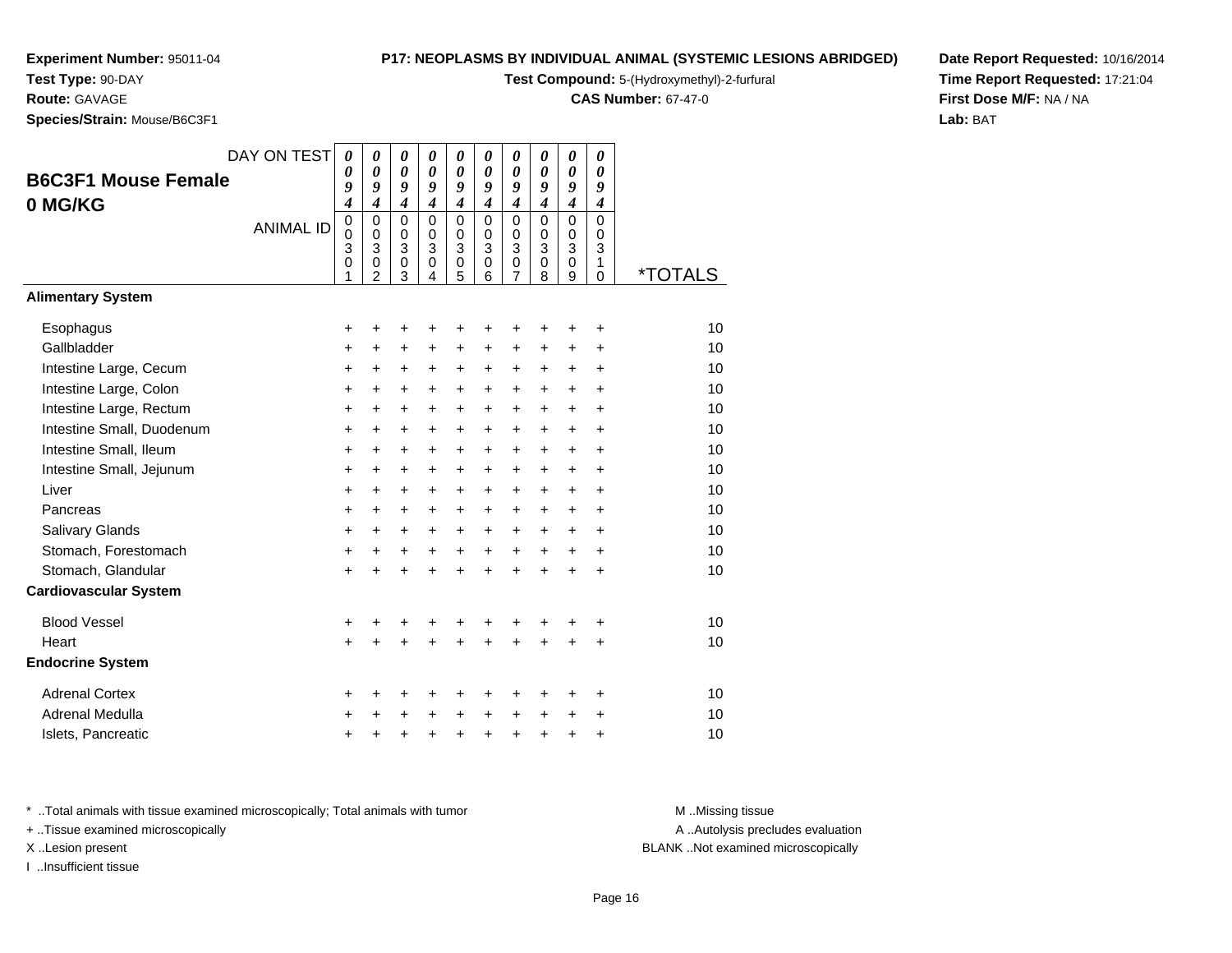**Test Type:** 90-DAY

#### **Route:** GAVAGE

**Species/Strain:** Mouse/B6C3F1

#### **P17: NEOPLASMS BY INDIVIDUAL ANIMAL (SYSTEMIC LESIONS ABRIDGED)**

**Test Compound:** 5-(Hydroxymethyl)-2-furfural

**CAS Number:** 67-47-0

**Date Report Requested:** 10/16/2014**Time Report Requested:** 17:21:04**First Dose M/F:** NA / NA**Lab:** BAT

|                               | DAY ON TEST      | $\boldsymbol{\theta}$<br>$\boldsymbol{\theta}$ | $\boldsymbol{\theta}$<br>0    | 0<br>$\boldsymbol{\theta}$  | $\boldsymbol{\theta}$<br>0    | 0<br>0           | 0<br>0           | 0<br>0                        | 0<br>0           | $\boldsymbol{\theta}$<br>$\boldsymbol{\theta}$ | 0<br>0                      |                       |
|-------------------------------|------------------|------------------------------------------------|-------------------------------|-----------------------------|-------------------------------|------------------|------------------|-------------------------------|------------------|------------------------------------------------|-----------------------------|-----------------------|
| <b>B6C3F1 Mouse Female</b>    |                  | 9                                              | 9                             | 9                           | 9                             | 9                | 9                | 9                             | 9                | 9                                              | 9                           |                       |
| 0 MG/KG                       |                  | 4                                              | $\boldsymbol{4}$              | $\boldsymbol{4}$            | $\boldsymbol{4}$              | 4                | $\boldsymbol{4}$ | 4                             | $\boldsymbol{4}$ | $\boldsymbol{4}$                               | $\boldsymbol{4}$            |                       |
|                               | <b>ANIMAL ID</b> | $\mathbf 0$<br>$\mathbf 0$                     | 0<br>0                        | $\mathbf 0$<br>$\mathbf 0$  | $\Omega$<br>$\mathbf 0$       | $\mathbf 0$<br>0 | $\Omega$<br>0    | 0<br>0                        | $\Omega$<br>0    | $\mathbf 0$<br>0                               | $\mathbf 0$<br>0            |                       |
|                               |                  | 3                                              | 3                             | $\ensuremath{\mathsf{3}}$   | 3                             | 3                | 3                | 3                             | 3                | 3                                              | 3                           |                       |
|                               |                  | $\mathbf 0$<br>1                               | $\mathbf 0$<br>$\overline{2}$ | $\mathbf 0$<br>$\mathbf{3}$ | $\mathbf 0$<br>$\overline{4}$ | $\pmb{0}$<br>5   | $\pmb{0}$<br>6   | $\mathbf 0$<br>$\overline{7}$ | $\mathbf 0$<br>8 | $\pmb{0}$<br>$\boldsymbol{9}$                  | $\mathbf{1}$<br>$\mathbf 0$ | <i><b>*TOTALS</b></i> |
| Parathyroid Gland             |                  | $\ddot{}$                                      | M                             | $\ddot{}$                   | $\ddot{}$                     | $\ddot{}$        | М                | M                             | $\ddot{}$        | M                                              | M                           | 5                     |
| <b>Pituitary Gland</b>        |                  | +                                              | $\ddot{}$                     | +                           | +                             | +                | $\ddot{}$        | $\ddot{}$                     | $\ddot{}$        | $\ddot{}$                                      | +                           | 10                    |
| <b>Thyroid Gland</b>          |                  | +                                              | +                             | +                           | +                             | +                | $\ddot{}$        | $\ddot{}$                     | $\ddot{}$        | $\ddot{}$                                      | $\ddot{}$                   | 10                    |
| <b>General Body System</b>    |                  |                                                |                               |                             |                               |                  |                  |                               |                  |                                                |                             |                       |
| <b>NONE</b>                   |                  |                                                |                               |                             |                               |                  |                  |                               |                  |                                                |                             |                       |
| <b>Genital System</b>         |                  |                                                |                               |                             |                               |                  |                  |                               |                  |                                                |                             |                       |
| <b>Clitoral Gland</b>         |                  | +                                              |                               |                             |                               |                  |                  | +                             |                  |                                                | +                           | 10                    |
| Ovary                         |                  | $\ddot{}$                                      | $\ddot{}$                     | +                           | $\ddot{}$                     | +                | $\ddot{}$        | $\ddot{}$                     | $\ddot{}$        | +                                              | +                           | 10                    |
| <b>Uterus</b>                 |                  | $\ddot{}$                                      |                               |                             |                               | $\ddot{}$        | $\ddot{}$        | $\ddot{}$                     | $\ddot{}$        | $\ddot{}$                                      | $\ddot{}$                   | 10                    |
| <b>Hematopoietic System</b>   |                  |                                                |                               |                             |                               |                  |                  |                               |                  |                                                |                             |                       |
| <b>Bone Marrow</b>            |                  | +                                              | +                             | +                           |                               | +                | +                | +                             | +                | +                                              | +                           | 10                    |
| Lymph Node, Mandibular        |                  | +                                              | +                             | +                           | +                             | +                | $\ddot{}$        | +                             | $\pm$            | +                                              | +                           | 10                    |
| Lymph Node, Mesenteric        |                  | +                                              | +                             | +                           | +                             | +                | +                | +                             | +                | +                                              | +                           | 10                    |
| Spleen                        |                  | +                                              | +                             | +                           | +                             | +                | +                | +                             | $\ddot{}$        | $\ddot{}$                                      | +                           | 10                    |
| Thymus                        |                  | $\ddot{}$                                      |                               |                             |                               | +                | $\ddot{}$        | $\ddot{}$                     | $\ddot{}$        | $\ddot{}$                                      | +                           | 10                    |
| <b>Integumentary System</b>   |                  |                                                |                               |                             |                               |                  |                  |                               |                  |                                                |                             |                       |
| <b>Mammary Gland</b>          |                  | +                                              | +                             | +                           | +                             | +                | +                | +                             | ٠                | +                                              | +                           | 10                    |
| <b>Skin</b>                   |                  | $\ddot{}$                                      |                               |                             |                               |                  |                  | +                             |                  | $\ddot{}$                                      | $\ddot{}$                   | 10                    |
| <b>Musculoskeletal System</b> |                  |                                                |                               |                             |                               |                  |                  |                               |                  |                                                |                             |                       |
| <b>Bone</b>                   |                  | +                                              |                               |                             |                               |                  |                  | +                             | +                | +                                              | +                           | 10                    |

\* ..Total animals with tissue examined microscopically; Total animals with tumor **M** . Missing tissue M ..Missing tissue A ..Autolysis precludes evaluation + ..Tissue examined microscopically X ..Lesion present BLANK ..Not examined microscopicallyI ..Insufficient tissue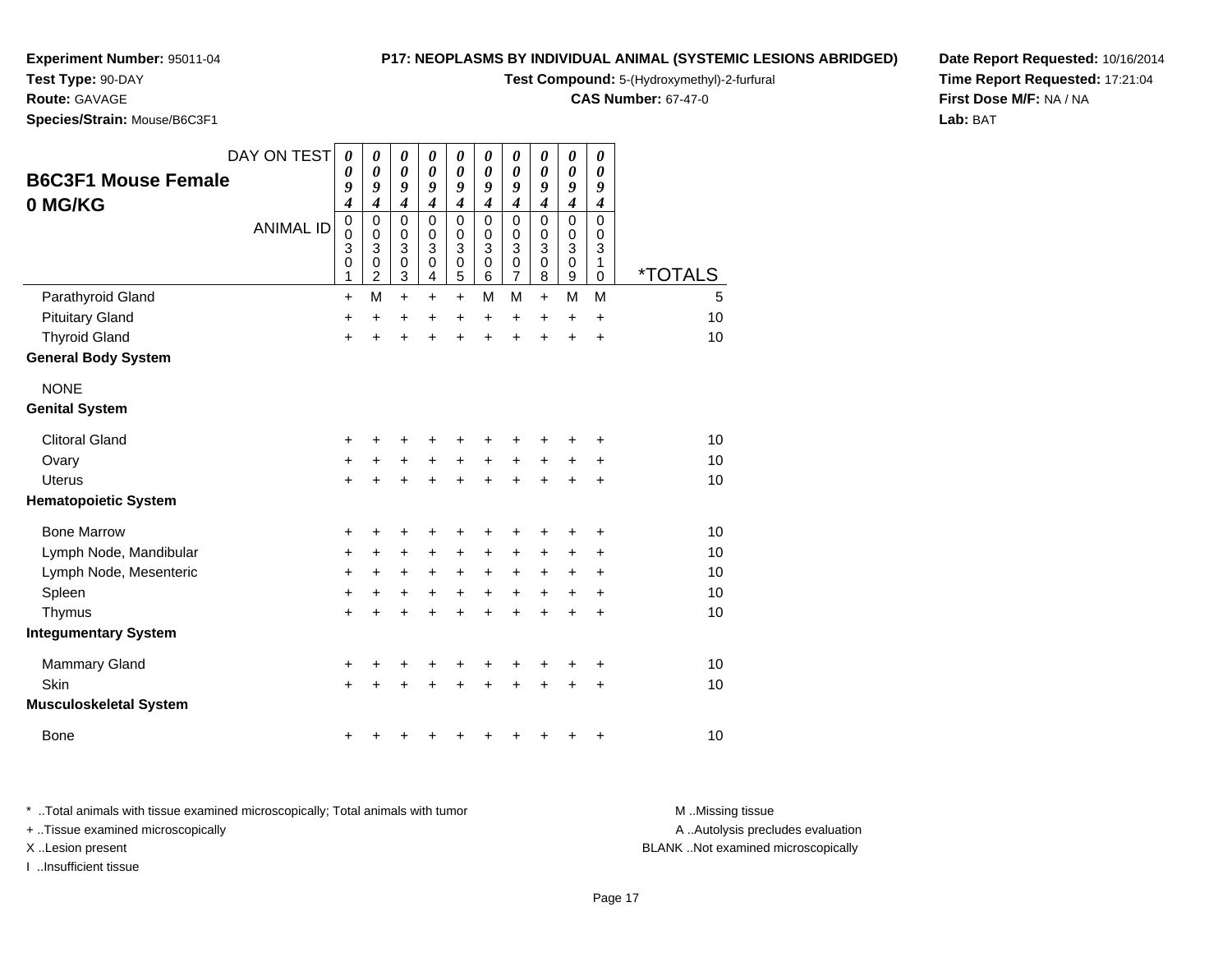# **Test Type:** 90-DAY

**Route:** GAVAGE

**Species/Strain:** Mouse/B6C3F1

#### **P17: NEOPLASMS BY INDIVIDUAL ANIMAL (SYSTEMIC LESIONS ABRIDGED)**

**Test Compound:** 5-(Hydroxymethyl)-2-furfural

**CAS Number:** 67-47-0

**Date Report Requested:** 10/16/2014**Time Report Requested:** 17:21:04**First Dose M/F:** NA / NA**Lab:** BAT

| <b>B6C3F1 Mouse Female</b><br>0 MG/KG | DAY ON TEST<br><b>ANIMAL ID</b> | 0<br>$\boldsymbol{\theta}$<br>9<br>$\boldsymbol{4}$<br>$\pmb{0}$<br>$\mathbf 0$<br>3<br>$\mathbf 0$<br>1 | 0<br>0<br>9<br>$\boldsymbol{4}$<br>0<br>$\pmb{0}$<br>3<br>$\mathbf 0$<br>$\overline{2}$ | 0<br>$\boldsymbol{\theta}$<br>9<br>$\boldsymbol{4}$<br>0<br>$\pmb{0}$<br>$\ensuremath{\mathsf{3}}$<br>$\mathbf 0$<br>3 | 0<br>0<br>9<br>$\boldsymbol{4}$<br>0<br>$\pmb{0}$<br>3<br>$\mathbf 0$<br>4 | 0<br>0<br>9<br>$\boldsymbol{4}$<br>0<br>$\mathbf 0$<br>3<br>$\mathbf 0$<br>5 | 0<br>0<br>9<br>4<br>0<br>$\pmb{0}$<br>$\ensuremath{\mathsf{3}}$<br>$\mathbf 0$<br>6 | 0<br>0<br>9<br>$\boldsymbol{4}$<br>0<br>$\pmb{0}$<br>$\ensuremath{\mathsf{3}}$<br>$\mathbf 0$<br>$\overline{7}$ | 0<br>0<br>9<br>4<br>0<br>0<br>3<br>0<br>8 | 0<br>0<br>9<br>$\boldsymbol{4}$<br>0<br>0<br>3<br>$\mathbf 0$<br>9 | 0<br>0<br>9<br>4<br>$\Omega$<br>0<br>3<br>1<br>0 | <i><b>*TOTALS</b></i> |
|---------------------------------------|---------------------------------|----------------------------------------------------------------------------------------------------------|-----------------------------------------------------------------------------------------|------------------------------------------------------------------------------------------------------------------------|----------------------------------------------------------------------------|------------------------------------------------------------------------------|-------------------------------------------------------------------------------------|-----------------------------------------------------------------------------------------------------------------|-------------------------------------------|--------------------------------------------------------------------|--------------------------------------------------|-----------------------|
| <b>Nervous System</b>                 |                                 |                                                                                                          |                                                                                         |                                                                                                                        |                                                                            |                                                                              |                                                                                     |                                                                                                                 |                                           |                                                                    |                                                  |                       |
| <b>Brain</b>                          |                                 | $\ddot{}$                                                                                                |                                                                                         |                                                                                                                        |                                                                            |                                                                              |                                                                                     | +                                                                                                               |                                           | +                                                                  | $\ddot{}$                                        | 10                    |
| <b>Respiratory System</b>             |                                 |                                                                                                          |                                                                                         |                                                                                                                        |                                                                            |                                                                              |                                                                                     |                                                                                                                 |                                           |                                                                    |                                                  |                       |
| Lung                                  |                                 | +                                                                                                        |                                                                                         |                                                                                                                        |                                                                            |                                                                              |                                                                                     |                                                                                                                 |                                           | +                                                                  | $\ddot{}$                                        | 10                    |
| <b>Nose</b>                           |                                 | $+$                                                                                                      | $+$                                                                                     | $+$                                                                                                                    | $+$                                                                        | $+$                                                                          | $+$                                                                                 | $\ddot{}$                                                                                                       | $+$                                       | $\ddot{}$                                                          | ÷                                                | 10                    |
| Trachea                               |                                 | $\ddot{}$                                                                                                |                                                                                         |                                                                                                                        |                                                                            | $\ddotmark$                                                                  |                                                                                     | $\ddot{}$                                                                                                       | $\ddot{}$                                 | $\ddot{}$                                                          | $\ddot{}$                                        | 10                    |
| <b>Special Senses System</b>          |                                 |                                                                                                          |                                                                                         |                                                                                                                        |                                                                            |                                                                              |                                                                                     |                                                                                                                 |                                           |                                                                    |                                                  |                       |
| <b>NONE</b>                           |                                 |                                                                                                          |                                                                                         |                                                                                                                        |                                                                            |                                                                              |                                                                                     |                                                                                                                 |                                           |                                                                    |                                                  |                       |
| <b>Urinary System</b>                 |                                 |                                                                                                          |                                                                                         |                                                                                                                        |                                                                            |                                                                              |                                                                                     |                                                                                                                 |                                           |                                                                    |                                                  |                       |
| Kidney                                |                                 | $\ddot{}$                                                                                                |                                                                                         | ÷                                                                                                                      |                                                                            | ÷                                                                            |                                                                                     | ٠                                                                                                               | +                                         | +                                                                  | ÷                                                | 10                    |
| <b>Urinary Bladder</b>                |                                 | $+$                                                                                                      |                                                                                         |                                                                                                                        |                                                                            |                                                                              |                                                                                     | ÷                                                                                                               | $\ddot{}$                                 | $\div$                                                             | $\ddot{}$                                        | 10                    |
| <b>SYSTEMIC LESIONS</b>               |                                 |                                                                                                          |                                                                                         |                                                                                                                        |                                                                            |                                                                              |                                                                                     |                                                                                                                 |                                           |                                                                    |                                                  |                       |
| Multiple Organ                        |                                 | +                                                                                                        |                                                                                         |                                                                                                                        |                                                                            |                                                                              |                                                                                     |                                                                                                                 |                                           | +                                                                  | ÷                                                | 10                    |

\* ..Total animals with tissue examined microscopically; Total animals with tumor **M** . Missing tissue M ..Missing tissue

+ ..Tissue examined microscopically

I ..Insufficient tissue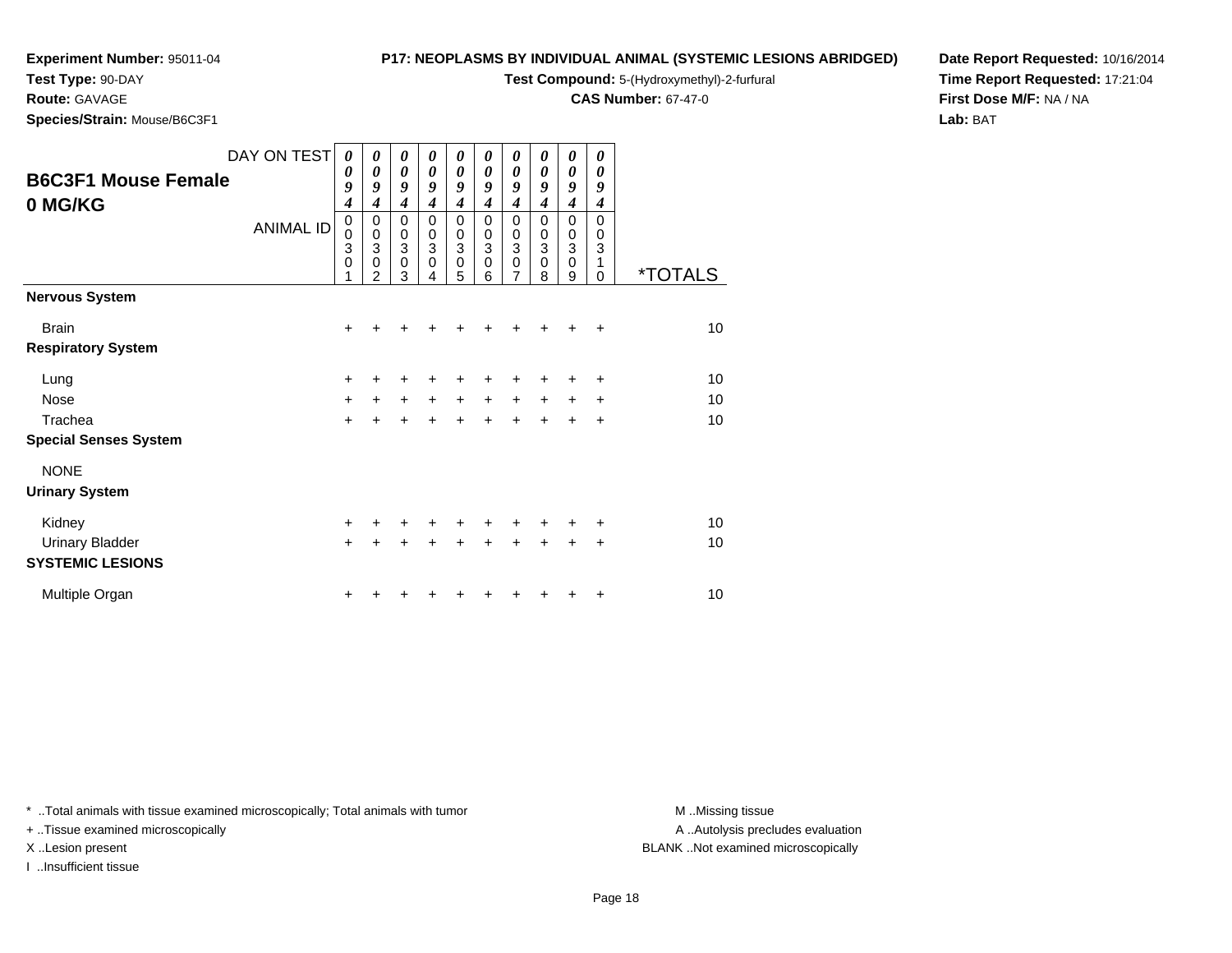**Experiment Number:** 95011-04**Test Type:** 90-DAY

**Route:** GAVAGE

# **P17: NEOPLASMS BY INDIVIDUAL ANIMAL (SYSTEMIC LESIONS ABRIDGED)**

**Test Compound:** 5-(Hydroxymethyl)-2-furfural

**CAS Number:** 67-47-0

**Species/Strain:** Mouse/B6C3F1

**Date Report Requested:** 10/16/2014**Time Report Requested:** 17:21:04**First Dose M/F:** NA / NA**Lab:** BAT

| DAY ON TEST                | 0      | 0      | 0      | 0      | $\boldsymbol{\theta}$ | U      | $\boldsymbol{\theta}$ | " |   | 0 |                       |
|----------------------------|--------|--------|--------|--------|-----------------------|--------|-----------------------|---|---|---|-----------------------|
| <b>B6C3F1 Mouse Female</b> | 0<br>9 | 0<br>Q | 0<br>9 | 0<br>Q | 0<br>9                | 0<br>u | 0<br>9                | o | o | o |                       |
| 47 MG/KG                   | 4      |        |        |        | 4                     |        | 4                     |   |   |   |                       |
| <b>ANIMAL ID</b>           | 0      | 0<br>0 | 0<br>0 | Ω<br>0 | 0<br>0                | 0      | 0<br>0                | ი | 0 |   |                       |
|                            | 3      | 3      | 3      | 3      | 3                     | 3      | 3                     | 3 | 3 | 3 |                       |
|                            |        | ◠      | 3      |        | 5                     | 6      |                       | 8 | 9 | ົ | <i><b>*TOTALS</b></i> |
| <b>Alimentary System</b>   |        |        |        |        |                       |        |                       |   |   |   |                       |

NONE

**Cardiovascular System**

NONE

**Endocrine System**

NONE

**General Body System**

NONE

**Genital System**

NONE

**Hematopoietic System**

NONE

**Integumentary System**

NONE

**Musculoskeletal System**

NONE

**Nervous System**

NONE

\* ..Total animals with tissue examined microscopically; Total animals with tumor **M** ...Missing tissue M ...Missing tissue

+ ..Tissue examined microscopically

I ..Insufficient tissue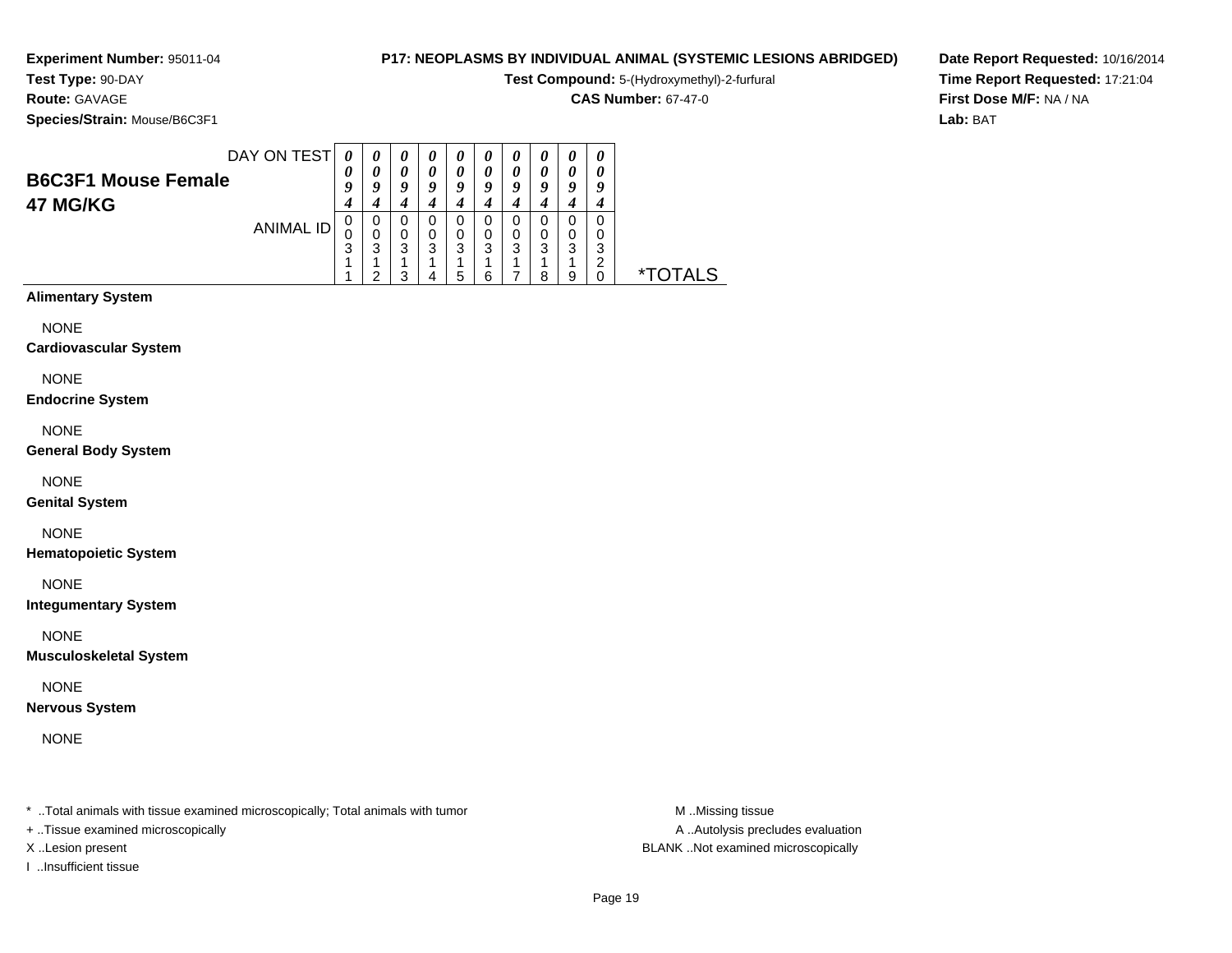# **Test Type:** 90-DAY

**Route:** GAVAGE

**Species/Strain:** Mouse/B6C3F1

#### **P17: NEOPLASMS BY INDIVIDUAL ANIMAL (SYSTEMIC LESIONS ABRIDGED)**

**Test Compound:** 5-(Hydroxymethyl)-2-furfural

**CAS Number:** 67-47-0

**Date Report Requested:** 10/16/2014**Time Report Requested:** 17:21:04**First Dose M/F:** NA / NA**Lab:** BAT

| <b>B6C3F1 Mouse Female</b><br>47 MG/KG      | DAY ON TEST<br><b>ANIMAL ID</b> | 0<br>0<br>9<br>4<br>0<br>$\mathbf 0$<br>3<br>1<br>1 | 0<br>$\boldsymbol{\theta}$<br>9<br>4<br>0<br>$\pmb{0}$<br>3<br>1<br>$\mathfrak{p}$ | 0<br>0<br>9<br>4<br>0<br>$\pmb{0}$<br>$\overline{3}$<br>1<br>3 | 0<br>0<br>9<br>4<br>0<br>0<br>3<br>4 | 0<br>$\boldsymbol{\theta}$<br>$\boldsymbol{g}$<br>4<br>0<br>$\,0\,$<br>3<br>1<br>5 | 0<br>0<br>9<br>4<br>0<br>0<br>3<br>$\overline{A}$<br>6 | 0<br>0<br>9<br>4<br>0<br>$\pmb{0}$<br>$\overline{3}$<br>1<br>7 | 0<br>0<br>9<br>4<br>0<br>0<br>3<br>8 | 0<br>0<br>9<br>4<br>0<br>$\pmb{0}$<br>3<br>9 | 0<br>0<br>9<br>$\boldsymbol{4}$<br>$\Omega$<br>0<br>3<br>2<br>$\Omega$ | <i><b>*TOTALS</b></i> |
|---------------------------------------------|---------------------------------|-----------------------------------------------------|------------------------------------------------------------------------------------|----------------------------------------------------------------|--------------------------------------|------------------------------------------------------------------------------------|--------------------------------------------------------|----------------------------------------------------------------|--------------------------------------|----------------------------------------------|------------------------------------------------------------------------|-----------------------|
| <b>Respiratory System</b>                   |                                 |                                                     |                                                                                    |                                                                |                                      |                                                                                    |                                                        |                                                                |                                      |                                              |                                                                        |                       |
| <b>NONE</b><br><b>Special Senses System</b> |                                 |                                                     |                                                                                    |                                                                |                                      |                                                                                    |                                                        |                                                                |                                      |                                              |                                                                        |                       |
| <b>NONE</b><br><b>Urinary System</b>        |                                 |                                                     |                                                                                    |                                                                |                                      |                                                                                    |                                                        |                                                                |                                      |                                              |                                                                        |                       |
| Kidney<br><b>SYSTEMIC LESIONS</b>           |                                 | $\ddot{}$                                           |                                                                                    |                                                                |                                      |                                                                                    |                                                        |                                                                |                                      | $\ddot{}$                                    | $\ddot{}$                                                              | 10                    |
| Multiple Organ                              |                                 | +                                                   |                                                                                    |                                                                |                                      |                                                                                    |                                                        |                                                                |                                      |                                              | ÷                                                                      | 10                    |

\* ..Total animals with tissue examined microscopically; Total animals with tumor **M** . Missing tissue M ..Missing tissue

+ ..Tissue examined microscopically

I ..Insufficient tissue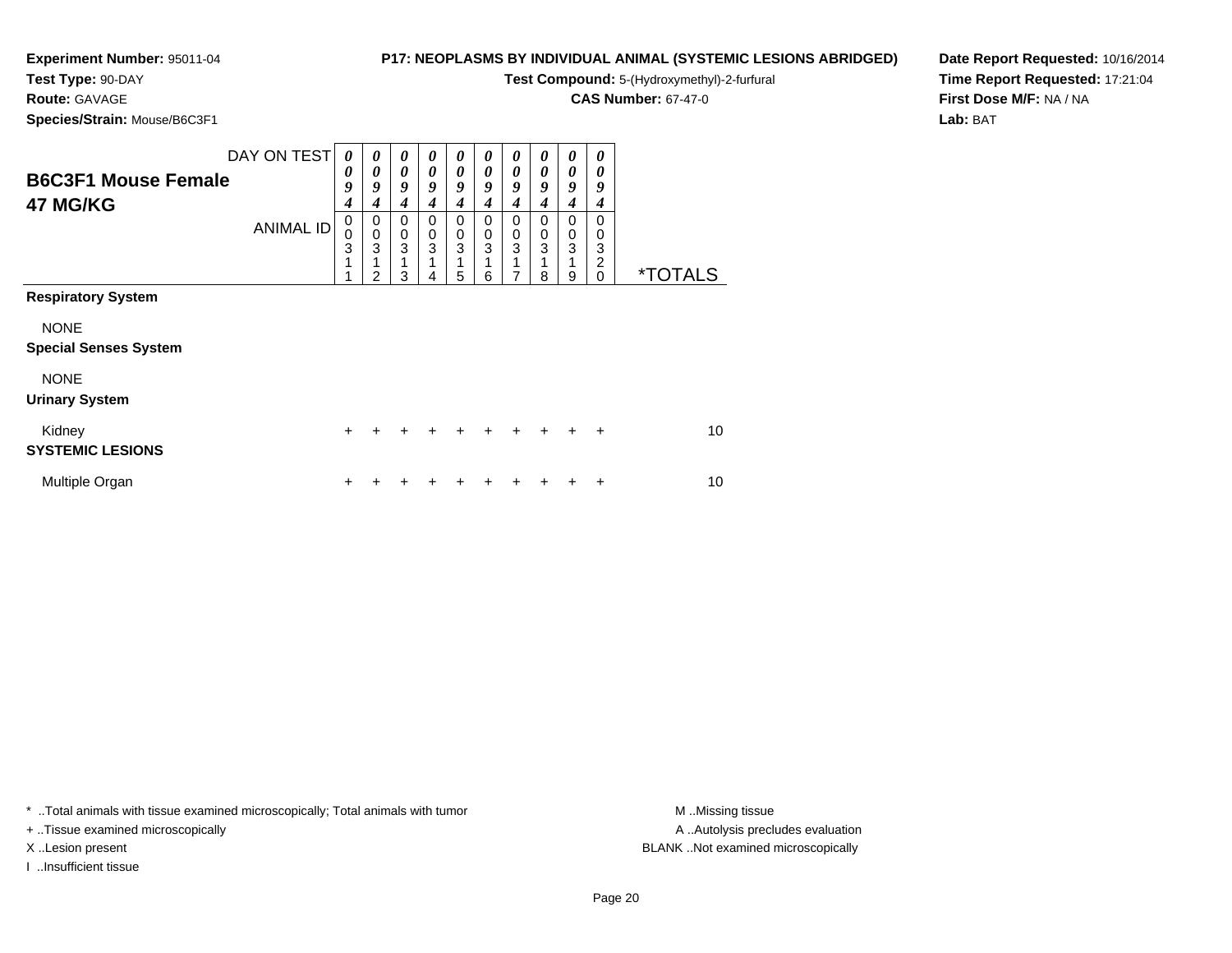#### **Test Type:** 90-DAY**Route:** GAVAGE

**Species/Strain:** Mouse/B6C3F1

#### **P17: NEOPLASMS BY INDIVIDUAL ANIMAL (SYSTEMIC LESIONS ABRIDGED)**

**Test Compound:** 5-(Hydroxymethyl)-2-furfural

**CAS Number:** 67-47-0

**Date Report Requested:** 10/16/2014**Time Report Requested:** 17:21:04**First Dose M/F:** NA / NA**Lab:** BAT

|                            | DAY ON TEST | 0       | $\boldsymbol{\theta}$ | $\boldsymbol{\theta}$ | U                     | $\boldsymbol{\theta}$ | U      | U                     | U      | U      | $\boldsymbol{\theta}$ |                 |
|----------------------------|-------------|---------|-----------------------|-----------------------|-----------------------|-----------------------|--------|-----------------------|--------|--------|-----------------------|-----------------|
| <b>B6C3F1 Mouse Female</b> |             | U       | 0                     | 0                     | $\boldsymbol{\theta}$ | 0                     | U      | $\boldsymbol{\theta}$ |        | 0      |                       |                 |
|                            |             |         | u                     | g                     | ч                     | g                     | u      | u                     | u      | ч      | u                     |                 |
| <b>94 MG/KG</b>            |             |         |                       |                       |                       |                       |        |                       |        |        |                       |                 |
|                            | ANIMAL ID   | U       | 0                     | 0                     | U                     | 0                     | U      | O                     |        | 0      |                       |                 |
|                            |             | 0<br>っ  | O                     | 0<br>3                | O                     | 0                     | 0      | 0                     | U      | 0      | O                     |                 |
|                            |             | J.<br>◠ | 3<br>◠                | ົ                     | 3<br>ີ                | 3<br>ົ                | 3<br>◠ | 3<br>ົ                | 3<br>ີ | 3<br>າ | 3<br>3                |                 |
|                            |             |         | ີ                     | っ                     |                       | ∼<br>5                | 6      |                       | 8      | 9      |                       | <i>*</i> TOTALS |

# **Alimentary System**

NONE

**Cardiovascular System**

#### NONE

**Endocrine System**

#### NONE

**General Body System**

#### NONE

**Genital System**

#### NONE

**Hematopoietic System**

NONE

**Integumentary System**

#### NONE

**Musculoskeletal System**

#### NONE

**Nervous System**

### NONE

\* ..Total animals with tissue examined microscopically; Total animals with tumor **M** ...Missing tissue M ...Missing tissue

+ ..Tissue examined microscopically

I ..Insufficient tissue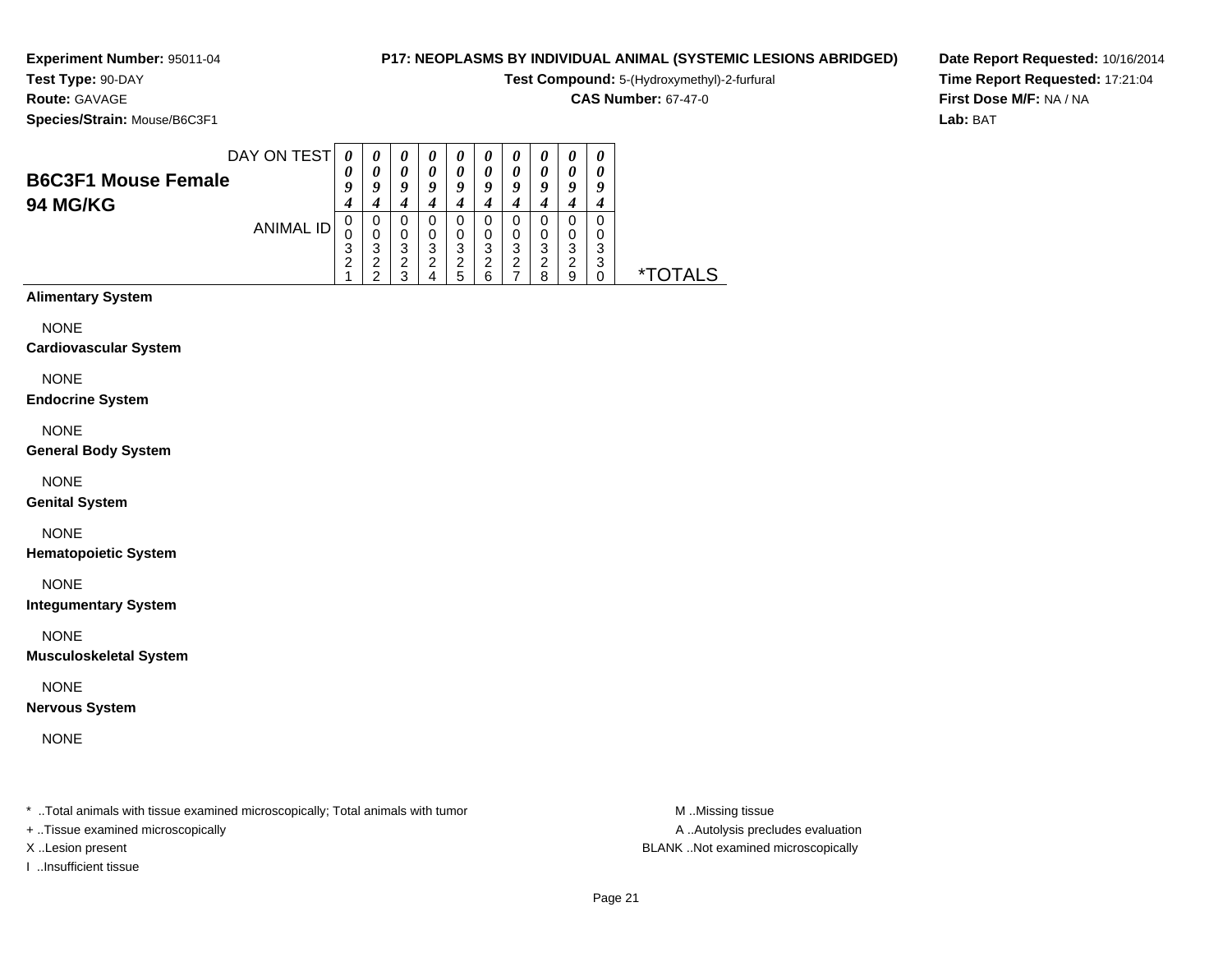# **Test Type:** 90-DAY

**Route:** GAVAGE

**Species/Strain:** Mouse/B6C3F1

#### **P17: NEOPLASMS BY INDIVIDUAL ANIMAL (SYSTEMIC LESIONS ABRIDGED)**

**Test Compound:** 5-(Hydroxymethyl)-2-furfural

**CAS Number:** 67-47-0

**Date Report Requested:** 10/16/2014**Time Report Requested:** 17:21:04**First Dose M/F:** NA / NA**Lab:** BAT

| <b>B6C3F1 Mouse Female</b><br><b>94 MG/KG</b> | DAY ON TEST<br><b>ANIMAL ID</b> | 0<br>0<br>9<br>4<br>$\mathbf 0$<br>$\mathbf 0$<br>3<br>$\overline{c}$<br>1 | 0<br>$\boldsymbol{\theta}$<br>9<br>4<br>0<br>$\pmb{0}$<br>3<br>$\overline{2}$<br>$\mathfrak{p}$ | 0<br>$\boldsymbol{\theta}$<br>9<br>4<br>0<br>$\begin{smallmatrix}0\\3\end{smallmatrix}$<br>$\overline{2}$<br>3 | 0<br>0<br>9<br>4<br>0<br>0<br>$\ensuremath{\mathsf{3}}$<br>$\overline{c}$<br>4 | 0<br>$\theta$<br>9<br>4<br>0<br>0<br>$\ensuremath{\mathsf{3}}$<br>$\overline{c}$<br>5 | 0<br>0<br>9<br>4<br>$\Omega$<br>0<br>3<br>$\overline{c}$<br>6 | 0<br>0<br>9<br>4<br>0<br>0<br>$\frac{3}{2}$ | 0<br>0<br>9<br>4<br>$\Omega$<br>0<br>3<br>$\overline{c}$<br>8 | 0<br>0<br>9<br>4<br>0<br>0<br>$\ensuremath{\mathsf{3}}$<br>$\overline{c}$<br>9 | 0<br>0<br>9<br>4<br>$\Omega$<br>0<br>3<br>3<br>$\Omega$ | <i><b>*TOTALS</b></i> |
|-----------------------------------------------|---------------------------------|----------------------------------------------------------------------------|-------------------------------------------------------------------------------------------------|----------------------------------------------------------------------------------------------------------------|--------------------------------------------------------------------------------|---------------------------------------------------------------------------------------|---------------------------------------------------------------|---------------------------------------------|---------------------------------------------------------------|--------------------------------------------------------------------------------|---------------------------------------------------------|-----------------------|
| <b>Respiratory System</b>                     |                                 |                                                                            |                                                                                                 |                                                                                                                |                                                                                |                                                                                       |                                                               |                                             |                                                               |                                                                                |                                                         |                       |
| <b>NONE</b><br><b>Special Senses System</b>   |                                 |                                                                            |                                                                                                 |                                                                                                                |                                                                                |                                                                                       |                                                               |                                             |                                                               |                                                                                |                                                         |                       |
| <b>NONE</b><br><b>Urinary System</b>          |                                 |                                                                            |                                                                                                 |                                                                                                                |                                                                                |                                                                                       |                                                               |                                             |                                                               |                                                                                |                                                         |                       |
| Kidney<br><b>SYSTEMIC LESIONS</b>             |                                 | $\ddot{}$                                                                  |                                                                                                 |                                                                                                                |                                                                                |                                                                                       | $\div$                                                        |                                             | $\ddot{}$                                                     | ÷                                                                              | $\ddot{}$                                               | 10                    |
| Multiple Organ                                |                                 | +                                                                          |                                                                                                 |                                                                                                                |                                                                                | ٠                                                                                     |                                                               |                                             |                                                               |                                                                                | ÷                                                       | 10                    |

\* ..Total animals with tissue examined microscopically; Total animals with tumor **M** . Missing tissue M ..Missing tissue

+ ..Tissue examined microscopically

I ..Insufficient tissue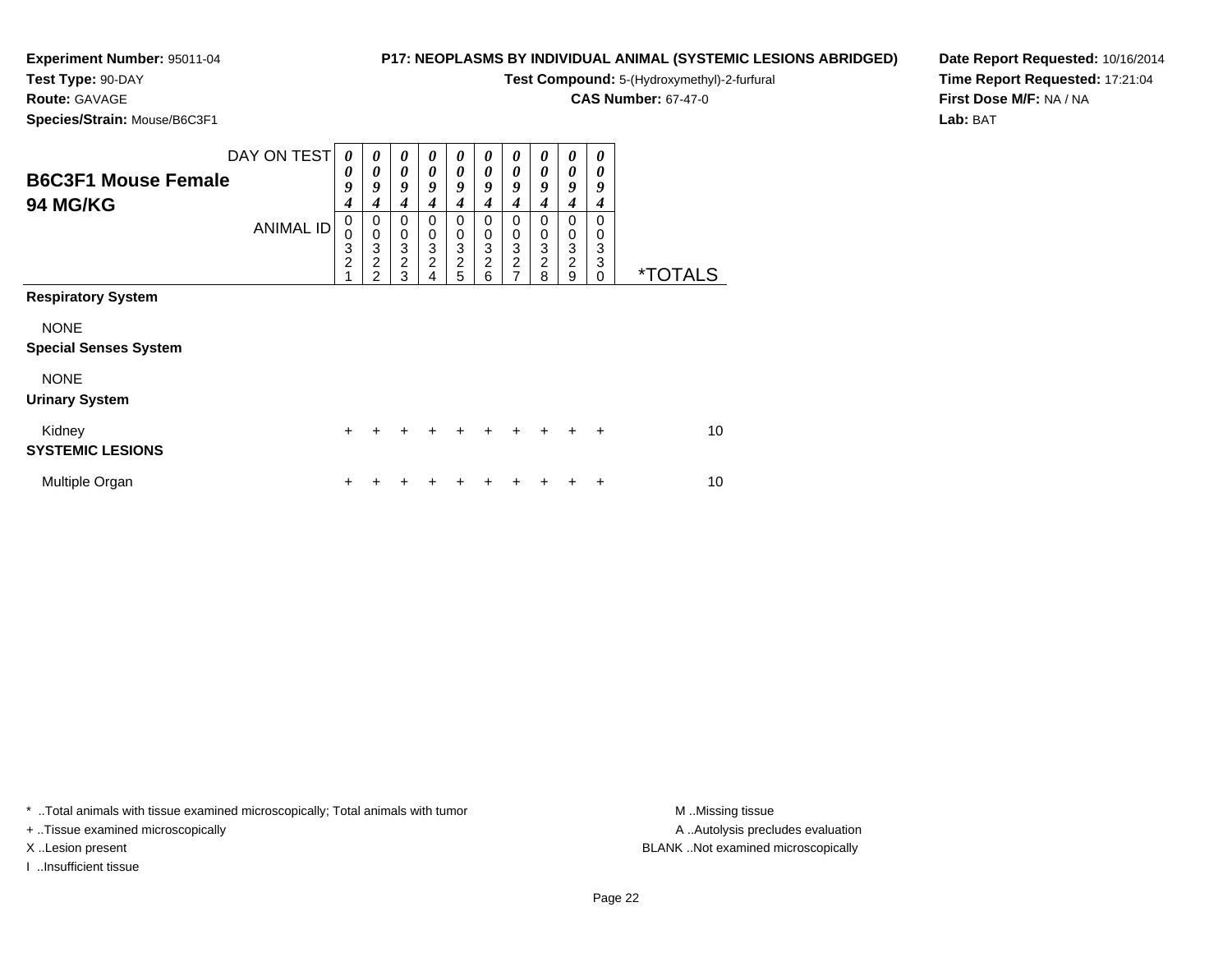**Experiment Number:** 95011-04**Test Type:** 90-DAY

#### **P17: NEOPLASMS BY INDIVIDUAL ANIMAL (SYSTEMIC LESIONS ABRIDGED)**

**Test Compound:** 5-(Hydroxymethyl)-2-furfural

**CAS Number:** 67-47-0

**Date Report Requested:** 10/16/2014**Time Report Requested:** 17:21:04**First Dose M/F:** NA / NA**Lab:** BAT

**Species/Strain:** Mouse/B6C3F1

**Route:** GAVAGE

|                            | DAY ON TEST | 0           | $\theta$    | $\boldsymbol{\theta}$ | $\boldsymbol{\theta}$ | $\boldsymbol{\theta}$ | 0      | U           | U      | 0           |   |                       |
|----------------------------|-------------|-------------|-------------|-----------------------|-----------------------|-----------------------|--------|-------------|--------|-------------|---|-----------------------|
| <b>B6C3F1 Mouse Female</b> |             | U           | 0<br>o      | 0<br>Q                | 0<br>a                | 0<br>o                | 0<br>0 | 0<br>Q      | u      | 0<br>O      |   |                       |
| <b>MG/KG</b><br>188        |             | 4           |             | 4                     |                       |                       |        | 4           |        |             |   |                       |
|                            | ANIMAL ID   | U<br>ν<br>3 | 0<br>0<br>3 | 0<br>0<br>3           | 0<br>3                | 0<br>0<br>3           | 0<br>ົ | 0<br>0<br>3 | O<br>ົ | 0<br>0<br>3 | ົ |                       |
|                            |             | 3           | 3<br>◠      | 3<br>◠                | 3                     | 3<br>5                | 3<br>6 | 3           | 3<br>я | 3<br>9      | 4 | <i><b>*TOTALS</b></i> |

# **Alimentary System**

NONE

#### **Cardiovascular System**

NONE

#### **Endocrine System**

NONE

#### **General Body System**

NONE

#### **Genital System**

#### NONE

**Hematopoietic System**

NONE

#### **Integumentary System**

NONE

#### **Musculoskeletal System**

NONE

#### **Nervous System**

NONE

\* ..Total animals with tissue examined microscopically; Total animals with tumor **M** ...Missing tissue M ...Missing tissue

- + ..Tissue examined microscopically
- 
- I ..Insufficient tissue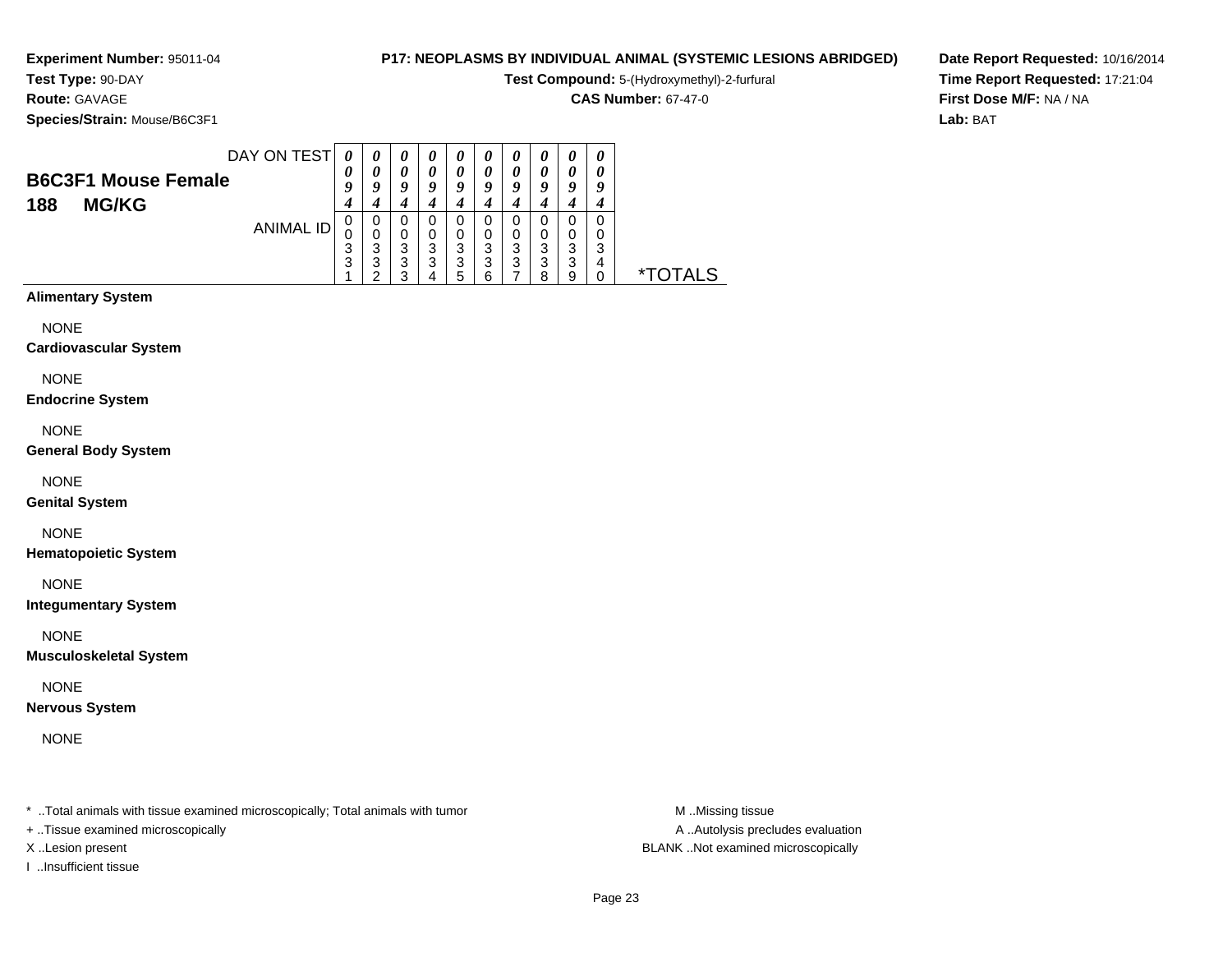## **P17: NEOPLASMS BY INDIVIDUAL ANIMAL (SYSTEMIC LESIONS ABRIDGED)**

**Test Compound:** 5-(Hydroxymethyl)-2-furfural

**CAS Number:** 67-47-0

**Date Report Requested:** 10/16/2014**Time Report Requested:** 17:21:05**First Dose M/F:** NA / NA**Lab:** BAT

## **Test Type:** 90-DAY**Route:** GAVAGE**Species/Strain:** Mouse/B6C3F1

| <b>B6C3F1 Mouse Female</b><br><b>MG/KG</b><br>188                        | DAY ON TEST      | 0<br>0<br>9<br>$\overline{4}$                      | 0<br>0<br>9<br>4                                          | 0<br>0<br>9<br>4                                      | 0<br>0<br>9<br>4 | 0<br>9<br>4                                                           | 0<br>$\boldsymbol{\theta}$<br>9<br>4   | 0<br>0<br>9<br>4      | 0<br>0<br>9<br>4      | 0<br>0<br>9<br>4      | 0<br>0<br>9<br>4             |                       |
|--------------------------------------------------------------------------|------------------|----------------------------------------------------|-----------------------------------------------------------|-------------------------------------------------------|------------------|-----------------------------------------------------------------------|----------------------------------------|-----------------------|-----------------------|-----------------------|------------------------------|-----------------------|
|                                                                          | <b>ANIMAL ID</b> | $\mathbf 0$<br>$\begin{matrix}0\\3\\3\end{matrix}$ | 0<br>0<br>$\ensuremath{\mathsf{3}}$<br>3<br>$\mathcal{P}$ | 0<br>$\begin{smallmatrix}0\3\3\end{smallmatrix}$<br>3 | 0<br>0<br>3<br>3 | 0<br>0<br>$\ensuremath{\mathsf{3}}$<br>$\ensuremath{\mathsf{3}}$<br>5 | $\Omega$<br>$\mathbf 0$<br>3<br>3<br>6 | 0<br>0<br>3<br>3<br>7 | 0<br>0<br>3<br>3<br>8 | 0<br>0<br>3<br>3<br>9 | 0<br>0<br>3<br>4<br>$\Omega$ | <i><b>*TOTALS</b></i> |
| <b>Respiratory System</b><br><b>NONE</b><br><b>Special Senses System</b> |                  |                                                    |                                                           |                                                       |                  |                                                                       |                                        |                       |                       |                       |                              |                       |
| Eye<br><b>Urinary System</b>                                             |                  |                                                    |                                                           |                                                       |                  |                                                                       |                                        |                       |                       |                       | M                            | $\Omega$              |
| Kidney<br><b>SYSTEMIC LESIONS</b>                                        |                  | $\div$                                             | +                                                         | +                                                     | ÷                | ÷                                                                     | $\div$                                 | $\div$                | $\ddot{}$             | $\div$                | $\ddot{}$                    | 10                    |
| Multiple Organ                                                           |                  | ٠                                                  |                                                           |                                                       |                  |                                                                       |                                        |                       |                       |                       | ÷                            | 10                    |

\* ..Total animals with tissue examined microscopically; Total animals with tumor **M** . Missing tissue M ..Missing tissue

+ ..Tissue examined microscopically

I ..Insufficient tissue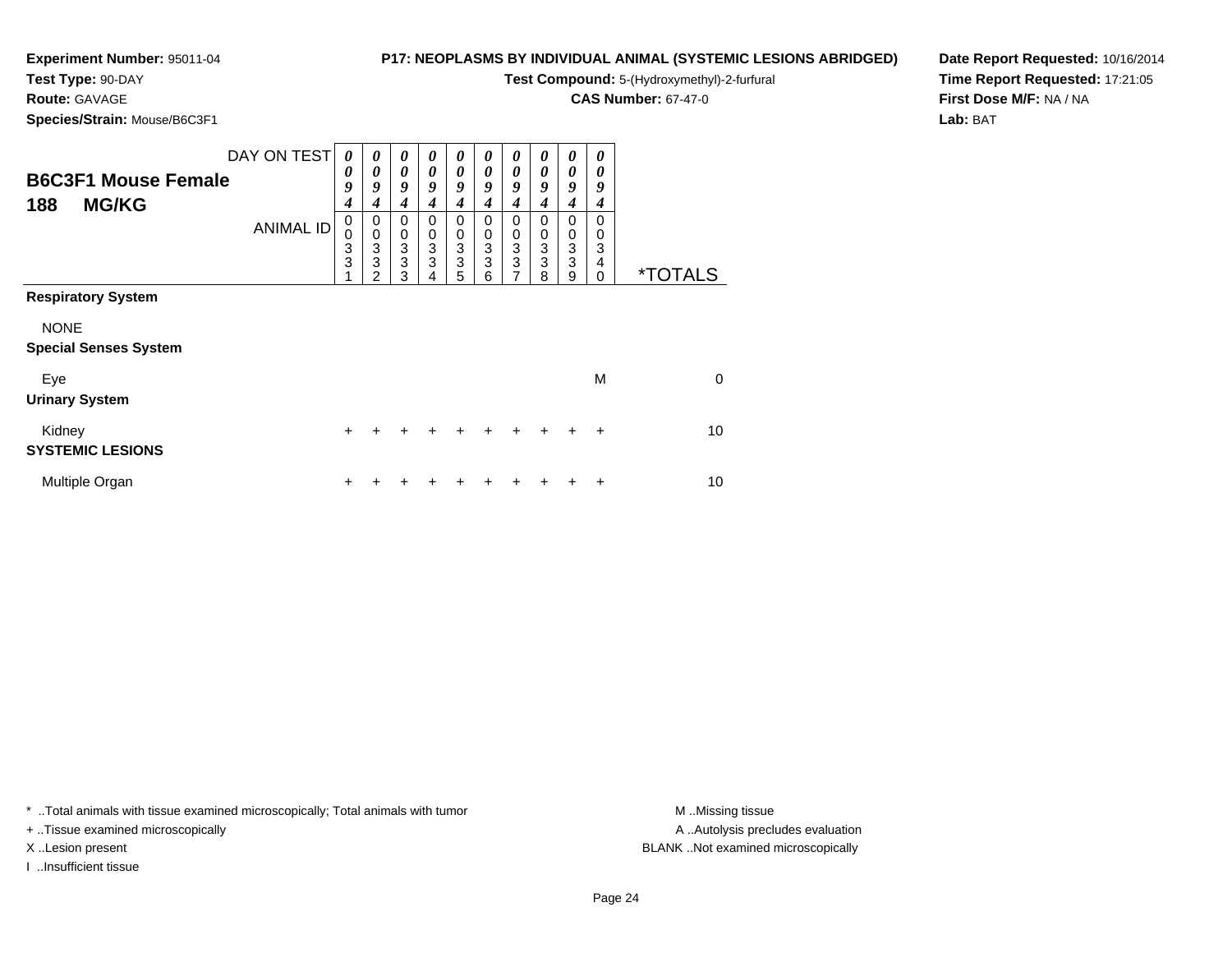**Test Type:** 90-DAY

**Route:** GAVAGE

**Species/Strain:** Mouse/B6C3F1

#### **P17: NEOPLASMS BY INDIVIDUAL ANIMAL (SYSTEMIC LESIONS ABRIDGED)**

**Test Compound:** 5-(Hydroxymethyl)-2-furfural

**CAS Number:** 67-47-0

**Date Report Requested:** 10/16/2014**Time Report Requested:** 17:21:05**First Dose M/F:** NA / NA**Lab:** BAT

|                              | DAY ON TEST      | 0                             | 0                     | 0                                            | 0                             | 0                                                              | $\boldsymbol{\theta}$           | 0                                                                                        | 0                                                     | 0                                                                  | 0                             |                       |
|------------------------------|------------------|-------------------------------|-----------------------|----------------------------------------------|-------------------------------|----------------------------------------------------------------|---------------------------------|------------------------------------------------------------------------------------------|-------------------------------------------------------|--------------------------------------------------------------------|-------------------------------|-----------------------|
| <b>B6C3F1 Mouse Female</b>   |                  | 0<br>7                        | 0<br>9                | 0<br>9                                       | 0<br>9                        | 0<br>9                                                         | $\boldsymbol{\theta}$<br>9      | $\boldsymbol{\theta}$<br>9                                                               | 0<br>9                                                | $\boldsymbol{\theta}$<br>9                                         | 0<br>9                        |                       |
| <b>MG/KG</b><br>375          |                  | 7                             | 4                     | $\boldsymbol{4}$                             | $\boldsymbol{4}$              | $\boldsymbol{4}$                                               | $\boldsymbol{4}$                | $\boldsymbol{4}$                                                                         | 4                                                     | $\boldsymbol{4}$                                                   | 4                             |                       |
|                              | <b>ANIMAL ID</b> | $\pmb{0}$<br>0<br>3<br>4<br>3 | 0<br>0<br>3<br>4<br>1 | $\mathbf 0$<br>0<br>3<br>4<br>$\overline{2}$ | $\pmb{0}$<br>0<br>3<br>4<br>4 | $\mathbf 0$<br>$\Omega$<br>$\mathbf{3}$<br>$\overline{4}$<br>5 | $\mathbf 0$<br>0<br>3<br>4<br>6 | $\pmb{0}$<br>0<br>$\ensuremath{\mathsf{3}}$<br>$\overline{\mathbf{4}}$<br>$\overline{7}$ | $\pmb{0}$<br>0<br>$\mathbf{3}$<br>$\overline{4}$<br>8 | $\mathbf 0$<br>0<br>$\overline{3}$<br>$\overline{\mathbf{4}}$<br>9 | $\pmb{0}$<br>0<br>3<br>5<br>0 | <i><b>*TOTALS</b></i> |
| <b>Alimentary System</b>     |                  |                               |                       |                                              |                               |                                                                |                                 |                                                                                          |                                                       |                                                                    |                               |                       |
| Esophagus                    |                  | $\ddot{}$                     |                       |                                              |                               |                                                                |                                 |                                                                                          |                                                       |                                                                    |                               | 1                     |
| Gallbladder                  |                  | M                             |                       |                                              |                               |                                                                |                                 |                                                                                          |                                                       |                                                                    |                               | 0                     |
| Intestine Large, Cecum       |                  | $\ddot{}$                     |                       |                                              |                               |                                                                |                                 |                                                                                          |                                                       |                                                                    |                               | 1                     |
| Intestine Large, Colon       |                  | +                             |                       |                                              |                               |                                                                |                                 |                                                                                          |                                                       |                                                                    |                               | 1                     |
| Intestine Large, Rectum      |                  | +                             |                       |                                              |                               |                                                                |                                 |                                                                                          |                                                       |                                                                    |                               |                       |
| Intestine Small, Duodenum    |                  | $\ddot{}$                     |                       |                                              |                               |                                                                |                                 |                                                                                          |                                                       |                                                                    |                               | 1                     |
| Intestine Small, Ileum       |                  | +                             |                       |                                              |                               |                                                                |                                 |                                                                                          |                                                       |                                                                    |                               | 1                     |
| Intestine Small, Jejunum     |                  | $\ddot{}$                     |                       |                                              |                               |                                                                |                                 |                                                                                          |                                                       |                                                                    |                               | 1                     |
| Liver                        |                  | +                             |                       |                                              |                               |                                                                |                                 |                                                                                          |                                                       |                                                                    |                               | 1                     |
| Pancreas                     |                  | +                             |                       |                                              |                               |                                                                |                                 |                                                                                          |                                                       |                                                                    |                               | 1                     |
| Salivary Glands              |                  | +                             |                       |                                              |                               |                                                                |                                 |                                                                                          |                                                       |                                                                    |                               | 1                     |
| Stomach, Forestomach         |                  | $\ddot{}$                     |                       |                                              |                               |                                                                |                                 |                                                                                          |                                                       |                                                                    |                               | 1                     |
| Stomach, Glandular           |                  | $\ddot{}$                     |                       |                                              |                               |                                                                |                                 |                                                                                          |                                                       |                                                                    |                               | 1                     |
| <b>Cardiovascular System</b> |                  |                               |                       |                                              |                               |                                                                |                                 |                                                                                          |                                                       |                                                                    |                               |                       |
| <b>Blood Vessel</b>          |                  | $\ddot{}$                     |                       |                                              |                               |                                                                |                                 |                                                                                          |                                                       |                                                                    |                               | 1                     |
| Heart                        |                  | $\ddot{}$                     |                       |                                              |                               |                                                                |                                 |                                                                                          |                                                       |                                                                    |                               | 1                     |
| <b>Endocrine System</b>      |                  |                               |                       |                                              |                               |                                                                |                                 |                                                                                          |                                                       |                                                                    |                               |                       |
| <b>Adrenal Cortex</b>        |                  | +                             |                       |                                              |                               |                                                                |                                 |                                                                                          |                                                       |                                                                    |                               | 1                     |
| Adrenal Medulla              |                  | $\div$                        |                       |                                              |                               |                                                                |                                 |                                                                                          |                                                       |                                                                    |                               | 1                     |
| Islets, Pancreatic           |                  | ٠                             |                       |                                              |                               |                                                                |                                 |                                                                                          |                                                       |                                                                    |                               | 1                     |

\* ..Total animals with tissue examined microscopically; Total animals with tumor **M** . Missing tissue M ..Missing tissue

+ ..Tissue examined microscopically

I ..Insufficient tissue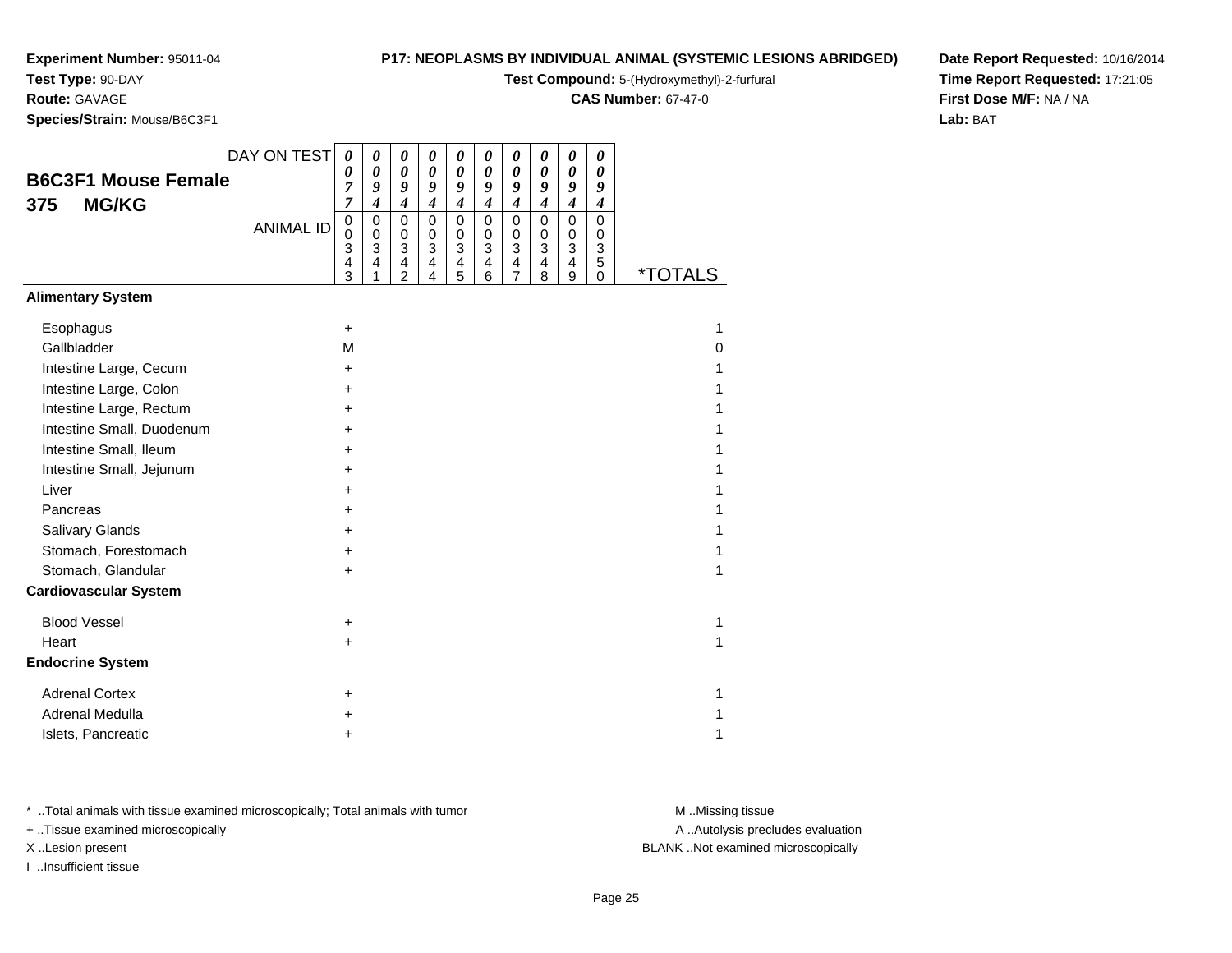**Test Type:** 90-DAY**Route:** GAVAGE

# **P17: NEOPLASMS BY INDIVIDUAL ANIMAL (SYSTEMIC LESIONS ABRIDGED)**

**Test Compound:** 5-(Hydroxymethyl)-2-furfural

**CAS Number:** 67-47-0

**Date Report Requested:** 10/16/2014**Time Report Requested:** 17:21:05**First Dose M/F:** NA / NA**Lab:** BAT

**Species/Strain:** Mouse/B6C3F1

| <b>B6C3F1 Mouse Female</b>    | DAY ON TEST      | $\boldsymbol{\theta}$<br>$\boldsymbol{\theta}$<br>7         | $\boldsymbol{\theta}$<br>$\boldsymbol{\theta}$<br>9                                          | 0<br>0<br>9                                                                                        | 0<br>$\boldsymbol{\theta}$<br>9                                 | 0<br>0<br>9                                                   | 0<br>$\boldsymbol{\theta}$<br>9                                                   | 0<br>$\boldsymbol{\theta}$<br>9                                                                             | 0<br>$\boldsymbol{\theta}$<br>9                                 | $\boldsymbol{\theta}$<br>$\boldsymbol{\theta}$<br>9                             | $\boldsymbol{\theta}$<br>$\boldsymbol{\theta}$<br>9                  |                       |
|-------------------------------|------------------|-------------------------------------------------------------|----------------------------------------------------------------------------------------------|----------------------------------------------------------------------------------------------------|-----------------------------------------------------------------|---------------------------------------------------------------|-----------------------------------------------------------------------------------|-------------------------------------------------------------------------------------------------------------|-----------------------------------------------------------------|---------------------------------------------------------------------------------|----------------------------------------------------------------------|-----------------------|
| <b>MG/KG</b><br>375           | <b>ANIMAL ID</b> | $\overline{7}$<br>$\mathbf 0$<br>$\mathbf 0$<br>3<br>4<br>3 | $\boldsymbol{4}$<br>$\pmb{0}$<br>$\mathbf 0$<br>3<br>$\overline{\mathbf{4}}$<br>$\mathbf{1}$ | $\boldsymbol{4}$<br>$\mathbf 0$<br>$\mathbf 0$<br>$\mathbf{3}$<br>$\overline{4}$<br>$\overline{2}$ | $\boldsymbol{4}$<br>0<br>0<br>3<br>$\overline{\mathbf{4}}$<br>4 | $\boldsymbol{4}$<br>$\mathbf 0$<br>$\mathbf 0$<br>3<br>4<br>5 | $\boldsymbol{4}$<br>$\mathbf 0$<br>$\pmb{0}$<br>3<br>$\overline{\mathbf{4}}$<br>6 | $\boldsymbol{4}$<br>$\mathbf 0$<br>$\mathbf 0$<br>$\mathbf{3}$<br>$\overline{\mathbf{4}}$<br>$\overline{7}$ | $\boldsymbol{4}$<br>0<br>0<br>3<br>$\overline{\mathbf{4}}$<br>8 | $\boldsymbol{4}$<br>$\pmb{0}$<br>$\pmb{0}$<br>3<br>$\overline{\mathbf{4}}$<br>9 | $\boldsymbol{4}$<br>$\mathbf 0$<br>$\Omega$<br>3<br>5<br>$\mathbf 0$ | <i><b>*TOTALS</b></i> |
| Parathyroid Gland             |                  | M                                                           |                                                                                              |                                                                                                    |                                                                 |                                                               |                                                                                   |                                                                                                             |                                                                 |                                                                                 |                                                                      | 0                     |
| <b>Pituitary Gland</b>        |                  | $\ddot{}$                                                   |                                                                                              |                                                                                                    |                                                                 |                                                               |                                                                                   |                                                                                                             |                                                                 |                                                                                 |                                                                      |                       |
| <b>Thyroid Gland</b>          |                  | $\ddot{}$                                                   |                                                                                              |                                                                                                    |                                                                 |                                                               |                                                                                   |                                                                                                             |                                                                 |                                                                                 |                                                                      | 1                     |
| <b>General Body System</b>    |                  |                                                             |                                                                                              |                                                                                                    |                                                                 |                                                               |                                                                                   |                                                                                                             |                                                                 |                                                                                 |                                                                      |                       |
| <b>NONE</b>                   |                  |                                                             |                                                                                              |                                                                                                    |                                                                 |                                                               |                                                                                   |                                                                                                             |                                                                 |                                                                                 |                                                                      |                       |
| <b>Genital System</b>         |                  |                                                             |                                                                                              |                                                                                                    |                                                                 |                                                               |                                                                                   |                                                                                                             |                                                                 |                                                                                 |                                                                      |                       |
| <b>Clitoral Gland</b>         |                  | $\ddot{}$                                                   |                                                                                              |                                                                                                    |                                                                 |                                                               |                                                                                   |                                                                                                             |                                                                 |                                                                                 |                                                                      | 1                     |
| Ovary                         |                  | $\ddot{}$                                                   |                                                                                              |                                                                                                    |                                                                 |                                                               |                                                                                   |                                                                                                             |                                                                 |                                                                                 |                                                                      |                       |
| Teratoma Benign               |                  | X                                                           |                                                                                              |                                                                                                    |                                                                 |                                                               |                                                                                   |                                                                                                             |                                                                 |                                                                                 |                                                                      |                       |
| <b>Uterus</b>                 |                  | $\ddot{}$                                                   |                                                                                              |                                                                                                    |                                                                 |                                                               |                                                                                   |                                                                                                             |                                                                 |                                                                                 |                                                                      | 1                     |
| <b>Hematopoietic System</b>   |                  |                                                             |                                                                                              |                                                                                                    |                                                                 |                                                               |                                                                                   |                                                                                                             |                                                                 |                                                                                 |                                                                      |                       |
| <b>Bone Marrow</b>            |                  | +                                                           |                                                                                              |                                                                                                    |                                                                 |                                                               |                                                                                   |                                                                                                             |                                                                 |                                                                                 |                                                                      | 1                     |
| Lymph Node, Mandibular        |                  | +                                                           |                                                                                              |                                                                                                    |                                                                 |                                                               |                                                                                   |                                                                                                             |                                                                 |                                                                                 |                                                                      | 1                     |
| Lymph Node, Mesenteric        |                  | +                                                           |                                                                                              |                                                                                                    |                                                                 |                                                               |                                                                                   |                                                                                                             |                                                                 |                                                                                 |                                                                      |                       |
| Spleen                        |                  | +                                                           |                                                                                              |                                                                                                    |                                                                 |                                                               |                                                                                   |                                                                                                             |                                                                 |                                                                                 |                                                                      | 1                     |
| Thymus                        |                  | +                                                           |                                                                                              |                                                                                                    |                                                                 |                                                               |                                                                                   |                                                                                                             |                                                                 |                                                                                 |                                                                      | 1                     |
| <b>Integumentary System</b>   |                  |                                                             |                                                                                              |                                                                                                    |                                                                 |                                                               |                                                                                   |                                                                                                             |                                                                 |                                                                                 |                                                                      |                       |
| <b>Mammary Gland</b>          |                  | +                                                           |                                                                                              |                                                                                                    |                                                                 |                                                               |                                                                                   |                                                                                                             |                                                                 |                                                                                 |                                                                      | 1                     |
| Skin                          |                  | +                                                           |                                                                                              |                                                                                                    |                                                                 |                                                               |                                                                                   |                                                                                                             |                                                                 |                                                                                 |                                                                      | 1                     |
| <b>Musculoskeletal System</b> |                  |                                                             |                                                                                              |                                                                                                    |                                                                 |                                                               |                                                                                   |                                                                                                             |                                                                 |                                                                                 |                                                                      |                       |

\* ..Total animals with tissue examined microscopically; Total animals with tumor **M** . Missing tissue M ..Missing tissue

+ ..Tissue examined microscopically

I ..Insufficient tissue

A ..Autolysis precludes evaluation

X ..Lesion present BLANK ..Not examined microscopically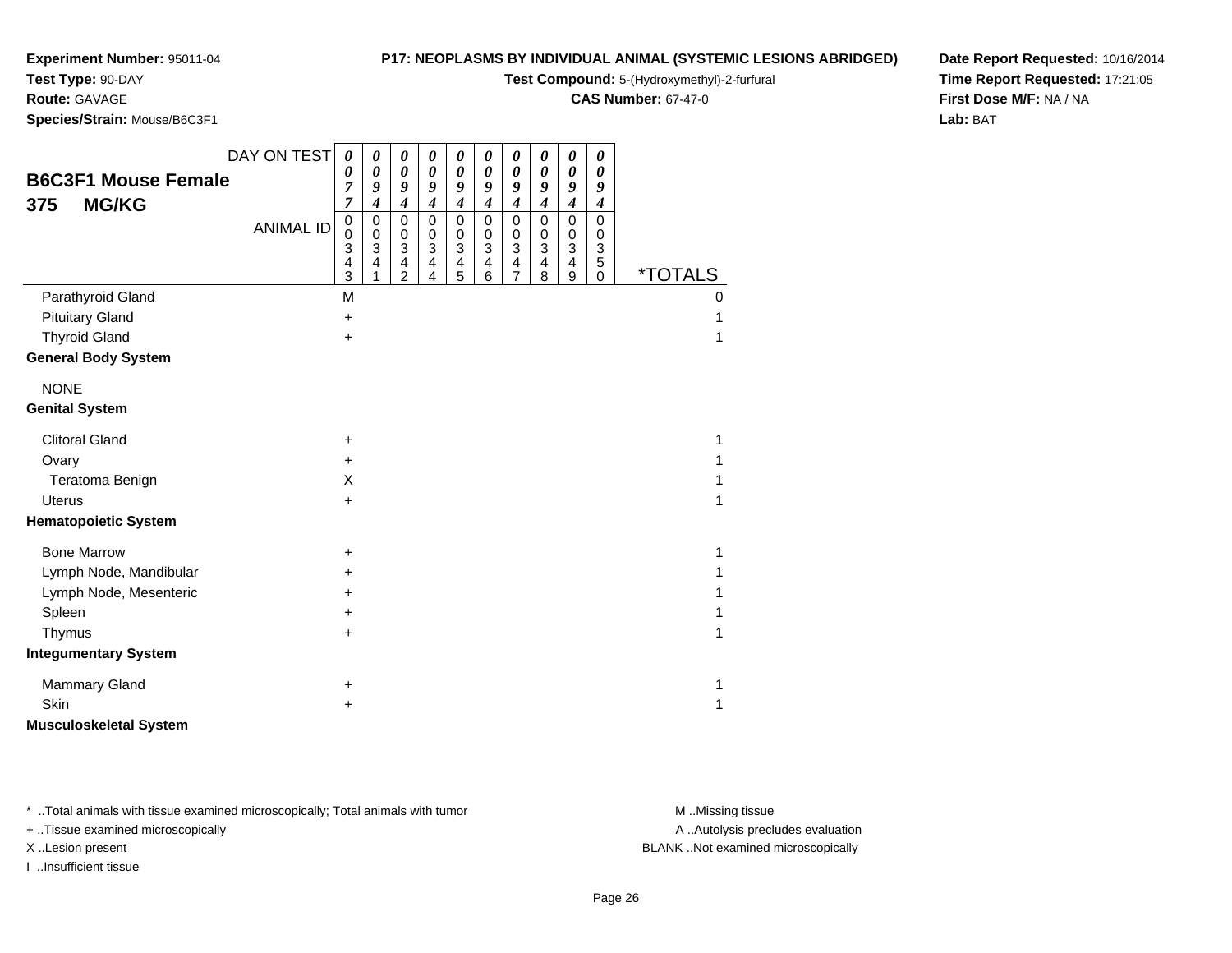**Test Type:** 90-DAY

#### **Route:** GAVAGE

**Species/Strain:** Mouse/B6C3F1

#### **P17: NEOPLASMS BY INDIVIDUAL ANIMAL (SYSTEMIC LESIONS ABRIDGED)**

**Test Compound:** 5-(Hydroxymethyl)-2-furfural

**CAS Number:** 67-47-0

**Date Report Requested:** 10/16/2014**Time Report Requested:** 17:21:05**First Dose M/F:** NA / NA**Lab:** BAT

| <b>B6C3F1 Mouse Female</b><br><b>MG/KG</b><br>375 | DAY ON TEST<br><b>ANIMAL ID</b> | 0<br>0<br>7<br>7<br>$\begin{array}{c} 0 \\ 0 \\ 3 \\ 4 \end{array}$<br>3 | 0<br>0<br>9<br>$\overline{\boldsymbol{4}}$<br>0<br>$\mathbf 0$<br>$\ensuremath{\mathsf{3}}$<br>$\overline{\mathbf{4}}$ | 0<br>0<br>9<br>$\overline{\mathbf{4}}$<br>$\boldsymbol{0}$<br>$\begin{smallmatrix} 0\\ 3 \end{smallmatrix}$<br>4<br>$\overline{2}$ | 0<br>0<br>9<br>4<br>0<br>0<br>3<br>4<br>4 | 0<br>0<br>9<br>4<br>$\pmb{0}$<br>$\pmb{0}$<br>$\overline{3}$<br>4<br>5 | 0<br>0<br>9<br>4<br>0<br>$\pmb{0}$<br>3<br>$\overline{\mathbf{4}}$<br>6 | 0<br>0<br>9<br>$\boldsymbol{4}$<br>0<br>$\pmb{0}$<br>$\overline{3}$<br>$\overline{\mathbf{4}}$<br>7 | 0<br>0<br>9<br>4<br>$\mathbf 0$<br>$\boldsymbol{0}$<br>3<br>$\overline{4}$<br>8 | 0<br>0<br>9<br>$\boldsymbol{4}$<br>0<br>$\pmb{0}$<br>$\overline{3}$<br>$\overline{\mathbf{4}}$<br>9 | 0<br>0<br>9<br>$\boldsymbol{4}$<br>$\mathbf 0$<br>0<br>$\sqrt{3}$<br>$\overline{5}$<br>0 | <i><b>*TOTALS</b></i> |
|---------------------------------------------------|---------------------------------|--------------------------------------------------------------------------|------------------------------------------------------------------------------------------------------------------------|------------------------------------------------------------------------------------------------------------------------------------|-------------------------------------------|------------------------------------------------------------------------|-------------------------------------------------------------------------|-----------------------------------------------------------------------------------------------------|---------------------------------------------------------------------------------|-----------------------------------------------------------------------------------------------------|------------------------------------------------------------------------------------------|-----------------------|
| Bone                                              |                                 | +                                                                        |                                                                                                                        |                                                                                                                                    |                                           |                                                                        |                                                                         |                                                                                                     |                                                                                 |                                                                                                     |                                                                                          | 1                     |
| <b>Nervous System</b>                             |                                 |                                                                          |                                                                                                                        |                                                                                                                                    |                                           |                                                                        |                                                                         |                                                                                                     |                                                                                 |                                                                                                     |                                                                                          |                       |
| <b>Brain</b>                                      |                                 | $\ddot{}$                                                                |                                                                                                                        |                                                                                                                                    |                                           |                                                                        |                                                                         |                                                                                                     |                                                                                 |                                                                                                     |                                                                                          | 1                     |
| <b>Respiratory System</b>                         |                                 |                                                                          |                                                                                                                        |                                                                                                                                    |                                           |                                                                        |                                                                         |                                                                                                     |                                                                                 |                                                                                                     |                                                                                          |                       |
| Lung                                              |                                 | $\ddot{}$                                                                |                                                                                                                        |                                                                                                                                    |                                           |                                                                        |                                                                         |                                                                                                     |                                                                                 |                                                                                                     |                                                                                          | 1                     |
| <b>Nose</b>                                       |                                 | $+$                                                                      |                                                                                                                        |                                                                                                                                    |                                           |                                                                        |                                                                         |                                                                                                     |                                                                                 |                                                                                                     |                                                                                          | 1                     |
| Trachea                                           |                                 | +                                                                        |                                                                                                                        |                                                                                                                                    |                                           |                                                                        |                                                                         |                                                                                                     |                                                                                 |                                                                                                     |                                                                                          | 1                     |
| <b>Special Senses System</b>                      |                                 |                                                                          |                                                                                                                        |                                                                                                                                    |                                           |                                                                        |                                                                         |                                                                                                     |                                                                                 |                                                                                                     |                                                                                          |                       |
| <b>NONE</b>                                       |                                 |                                                                          |                                                                                                                        |                                                                                                                                    |                                           |                                                                        |                                                                         |                                                                                                     |                                                                                 |                                                                                                     |                                                                                          |                       |
| <b>Urinary System</b>                             |                                 |                                                                          |                                                                                                                        |                                                                                                                                    |                                           |                                                                        |                                                                         |                                                                                                     |                                                                                 |                                                                                                     |                                                                                          |                       |
| Kidney<br><b>Urinary Bladder</b>                  |                                 | $\pm$<br>$\ddot{}$                                                       |                                                                                                                        |                                                                                                                                    |                                           |                                                                        |                                                                         |                                                                                                     |                                                                                 |                                                                                                     |                                                                                          | 10<br>1               |
| <b>SYSTEMIC LESIONS</b>                           |                                 |                                                                          |                                                                                                                        |                                                                                                                                    |                                           |                                                                        |                                                                         |                                                                                                     |                                                                                 |                                                                                                     |                                                                                          |                       |
| Multiple Organ                                    |                                 |                                                                          |                                                                                                                        |                                                                                                                                    |                                           |                                                                        |                                                                         |                                                                                                     |                                                                                 |                                                                                                     |                                                                                          | 10                    |

\* ..Total animals with tissue examined microscopically; Total animals with tumor **M** . Missing tissue M ..Missing tissue

+ ..Tissue examined microscopically

I ..Insufficient tissue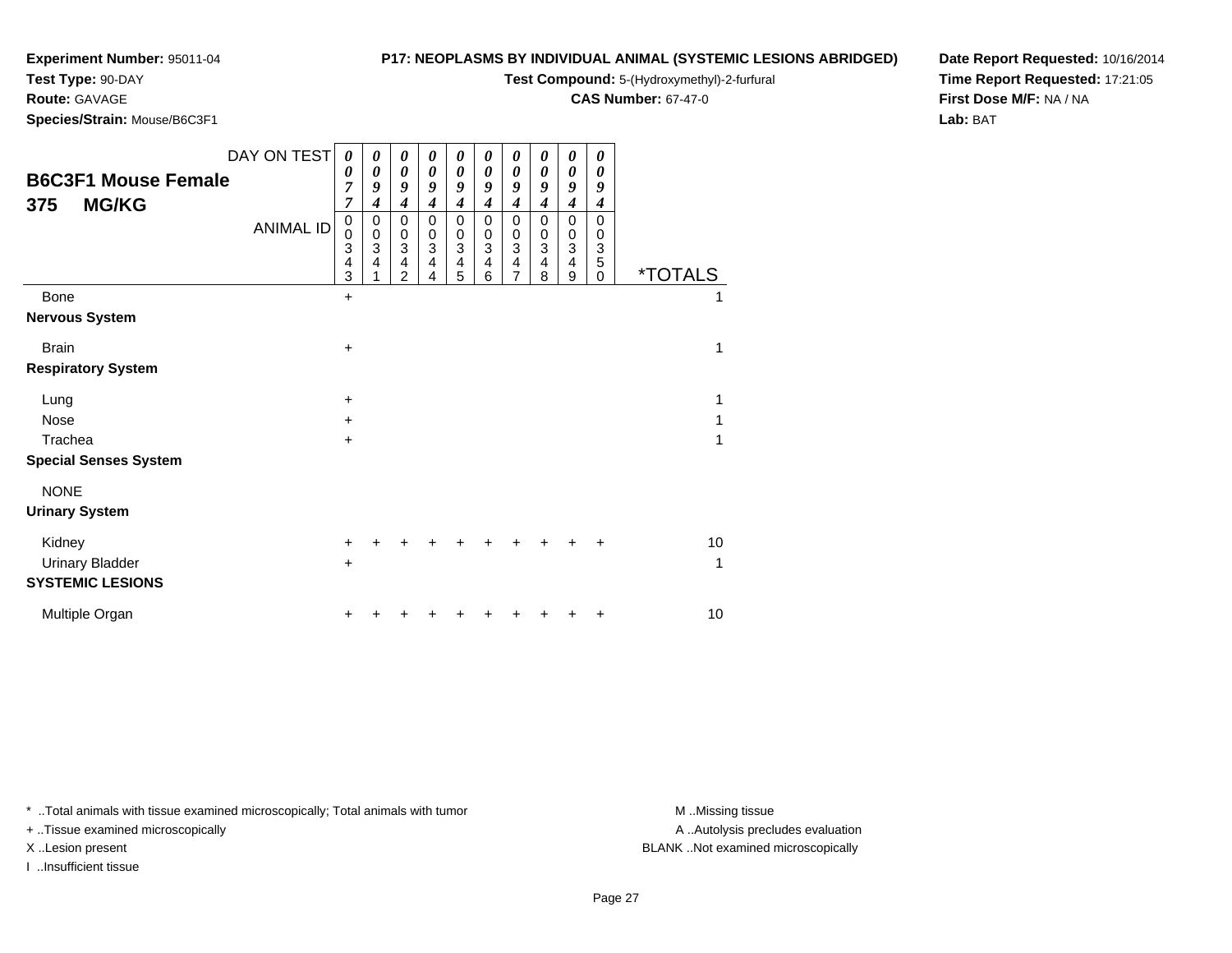# **Test Type:** 90-DAY

**Route:** GAVAGE

**Species/Strain:** Mouse/B6C3F1

#### **P17: NEOPLASMS BY INDIVIDUAL ANIMAL (SYSTEMIC LESIONS ABRIDGED)**

**Test Compound:** 5-(Hydroxymethyl)-2-furfural

**CAS Number:** 67-47-0

**Date Report Requested:** 10/16/2014**Time Report Requested:** 17:21:05**First Dose M/F:** NA / NA**Lab:** BAT

|                              | DAY ON TEST      | 0           | 0                                | 0                     | 0                              | $\boldsymbol{\theta}$ | 0                     | 0                              | 0                                           | $\boldsymbol{\theta}$ | 0                     |                       |
|------------------------------|------------------|-------------|----------------------------------|-----------------------|--------------------------------|-----------------------|-----------------------|--------------------------------|---------------------------------------------|-----------------------|-----------------------|-----------------------|
| <b>B6C3F1 Mouse Female</b>   |                  | 0           | $\boldsymbol{\theta}$            | 0                     | $\boldsymbol{\theta}$          | $\boldsymbol{\theta}$ | $\boldsymbol{\theta}$ | 0                              | $\boldsymbol{\theta}$                       | $\boldsymbol{\theta}$ | 0                     |                       |
| <b>MG/KG</b><br>750          |                  | 9<br>4      | 9<br>$\overline{\boldsymbol{4}}$ | 9<br>$\boldsymbol{4}$ | 9<br>$\boldsymbol{4}$          | 9<br>$\overline{4}$   | 9<br>$\boldsymbol{4}$ | 9<br>$\overline{4}$            | 9<br>$\boldsymbol{4}$                       | 9<br>$\boldsymbol{4}$ | 9<br>$\boldsymbol{4}$ |                       |
|                              | <b>ANIMAL ID</b> | $\mathbf 0$ | $\mathbf 0$                      | $\mathbf 0$           | $\Omega$                       | $\mathbf 0$           | $\mathbf{0}$          | $\mathbf 0$                    | $\Omega$                                    | $\mathbf 0$           | $\mathbf 0$           |                       |
|                              |                  | 0           | 0                                | 0                     | 0                              | $\mathbf 0$           | $\mathbf 0$           | 0                              | $\Omega$                                    | $\pmb{0}$             | 0                     |                       |
|                              |                  | 3<br>5      | 3<br>5                           | 3<br>5                | $\ensuremath{\mathsf{3}}$<br>5 | 3<br>$\overline{5}$   | 3<br>5                | $\ensuremath{\mathsf{3}}$<br>5 | $\ensuremath{\mathsf{3}}$<br>$\overline{5}$ | $\frac{3}{5}$         | 3<br>6                |                       |
|                              |                  | 1           | 2                                | 3                     | 4                              | 5                     | 6                     | $\overline{7}$                 | 8                                           | 9                     | $\Omega$              | <i><b>*TOTALS</b></i> |
| <b>Alimentary System</b>     |                  |             |                                  |                       |                                |                       |                       |                                |                                             |                       |                       |                       |
| Esophagus                    |                  | +           | +                                | +                     |                                | +                     | +                     | +                              | ٠                                           | +                     | +                     | 10                    |
| Gallbladder                  |                  | $\ddot{}$   | $\ddot{}$                        | $\ddot{}$             | $+$                            | $\ddot{}$             | $\ddot{}$             | $\ddot{}$                      | $\ddot{}$                                   | $\ddot{}$             | $\ddot{}$             | 10                    |
| Intestine Large, Cecum       |                  | +           | +                                | +                     | +                              | +                     | +                     | +                              | $\ddot{}$                                   | $\ddot{}$             | $\ddot{}$             | 10                    |
| Intestine Large, Colon       |                  | +           | $\ddot{}$                        | $\ddot{}$             | $\ddot{}$                      | $\ddot{}$             | +                     | $\ddot{}$                      | $\ddot{}$                                   | $\ddot{}$             | $\ddot{}$             | 10                    |
| Intestine Large, Rectum      |                  | +           | $\ddot{}$                        | $\ddot{}$             | $\ddot{}$                      | +                     | $\ddot{}$             | $\ddot{}$                      | $\ddot{}$                                   | $\ddot{}$             | $\ddot{}$             | 10                    |
| Intestine Small, Duodenum    |                  | $\ddot{}$   | $\ddot{}$                        | $\ddot{}$             | $\ddot{}$                      | $\ddot{}$             | $\ddot{}$             | +                              | $\ddot{}$                                   | $\ddot{}$             | $\ddot{}$             | 10                    |
| Intestine Small, Ileum       |                  | $\ddot{}$   | $\ddot{}$                        | $\ddot{}$             | $\ddot{}$                      | $\ddot{}$             | $\ddot{}$             | $\ddot{}$                      | $\ddot{}$                                   | $\ddot{}$             | $\ddot{}$             | 10                    |
| Intestine Small, Jejunum     |                  | +           | $\ddot{}$                        | +                     | $\ddot{}$                      | $\ddot{}$             | +                     | +                              | $\ddot{}$                                   | $\ddot{}$             | $\ddot{}$             | 10                    |
| Liver                        |                  | +           | +                                | +                     | $\ddot{}$                      | $\ddot{}$             | +                     | +                              | $\ddot{}$                                   | $\ddot{}$             | $\ddot{}$             | 10                    |
| Pancreas                     |                  | $\ddot{}$   | $\ddot{}$                        | $\ddot{}$             | $\ddot{}$                      | $\ddot{}$             | $\ddot{}$             | +                              | $\ddot{}$                                   | $\ddot{}$             | $\ddot{}$             | 10                    |
| Salivary Glands              |                  | $\ddot{}$   | $\ddot{}$                        | $\ddot{}$             | $\ddot{}$                      | $\ddot{}$             | $\ddot{}$             | +                              | $\ddot{}$                                   | $\ddot{}$             | $\ddot{}$             | 10                    |
| Stomach, Forestomach         |                  | $\ddot{}$   | $\ddot{}$                        | +                     | $\ddot{}$                      | $\ddot{}$             | $\ddot{}$             | $\ddot{}$                      | $\ddot{}$                                   | $\ddot{}$             | $\ddot{}$             | 10                    |
| Stomach, Glandular           |                  | $\ddot{}$   | $\ddot{}$                        | $\ddot{}$             |                                | $\ddot{}$             | $\ddot{}$             | $\ddot{}$                      | $\ddot{}$                                   | $\ddot{}$             | $\ddot{}$             | 10                    |
| <b>Cardiovascular System</b> |                  |             |                                  |                       |                                |                       |                       |                                |                                             |                       |                       |                       |
| <b>Blood Vessel</b>          |                  | +           |                                  |                       |                                |                       |                       | +                              |                                             |                       | +                     | 10                    |
| Heart                        |                  | $\ddot{}$   |                                  | +                     |                                |                       |                       | $\ddot{}$                      | ÷                                           | $\ddot{}$             | $\ddot{}$             | 10                    |
| <b>Endocrine System</b>      |                  |             |                                  |                       |                                |                       |                       |                                |                                             |                       |                       |                       |
| <b>Adrenal Cortex</b>        |                  | +           | +                                | +                     | +                              | +                     | +                     | +                              | +                                           | +                     | +                     | 10                    |
| Adrenal Medulla              |                  | +           | +                                | +                     |                                | $\ddot{}$             | $\ddot{}$             | +                              | +                                           | +                     | +                     | 10                    |
| Islets, Pancreatic           |                  | +           | +                                | +                     | $\ddot{}$                      | $\ddot{}$             | $\ddot{}$             | $\ddot{}$                      | $\ddot{}$                                   | +                     | +                     | 10                    |

\* ..Total animals with tissue examined microscopically; Total animals with tumor **M** . Missing tissue M ..Missing tissue

+ ..Tissue examined microscopically

I ..Insufficient tissue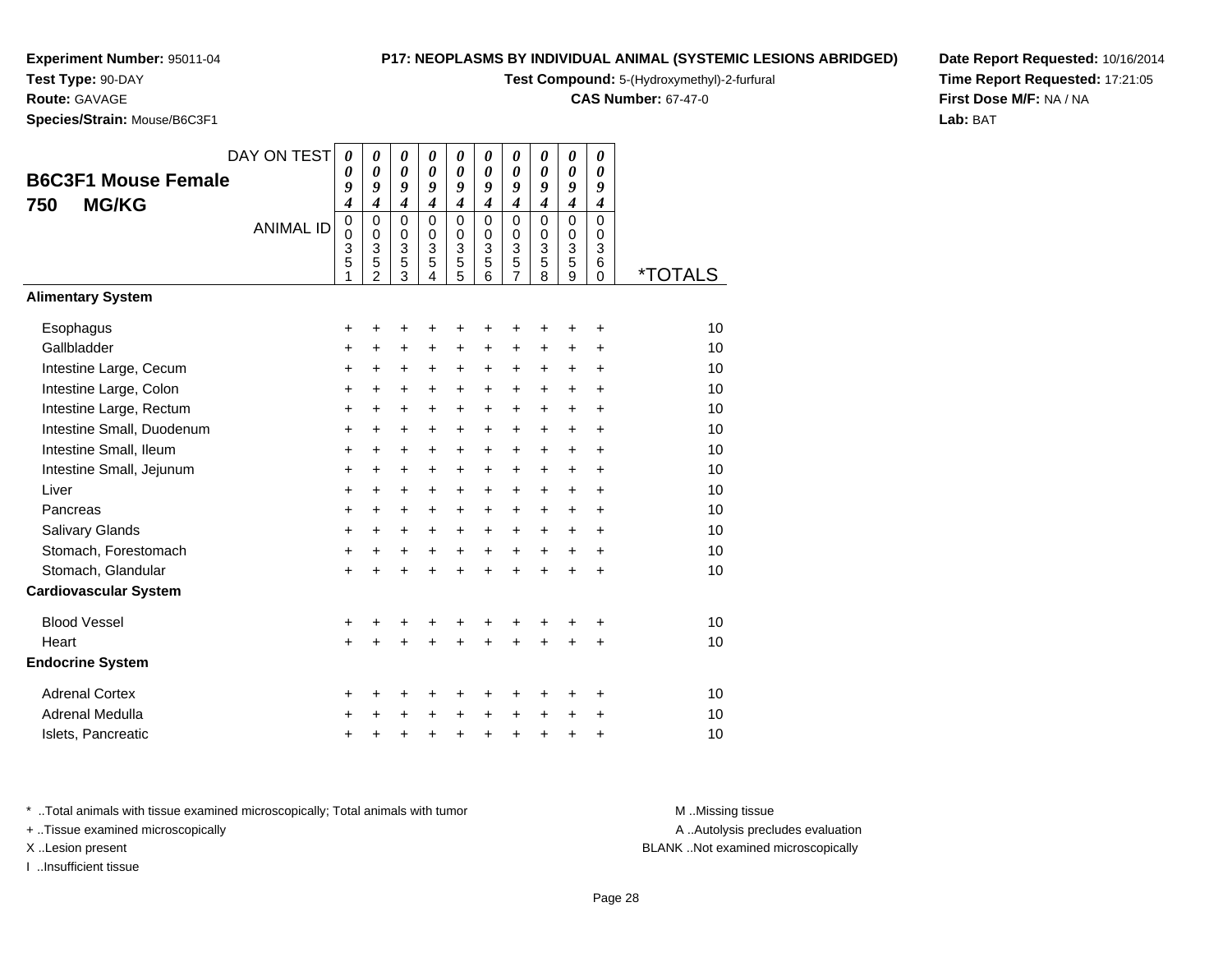#### **Test Type:** 90-DAY

**Route:** GAVAGE

**Species/Strain:** Mouse/B6C3F1

#### **P17: NEOPLASMS BY INDIVIDUAL ANIMAL (SYSTEMIC LESIONS ABRIDGED)**

**Test Compound:** 5-(Hydroxymethyl)-2-furfural

**CAS Number:** 67-47-0

**Date Report Requested:** 10/16/2014**Time Report Requested:** 17:21:05**First Dose M/F:** NA / NA**Lab:** BAT

| <b>B6C3F1 Mouse Female</b>    | DAY ON TEST      | 0<br>0                                    | 0<br>0                                                 | 0<br>$\boldsymbol{\theta}$                                                   | 0<br>0                          | $\boldsymbol{\theta}$<br>0                                | 0<br>0                       | $\boldsymbol{\theta}$<br>0                                             | 0<br>0                       | $\boldsymbol{\theta}$<br>0                            | $\boldsymbol{\theta}$<br>0                                  |                       |
|-------------------------------|------------------|-------------------------------------------|--------------------------------------------------------|------------------------------------------------------------------------------|---------------------------------|-----------------------------------------------------------|------------------------------|------------------------------------------------------------------------|------------------------------|-------------------------------------------------------|-------------------------------------------------------------|-----------------------|
| <b>MG/KG</b><br>750           |                  | 9<br>$\boldsymbol{4}$                     | 9<br>$\boldsymbol{4}$                                  | 9<br>$\boldsymbol{4}$                                                        | 9<br>$\boldsymbol{4}$           | 9<br>$\boldsymbol{4}$                                     | 9<br>$\boldsymbol{4}$        | 9<br>$\boldsymbol{4}$                                                  | 9<br>$\boldsymbol{4}$        | 9<br>$\boldsymbol{4}$                                 | 9<br>$\boldsymbol{4}$                                       |                       |
|                               | <b>ANIMAL ID</b> | $\mathbf 0$<br>$\mathbf 0$<br>3<br>5<br>1 | $\mathbf 0$<br>$\mathbf 0$<br>3<br>5<br>$\overline{c}$ | $\mathbf 0$<br>$\pmb{0}$<br>$\overline{3}$<br>$\overline{5}$<br>$\mathbf{3}$ | $\mathbf 0$<br>0<br>3<br>5<br>4 | 0<br>$\mathbf 0$<br>$\overline{3}$<br>5<br>$\overline{5}$ | $\Omega$<br>0<br>3<br>5<br>6 | $\mathbf 0$<br>0<br>$\overline{3}$<br>$\overline{5}$<br>$\overline{7}$ | $\Omega$<br>0<br>3<br>5<br>8 | $\mathbf 0$<br>0<br>$\frac{3}{5}$<br>$\boldsymbol{9}$ | $\mathbf 0$<br>0<br>$\ensuremath{\mathsf{3}}$<br>$\,6$<br>0 | <i><b>*TOTALS</b></i> |
| Parathyroid Gland             |                  | M                                         | $\ddot{}$                                              | $+$                                                                          | M                               | $\ddot{}$                                                 | $\pm$                        | $\ddot{}$                                                              | м                            | $\ddot{}$                                             | $+$                                                         | $\overline{7}$        |
| <b>Pituitary Gland</b>        |                  | $\ddot{}$                                 | +                                                      | +                                                                            | +                               | $\ddot{}$                                                 | +                            | +                                                                      | $\pm$                        | +                                                     | $\ddot{}$                                                   | 10                    |
| <b>Thyroid Gland</b>          |                  | +                                         |                                                        | $\ddot{}$                                                                    | Ŧ.                              | $\ddot{}$                                                 | $\ddot{}$                    | $\ddot{}$                                                              | $\ddot{}$                    | $\ddot{}$                                             | $\ddot{}$                                                   | 10                    |
| <b>General Body System</b>    |                  |                                           |                                                        |                                                                              |                                 |                                                           |                              |                                                                        |                              |                                                       |                                                             |                       |
| <b>NONE</b>                   |                  |                                           |                                                        |                                                                              |                                 |                                                           |                              |                                                                        |                              |                                                       |                                                             |                       |
| <b>Genital System</b>         |                  |                                           |                                                        |                                                                              |                                 |                                                           |                              |                                                                        |                              |                                                       |                                                             |                       |
| <b>Clitoral Gland</b>         |                  | +                                         |                                                        |                                                                              |                                 |                                                           |                              | +                                                                      |                              |                                                       | +                                                           | 10                    |
| Ovary                         |                  | +                                         | +                                                      | +                                                                            | +                               | $\ddot{}$                                                 | +                            | +                                                                      | +                            | +                                                     | +                                                           | 10                    |
| Uterus                        |                  | $+$                                       |                                                        | +                                                                            | +                               | +                                                         | $\ddot{}$                    | $\ddot{}$                                                              | +                            | +                                                     | $\ddot{}$                                                   | 10                    |
| <b>Hematopoietic System</b>   |                  |                                           |                                                        |                                                                              |                                 |                                                           |                              |                                                                        |                              |                                                       |                                                             |                       |
| <b>Bone Marrow</b>            |                  | +                                         |                                                        | +                                                                            |                                 | +                                                         | +                            | +                                                                      | +                            | +                                                     | +                                                           | 10                    |
| Lymph Node, Mandibular        |                  | +                                         | ٠                                                      | $\ddot{}$                                                                    | +                               | +                                                         | +                            | +                                                                      | $\pm$                        | +                                                     | +                                                           | 10                    |
| Lymph Node, Mesenteric        |                  | $\ddot{}$                                 | $\ddot{}$                                              | M                                                                            | $\ddot{}$                       | +                                                         | +                            | +                                                                      | $\pm$                        | +                                                     | $\ddot{}$                                                   | 9                     |
| Spleen                        |                  | $\ddot{}$                                 | +                                                      | +                                                                            | +                               | $\ddot{}$                                                 | +                            | $\ddot{}$                                                              | $\ddot{}$                    | $\ddot{}$                                             | $\ddot{}$                                                   | 10                    |
| Thymus                        |                  | +                                         |                                                        | +                                                                            | +                               | $\ddot{}$                                                 | +                            | $\ddot{}$                                                              | $\ddot{}$                    | $\ddot{}$                                             | $\ddot{}$                                                   | 10                    |
| <b>Integumentary System</b>   |                  |                                           |                                                        |                                                                              |                                 |                                                           |                              |                                                                        |                              |                                                       |                                                             |                       |
| <b>Mammary Gland</b>          |                  | +                                         |                                                        | +                                                                            | +                               | +                                                         | +                            | +                                                                      | +                            | +                                                     | +                                                           | 10                    |
| Skin                          |                  | $\ddot{}$                                 |                                                        |                                                                              |                                 |                                                           |                              | +                                                                      |                              | +                                                     | +                                                           | 10                    |
| <b>Musculoskeletal System</b> |                  |                                           |                                                        |                                                                              |                                 |                                                           |                              |                                                                        |                              |                                                       |                                                             |                       |
| <b>Bone</b>                   |                  | +                                         |                                                        |                                                                              |                                 |                                                           | +                            | +                                                                      | +                            | +                                                     | +                                                           | 10                    |

\* ..Total animals with tissue examined microscopically; Total animals with tumor **M** . Missing tissue M ..Missing tissue + ..Tissue examined microscopically

I ..Insufficient tissue